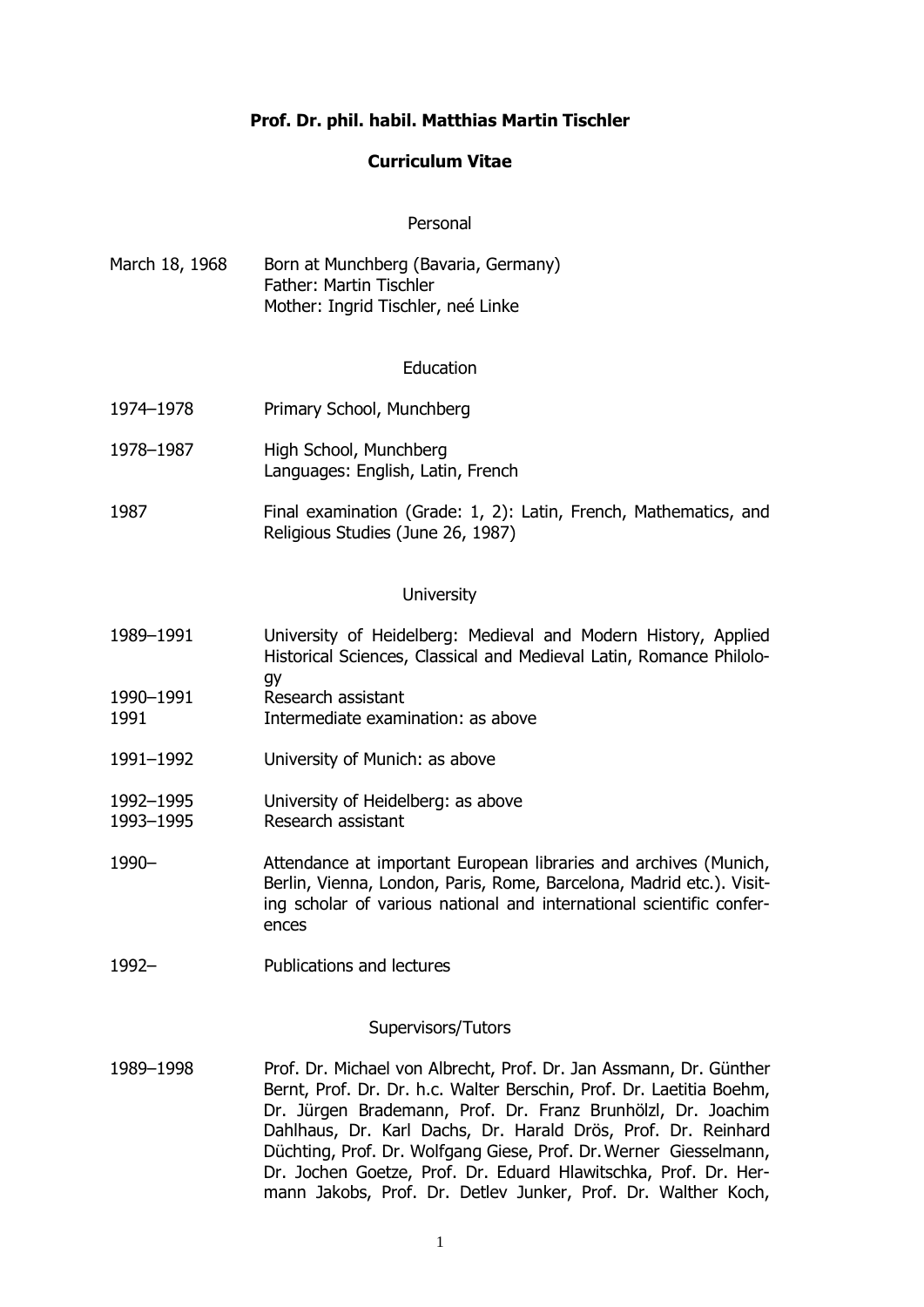Prof. Dr. Wilhelm Kölmel, Prof. Dr. Kazimierz Liman, Prof. Dr. Jürgen Miethke, Prof. Dr. Karlheinz Misera, Prof. Dr. Bodo Müller, Prof. Dr. Renate Neumüllers-Klauser, Prof. Dr. Folker Reichert, Prof. Dr. Alois Schütz, Prof. Dr. Hansmartin Schwarzmaier, Prof. Dr. Dorothea Walz and Prof. Dr. Eike Wolgast

1998–2008 Prof. Dr. Rainer Berndt SJ, Prof. Dr. Dr. h.c. Johannes Fried, Prof. Dr. Klaus Herbers, Prof. Dr. Gert Melville, Prof. Dr. Bernd Schneidmüller and Prof. Dr. Christian W. Troll SJ

#### PhD

- 1995–1998 Graduate scholarship holder of the Deutsche Graduiertenförderung of the Konrad-Adenauer-Stiftung e.V., Berlin
- 1997 PhD (University of Heidelberg) on 'Einhardus redivivus. Studies on the Transmission and Reception of Einhart's , Vita Karoli" (Subject specialists: Prof. Dr. Dr. h.c. Walter Berschin; Prof. Dr. Reinhard Düchting; mark: "summa cum laude")
- 1998 Grade: Summa cum laude

#### Habilitation

| 2008 | Habilitation in Medieval History (University of Dresden) – 'The Bi-    |
|------|------------------------------------------------------------------------|
|      | ble at Saint-Victor of Paris. The Book of Books as Yardstick for Sci-  |
|      | entific, Social and Religious Upheavals in the European High and       |
|      | Late Middle Ages' (Subject specialists: Prof. Dr. Gert Melville; Prof. |
|      | Dr. Gerd Schwerhoff; Prof. Dr. Rainer Berndt SJ)                       |

2009 Venia legendi for Medieval History at the University of Dresden

University Career

- 1998 Employee of the Monumenta Germaniae Historica, Munich
- 1998–1999 Postgraduate scholarship holder of the Deutsches Historisches Institut (Institut Historique Allemand), Paris
- 1999 Research fellow and Lecturer at the University of Erlangen/Nuremberg
- 1999–2001 Postgraduate scholar and member of the Interdisciplinary Centre of Medieval Studies at the University of Bamberg (Prof. Dr. Bernd Schneidmüller/Prof. Dr. Rolf Bergmann) Research fellow and lecturer in Medieval and Modern History and Medieval Latin Project manager of the DFG-Research Project 'The Cathedral School of Bamberg, 12<sup>th</sup> and 13<sup>th</sup> Centuries'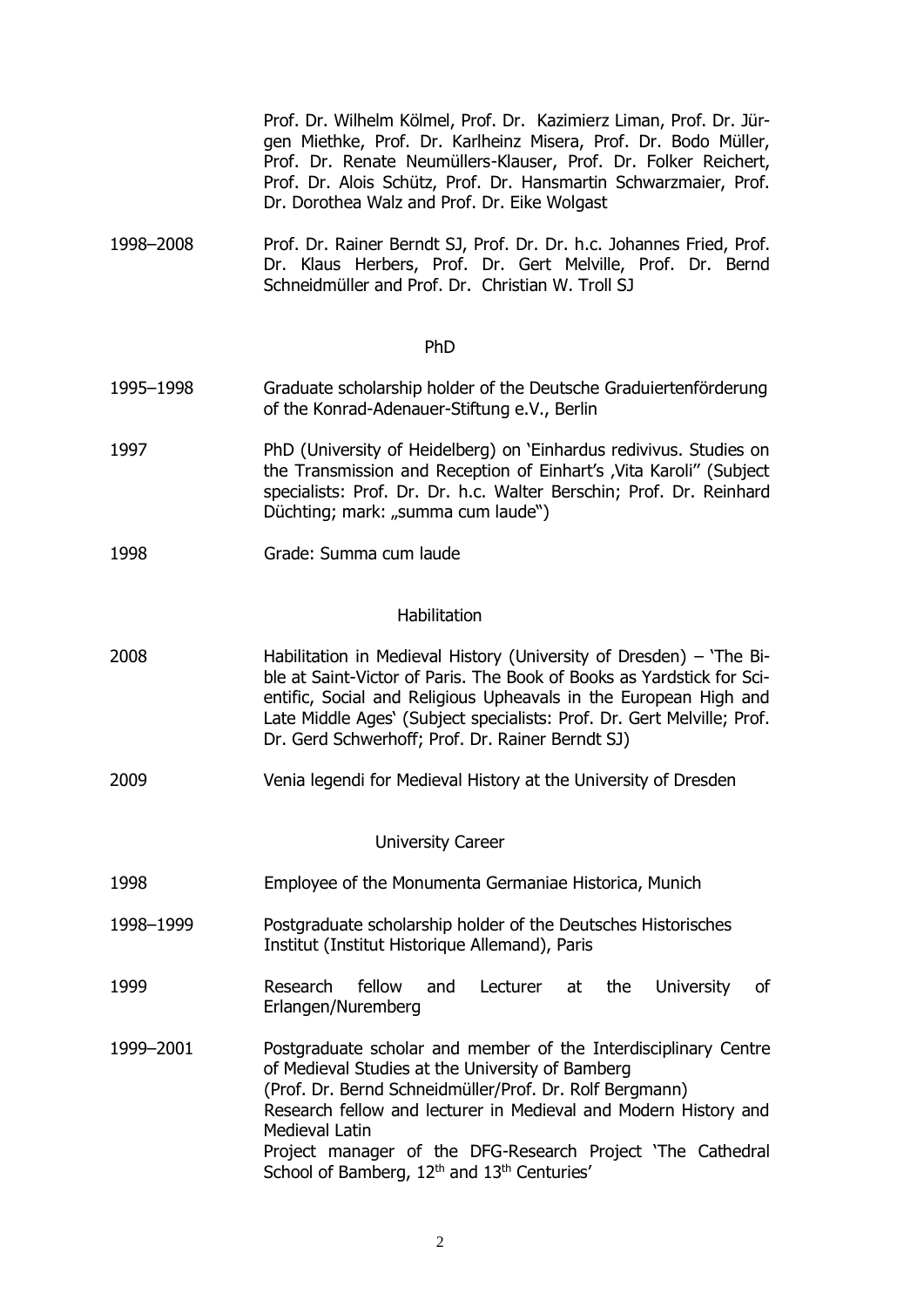Collaboration in the development of the bachelor and master courses in 'Medieval Studies' at the University of Bamberg

- 2001–2009 Collaboration Hugo von Sankt Viktor-Institut of the Faculty of Philosophy and Theology Sankt Georgen, Frankfurt/M. (Prof. Dr. Rainer Berndt SJ) Research fellow and lecturer in Medieval History, Church History and History of Religions at the Faculty of Philosophy and Theology Sankt Georgen, Frankfurt/M. (Prof. Dr. Rainer Berndt SJ) and at the University of Frankfurt/M. (Prof. Dr. Dr. h.c. Johannes Fried) Project manager of the DFG-Research Project 'The Bible Manuscripts of Saint-Victor at Paris'
- 2003–2005 Course of further study of Islam and Christian-Muslim encounters at the Faculty of Philosophy and Theology Sankt Georgen, Frankfurt/M. (Prof. Dr. Christian W. Troll SJ) and at the University of Frankfurt/M. (Prof. Dr. Hans Daiber)
- 2004–2008 Lecturer in Medieval Latin, Medieval History, Church History and History of Religions at the Faculty of Philosophy and Theology Sankt Georgen, Frankfurt/M.
- 2004–2009 Project manager of the DFG-Research Project 'From Peter Alfonsi to Alfonso de Espina. Latin Processes of Integration and Disintegration in the Christian-Muslim Encounters and Perceptions in the Iberian Peninsula, 12th to 15th Centuries' within the DFG-Priority Programme 1173 , Integration and Disintegration of Civilizations in the European Middle Ages' (Prof. Dr. Michael Borgolte/Prof. Dr. Bernd Schneidmüller)
- 2009–2010 Scientific coordinator of the DFG-Graduate College 1728 'Theology as Science. Processes of Formation of the Reflexivity of Religious Traditions in Historical and Systematic Perspectives' at the University of Frankfurt/M.
- 2009–2013 Associate Professor of Medieval History at the University of Dresden, Department of History
- 2012– Invited scholar of the DFG-Graduate College 1728 'Theology as Science. Processes of Formation of the Reflexivity of Religious Traditions in Historical and Systematic Perspectives' at the University of Frankfurt/M.
- 2012– Principal Investigator within the SFB Research project 'Visions of Community. Historiographies of Identity – Narrating Community' of the Austrian Academy of Sciences, Institut für Mittelalterforschung, Vienna/Princeton University
- 2013– Member of the Institut d'Estudis Medievals of the Universitat Autònoma de Barcelona
- 2013– Research Professor of the Universitat Autònoma de Barcelona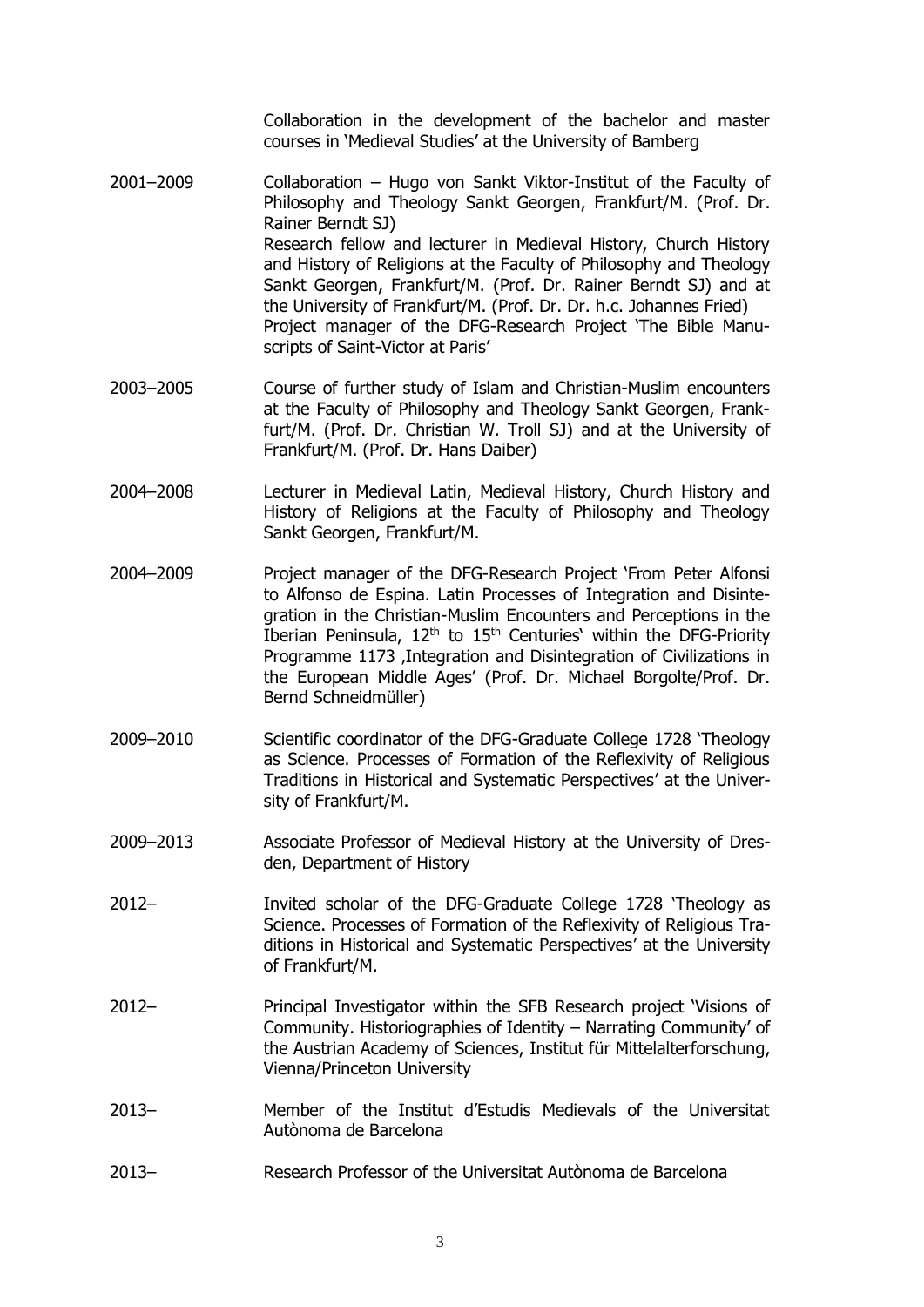- 2013–2014 Senior Researcher within the Research project 'Marsilio de Padua en la Península Ibérica. De la polémica a la política de imperio' of the Universitat Autònoma de Barcelona
- 2015– Co-director of the project (FWF) 'Bible and Historiography in Transcultural Iberian Societies,  $8<sup>th</sup>$  to  $12<sup>th</sup>$  Centuries' (together with Prof. Dr. Walter Pohl)

Scholarships, Fellowships and Professorships

- May 1995 Scholarship holder of the Deutsche Forschungsgemeinschaft (DFG) in Poland (Wrocław, Poznan and Krakow)
- May 2013 Research fellow of the Herzog August Bibliothek, Wolfenbüttel
- 2013–2014 Marie Curie Senior researcher within the M4HUMAN-Programme of the Gerda Henkel Foundation, Dusseldorf. Research project on 'Muhammad in Latin Christian Contexts. Comparing Modes of Dis/integration of Religious Otherness in Historiographical Traditions,  $8<sup>th</sup>$  to  $13<sup>th</sup>$  Centuries'
- March 2015 Visiting Professor of the École Pratique des Hautes Études, Paris
- January–June2016 Visiting Fellow of the Medieval Institute, Notre University, Indiana

#### Appointments to chair

- 2005 Université de Montréal (Canada), full professorship for Medieval Studies  $(2<sup>nd</sup>$  place)
- 2009/2010 University of Rostock (Germany), full professorship for Medieval History (W3) (2<sup>nd</sup> place)

#### Languages

Catalan, English, French, German, Italian, Portuguese, Spanish Greek, Latin Arabic (basics)

#### **Memberships**

Arbeitsgemeinschaft Lateinisches Mittelalter Arbeitskreis für hagiographische Fragen Colloquium Historicum Wirsbergense Deutscher Hochschulverband Einhart-Arbeitsgemeinschaft Forschungskreis Ebrach Görres-Gesellschaft zur Pflege der Wissenschaft Mediävistenverband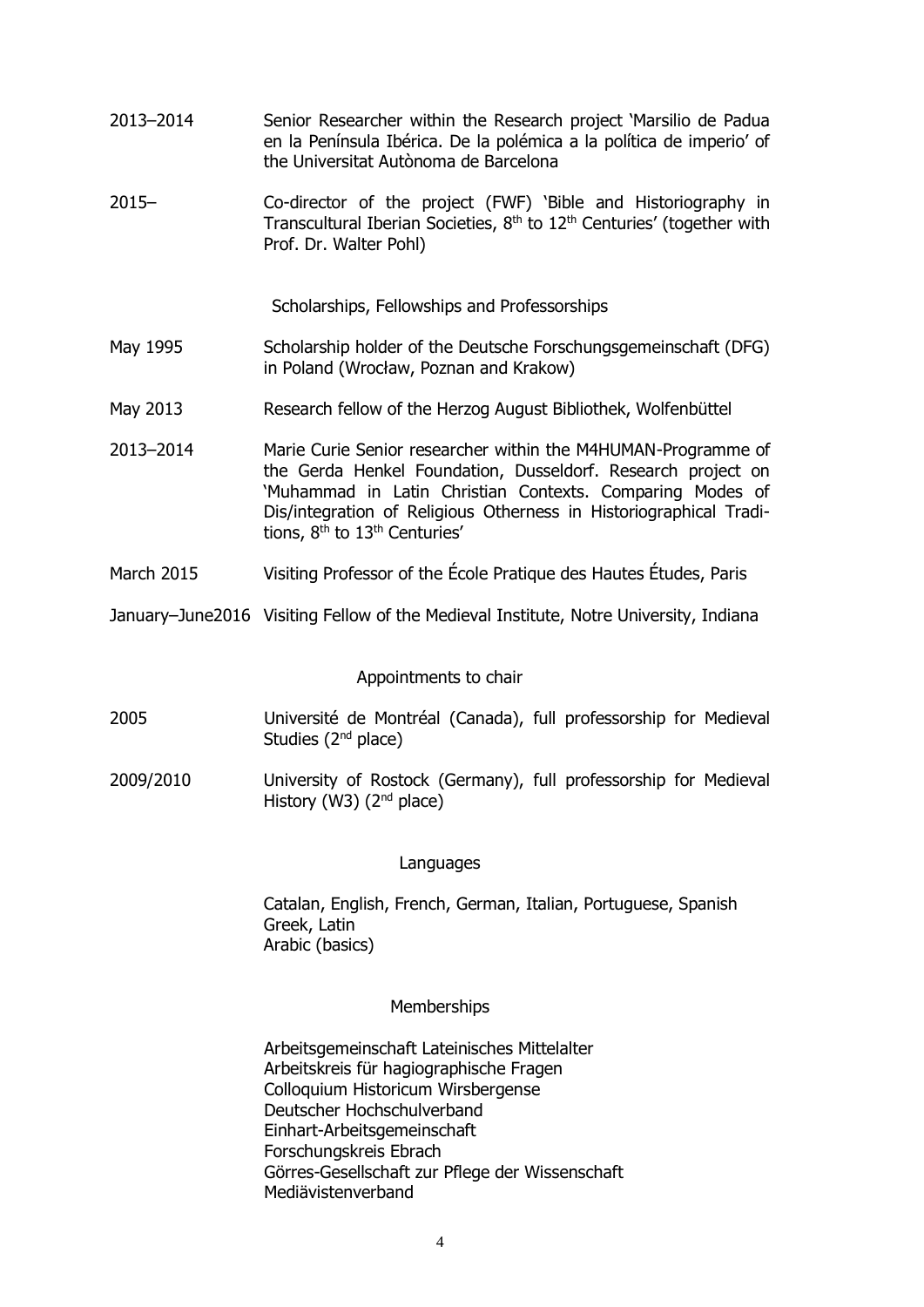Mediävistische Sozietät Verband der Historiker und Historikerinnen Deutschlands Zentrum für Mittelalterstudien der Universität Bamberg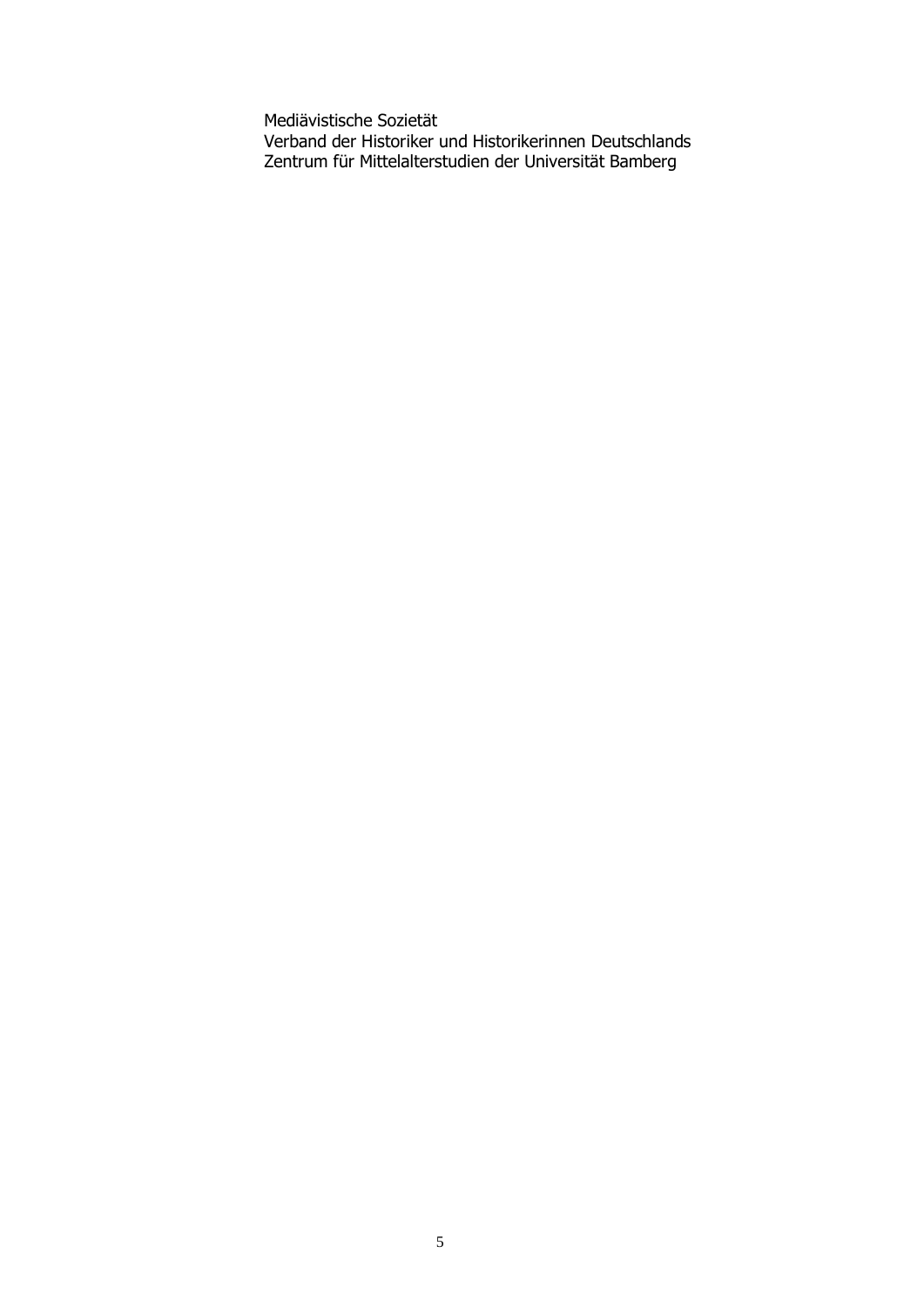# **Prof. Dr. phil. habil. Matthias Martin Tischler**

# **Publications**

#### **Monographs**

1. *Einhardus redivivus*. Studien zur Überlieferung der Vita Karoli. Die vorwiegend ostfränkisch-deutsche Verbreitung, PhD Heidelberg 1998.

Note:

B. SCHNEIDMÜLLER, Sehnsucht nach Karl dem Großen. Vom Nutzen eines toten Kaisers für die Nachgeborenen, Geschichte in Wissenschaft und Unterricht 51 (2000) p. 284–301, p. 293 sq. and n. 35. (cf. http://home.snafu.de/tilmann.chladek/Seiten/Schneid02.html).

Published in an enlarged form as:

Einharts Vita Karoli. Studien zur Entstehung, Überlieferung und Rezeption (MGH. Schriften 48, I-II), Hanover 2001; vol. 1: LXX and 896 pp.; 8 plates; vol. 2: VIII and 932 pp. [ISBN 3-7752-5448-X].

Fundamental study of the origin, transmission and reception of Einhart's Life of Charlemagne, the most important Latin biography of the Middle Ages. With annotations for a new critical edition. Cf. below Editions  $n^{\circ}$  3.

Notes:

M. KERNER, Karl der Große. Entschleierung eines Mythos, Cologne - Weimar - Vienna 2000, p. 83.

N. N., Revue d'histoire ecclésiastique 97, 2 (2002) p. 144\* nº 1734.

- C. LEONARDI, Bulletin de philosophie médiévale 46 (2004) p. 3–13, p. 11 sq.
- N. N., Bulletin d'histoire bénédictine 17, 2 (2004) p. 110\* sq. nº 1178.
- N. N., Medioevo latino 26 (2005) p. 174 nº 1357.
- N. N., Medioevo latino 28 (2007) p. 188 nº 1274.
- N. N., *Medioevo latino* 29 (2008) p. 132 nº. 1309.

Reviews:

M. BACHMANN, Medioevo latino 24 (2003) p. 141 sq. nº 1095.

M. BECHER, Historische Zeitschrift 277 (2003) p. 168 sq.

- R. BEYERS, Scriptorium 57 (2003) p. 294–302 and Bulletin codicologique p.  $268*$  n° 633.
- E. BOSHOF, Das Historisch-Politische Buch 51 (2003) p. 578 sq. nº 752.
- D. GANZ, Francia 30, 1 (2003) p. 311–314.
- R. GODDING, Analecta Bollandiana 122 (2004) p. 194–196.
- R. GROSSE, Charlemagne et ses biographes au Moyen Âge et aujourd'hui, Revue d'histoire

de l'Église de France 89 (2003) p. 113–120, p. 119 sq.

D. HÄGERMANN, Rheinische Vierteljahrsblätter 69 (2005) p. 300 sq. B. JUDIC, Revue d'études augustiniennes et patristiques 51 (2005) p. 221.

G. KÖBLER, Zeitschrift der Savigny-Stiftung für Rechtsgeschichte. Germanistische Abteilung 120 (2003) p. 517 sq.

K. H. KRÜGER, Westfälische Forschungen 52 (2002) [= Regionale Identitäten in Westfalen seit dem 18. Jahrhundert, ed. by Th. KÜSTER, Munster/W. 2002] p. 746–748.

J. L. NELSON, Tracking Einhard's , Life of Charlemagne', Journal of Ecclesiastical History 57 (2006) p. 301–307.

L. E. VON PADBERG, Theologische Literaturzeitung 128 (2003) p. 423–425.

J. M. H. SMITH, Speculum 79 (2004) p. 846-848.

P. Stotz, Archivum Latinitatis Medii Aevi 60 (2002) p. 263-287, p. 275.

P. TOUBERT, Le Moyen Âge 111 (2005) p. 373-376.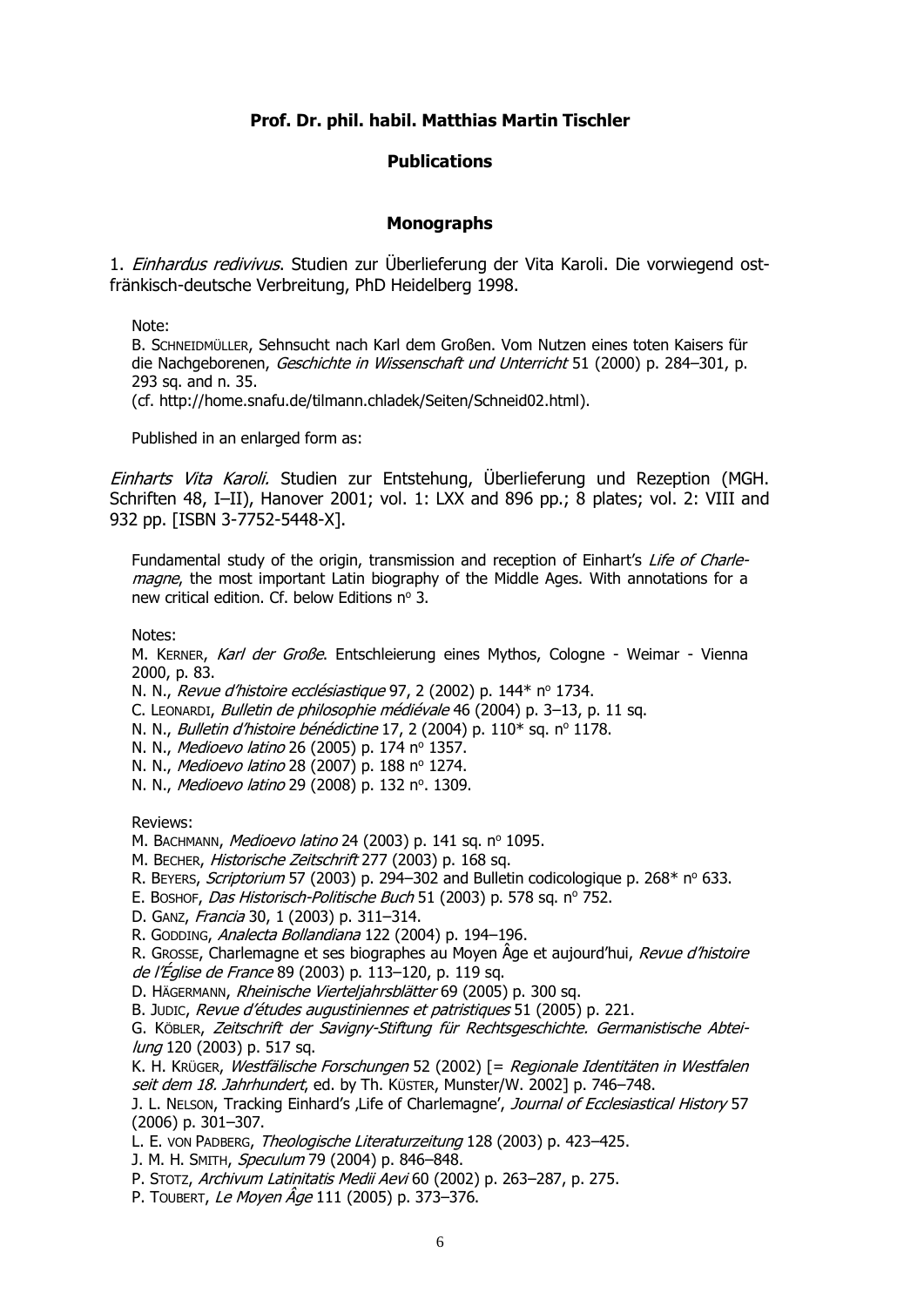K. UBL, Patristica et Mediaevalia 26 (2005) p. 140.

S. VANDERPUTTEN, Revue d'histoire ecclésiastique 97 (2002) p. 1089 sq.

Electronic Reviews: G. KÖBLER, Innsbruck: http://www.koeblergerhard.de/ZRG120Internetrezensionen2003/TischlerMathiasM-EinhartsVitaKaroli.htm H. SEIBERT, Munich: http://hsozkult.geschichte.hu-berlin.de/rezensionen/type=rezbuecher&id=1236.

2. Die Christus- und Engelweihe im Mittelalter. Texte, Bilder und Studien zu einem ekklesiologischen Erzählmotiv (Erudiri Sapientia. Studien zum Mittelalter und zu seiner Rezeptionsgeschichte 5), Berlin 2005; 244 pp.; 13 figures [ISBN 3-05-004075-0].

Comparative study of the Latin and vernacular Legends of Christ's church dedications and their historical contexts in Europe between 1000 and 1500. With texts, illustrations and bibliography.

Electronic version:

[http://www.oldenbourg-link.com/isbn/9783050040752.](http://www.oldenbourg-link.com/isbn/9783050040752)

Notes:

N. N., International Review of Biblical Studies 51 (2004–2005) nº 2441.

N. N., Medioevo latino 28 (2007) p. 843 nº 5728.

N. N., Revue d'histoire ecclésiastique 102, 1 (2007) p. 58\* nº 708.

N. N., Medioevo latino 29 (2008) p. 580 nº 6177 and p. 987 nº 11682.

N. N., Medioevo latino 31 (2010) p. 570 nº 6063.

Reviews:

F. BAYARD, Francia 34, 1 (2007) p. 268.

H. BEYER, Medioevo latino 30 (2009) p. 631 nº 6285.

W. BRÜCKNER, Bayerisches Jahrbuch für Volkskunde 58 (2008) p. 180 sq.

A. GAJEWSKI, Speculum 82 (2007) p. 245 sq.

J. Ev. HAFNER, Mittellateinisches Jahrbuch 43 (2008) p. 309-311.

J. JANSSENS, Gregorianum 87 (2006) p. 413 sq.

R. LÜTZELSCHWAB, Cistercienser Chronik 113 (2006) p. 335 sq.

H. LUTTERBACH, Historische Zeitschrift 283 (2006) p. 735 sq.

G. MICHIELS, Scriptorium 60 (2006) Bulletin codicologique p. 122\* sq. nº 313.

H. P. NEUHEUSER, Archa Verbi 2 (2005) p. 197 sq.

C. VON PLANTA, Deutsches Archiv für Erforschung des Mittelalters 63 (2007) p. 689 sq.

K. SCHREINER, Studien und Mitteilungen zur Geschichte des Benediktinerordens und seiner Zweige 119 (2008) p. 512-514.

P. Stotz, Archivum Latinitatis Medii Aevi 63 (2005) p. 269-295, p. 288 sq.

Electronic Reviews:

H. KÜHNE, Berlin:

[http://www.sehepunkte.de/2007/09/7879.html](http://www.sehepukte.de/2007/09/7879.html)

or

[http://www.arthistoricum.net/index.php?id=2768&ausgabe=2007\\_098review\\_id=7879](http://www.arthistoricum.net/index.php?id=2768&ausgabe=2007_098review_id=7879) E. W. STEINHAUER, Ilmenau:

[http://hsozkult.geschichte.hu-berlin.de/rezensionen/type=rezbuecher&id=6815.](http://hsozkult.geschichte.hu-berlin.de/rezensionen/type=rezbuecher&id=6815)

3. Die Bibel in Saint-Victor zu Paris. Das Buch der Bücher als Gradmesser für wissenschaftliche, soziale und ordensgeschichtliche Umbrüche im europäischen Hoch- und Spätmittelalter, Thesis of Habilitation Dresden 2008.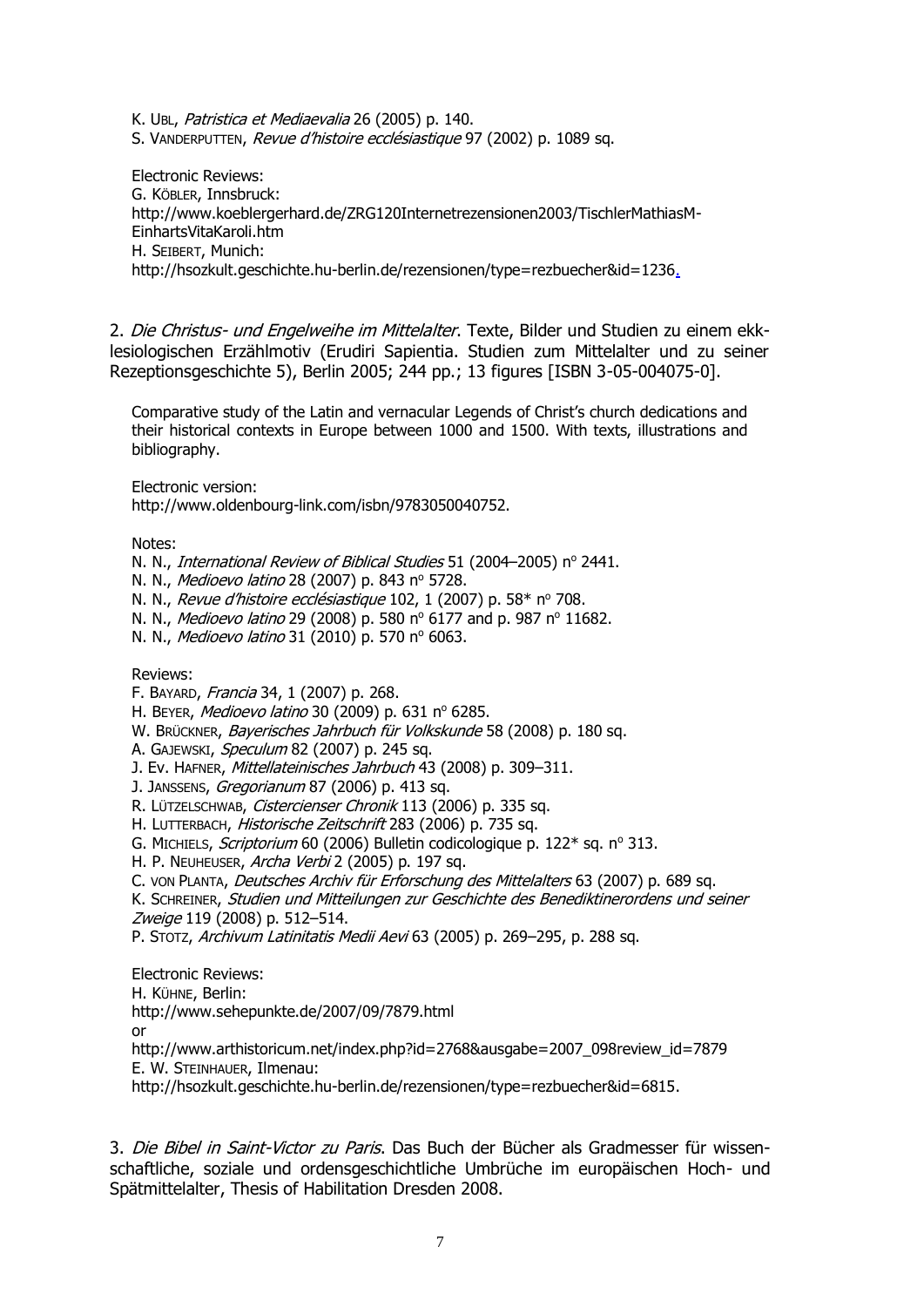Published in a revised and updated version as:

Die Bibel in Saint-Victor zu Paris. Das Buch der Bücher als Gradmesser für wissenschaftliche, soziale und ordensgeschichtliche Umbrüche im europäischen Hoch- und Spätmittelalter (Corpus Victorinum. Instrumenta 6), Munster/W. 2014; 668 pp. [ISBN 978-3-402-10433-0].

Study of the intellectual, religious and social role of the probably largest medieval collection of Latin, Greek, Hebrew and vernacular bible manuscripts from the Parisian abbey of Saint-Victor within the European framework of scholastic studies. With a catalogue of all known manuscripts and fragments.

Reviews:

P.-M. BOGAERT, Revue bénédictine 125 (2015) p. 159 sq. nº 1054. P. CASANELLAS, Revista catalana de teologia 41 (2016) (in preparation). H.-W. GOETZ, Mitteilungen des Instituts für Österreichische Geschichtsforschung 123 (2015) p. 491 sq. P. HENRIET, Revue d'histoire ecclésiastique 111 (2016) (in preparation). I. HLAVÁČEK, Studie o rukopisech 45 (2015) p. 283–286. J.-I. SARANYANA, Anuario de Historia de la Iglesia 24 (2015) p. 541 sq.

Electronic Review: G. LOBRICHON, Avignon: [http://www.sehepunkte.de/2015/09/25382.html.](http://www.sehepunkte.de/2015/09/25382.html)

4. Zwischen Früh- und Hochscholastik. Bildungsgeschichtliche Umbrüche im nord- und mitteldeutschen Raum während des 12. und 13. Jahrhunderts (Denkschriften der Philosophisch-Historischen Klasse der Österreichischen Akademie der Wissenschaften), Vienna 2016; ca. 300 pp. (in preparation for print).

Monograph on the introduction of French early scholastic learning and book culture in the Northeastern peripheries of the German Empire, 12<sup>th</sup> to 13<sup>th</sup> centuries.

5. Spiegel der Religionen 1: Christlich-muslimische Begegnung auf der Iberischen Halbinsel von Felix von Urgell bis Ramon Martí (Erudiri Sapientia. Studien zum Mittelalter und zu seiner Rezeptionsgeschichte), Munster/W.; ca. 800 pp. (in preparation).

Monograph on the intellectual encounters and perceptions of Christians and Muslims in the Iberian Peninsula,  $8<sup>th</sup>$  to  $13<sup>th</sup>$  centuries.

6. David – Herodes – Theoderich. Karl der Große in der karolingischen Erinnerungskultur des 8. und 9. Jahrhunderts (Millenium Studies), Berlin - New York; ca. 350 pp. (in preparation).

Monograph on the deforming Carolingian memory of Charlemagne in the  $8<sup>th</sup>$  and  $9<sup>th</sup>$  centuries.

7. (together with Simone KRÄMER) Mobilität und Reisen im Mittelalter (Lebensbilder des Mittelalters 5), Graz (in preparation).

Monograph on the transcultural history of mobility and travelling in the middle ages. With tables.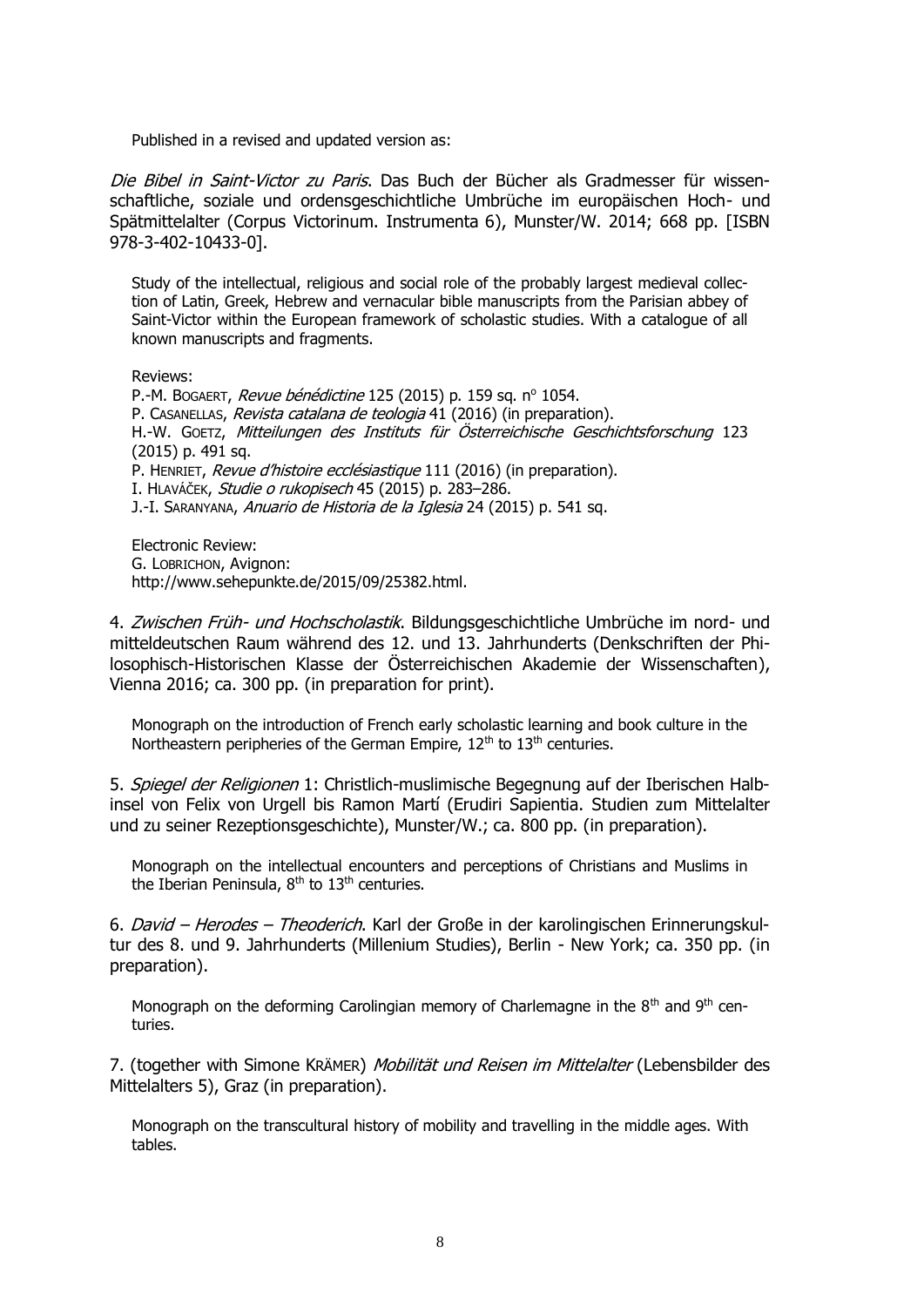### **Editions**

1. (collaboration) M. SOT - Chr. VEYRARD-COSME (ed. - transl.): *Éginhard, Vie de Char*lemagne (Les classiques de l'histoire du Moyen Âge 53), Paris 2014; CXIV and 232 pp. [ISBN 978-2-251-34304-4].

New edition of Einhart's *Vita Karoli*, originally published in 1923 by Louis Halphen, with a new French translation and an introduction, based on the most recent research on the work.

2. Petrus Alfonsi, Das Gespräch von Moses und Petrus. Lateinisch – deutsch (Herders Bibliothek der Philosophie des Mittelalters), Freiburg/Br. (in preparation).

Edition and first complete German translation of the most successful medieval Jewish-Christian dialogue, based on the oldest preserved manuscript.

3. Latin Lives and Legends of Muhammad in the Middle Ages. Latin – English (Corpus Islamo-Christianum. Series Latina 12), Wiesbaden (in preparation).

Edition and German translation of the most important medieval Latin Lives and Legends of Muhammad.

4. Einhardi Vita Karoli. Einhart, Das Leben Karls des Großen (MGH. SS. rer. Germ.), Hanover (since March 2014 I am officially installed as director of the new critical edition by the Zentraldirektion of the Monumenta Germaniae Historica, Munich).

Critical edition of Einhart's Life of Charlemagne. Cf. above Monographs nº 1.

#### **Edited Volumes**

1. L. MOULINIER (ed.), Beate Hildegardis Cause et Cure (Rarissima Mediaevalia Opera Latina 1), Berlin 2003 [ISBN 3-05-003495-5].

First critical edition of Hildegard of Bingen's medical work Cause et Cure.

Notes:

F. J. FELTEN, Hildegard von Bingen 1198–1998 oder: Was bringen Jubiläen für die Wissenschaft?, Deutsches Archiv für Erforschung des Mittelalters 59 (2003) p. 165-193, p. 172 sq. and 192.

N. N., *Medioevo latino* 27 (2006) p. 297 nº 2195.

Reviews:

K. E. BØRRESEN, Ressourcement matristique, *Revue d'histoire ecclésiastique* 99 (2004) p. 434–438, p. 436.

- E. CHITI, Medioevo latino 26 (2005) p. 294 sq. nº 2343.
- A. DEROLEZ, Scriptorium 57 (2003) Bulletin codicologique p. 163\* sq. nº 357.
- P. DINZELBACHER, Mediaevistik 19 (2006) p. 381-383.
- M. EMBACH, Germanistik 44 (2003) p. 755.
- M. GERWING, Rottenburger Jahrbuch für Kirchengeschichte 24 (2005) p. 302–304.
- M. GOULLET, Francia 32, 1 (2005) p. 243 sq.
- G. PON, Cahiers de civilisation médiévale 47 (2004) p. 415–417.
- S. Ruge, Zeitschrift für Kirchengeschichte 115 (2004) p. 409-411.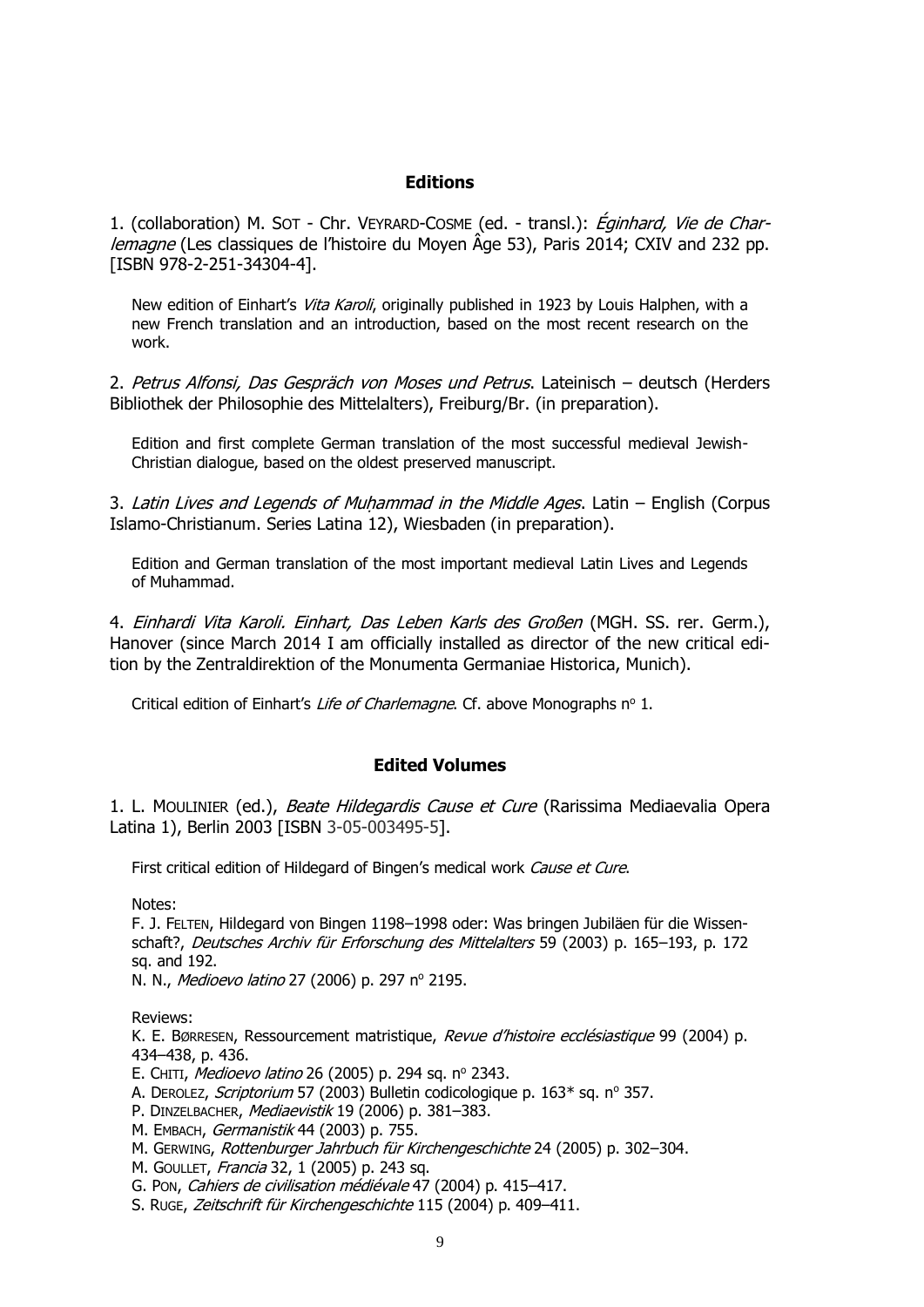2. J. L. NARVAJA (ed.), *Balduinus Cantuariensis archiepiscopus, Liber de sectis* hereticorum et orthodoxe fidei dogmata (Rarissima Mediaevalia Opera Latina 2), Munster/W. 2008 [ISBN 978-3-402-10423-1].

First (critical) edition of Balduin of Ford's presumably lost work *Liber de sectis hereticor*um et orthodoxe fidei dogmata.

Notes:

N. N., Medioevo latino 32 (2011) p. 57 nº 514. N. N., Medioevo latino 34 (2013) p. 59 nº 524. E. FERRARINI, Medioevo latino 35 (2014) p. 52 nº 478.

Reviews:

G. HASSELHOFF, Philosophisches Jahrbuch 117 (2010) p. 125 sq.

G. MICHIELS, Scriptorium 63 (2009) Bulletin codicologique p. 5\* sq. nº 9.

J. OBERSTE, Archa Verbi 8 (2011) p. 197 sq.

G. ROTTENWÖHRER, Deutsches Archiv für Erforschung des Mittelalters 65 (2009) p. 250.

M. TADDEI, Medioevo latino 30 (2009) p. 57 nº 539.

N. P. TANNER, Gregorianum 90 (2009) p. 460.

N. N., Archivo teológico Granadino 72 (2009) p. 383.

3. M. M. TISCHLER - A. FIDORA (ed.), *Christlicher Norden – Muslimischer Süden*. Ansprüche und Wirklichkeiten von Christen, Juden und Muslimen auf der Iberischen Halbinsel im Hoch- und Spätmittelalter (Erudiri Sapientia. Studien zum Mittelalter und zu seiner Rezeptionsgeschichte 7), Munster/W. 2011 [ISBN 978-3-402-10427-9].

Monograph on the transreligious and transcultural history of the Iberian Peninsula,  $12<sup>th</sup>$  to 15<sup>th</sup> centuries.

Note:

N. N., Revue d'histoire ecclésiastique 107, 2 (2012) p. 110\* nº 1562.

N. N., Medioevo latino 35 (2014) p. 1074 nº 12466.

Reviews:

B.-S. ALBERT, Revue d'histoire ecclésiastique 109 (2014) p. 468 sq.

A. BAER, Medievalia. Revista d'Estudis Medievals 15 (2012) p. 462–464.

F. BERTELLONI, Patristica et Mediaevalia 33 (2012) p. 94 sq.

K. BORCHARDT, Deutsches Archiv für Erforschung des Mittelalters 68 (2012) p. 392 sq.

M. CERNO, Medioevo latino 33 (2012) p. 1166 nº 12823.

S. CONERMANN, Das Mittelalter (in preparation).

J. HEIL, Francia 40, 1 (2013)

http://www.perspectivia.net/content/publikationen/francia/francia-recensio/2013- 2/MA/tischler\_heil.

D. KÖNIG, Historische Zeitschrift 296 (2013) p. 496–498.

Chr. MAZZOLI-GUINTARD, Le Moyen Âge 120 (2014) p. 215 sq.

Chr. NEBGEN, Theologische Revue 110 (2014) col. 242–244.

I. POCHOSHAJEW, Zeitschrift für Kirchengeschichte 125 (2014) p. 99 sq.

E. REINHARDT, Anuario de Historia de la Iglesia 21 (2012) p. 577 sq.

S. WENTKER, Mitteilungen des Instituts für Österreichische Geschichtsforschung 122 (2014) p. 202–204.

Electronic Review:

W. DEIMANN, Erlangen:

[http://www.sehepunkte.de/2012/10/21702.html.](http://www.sehepunkte.de/2012/10/21702.html)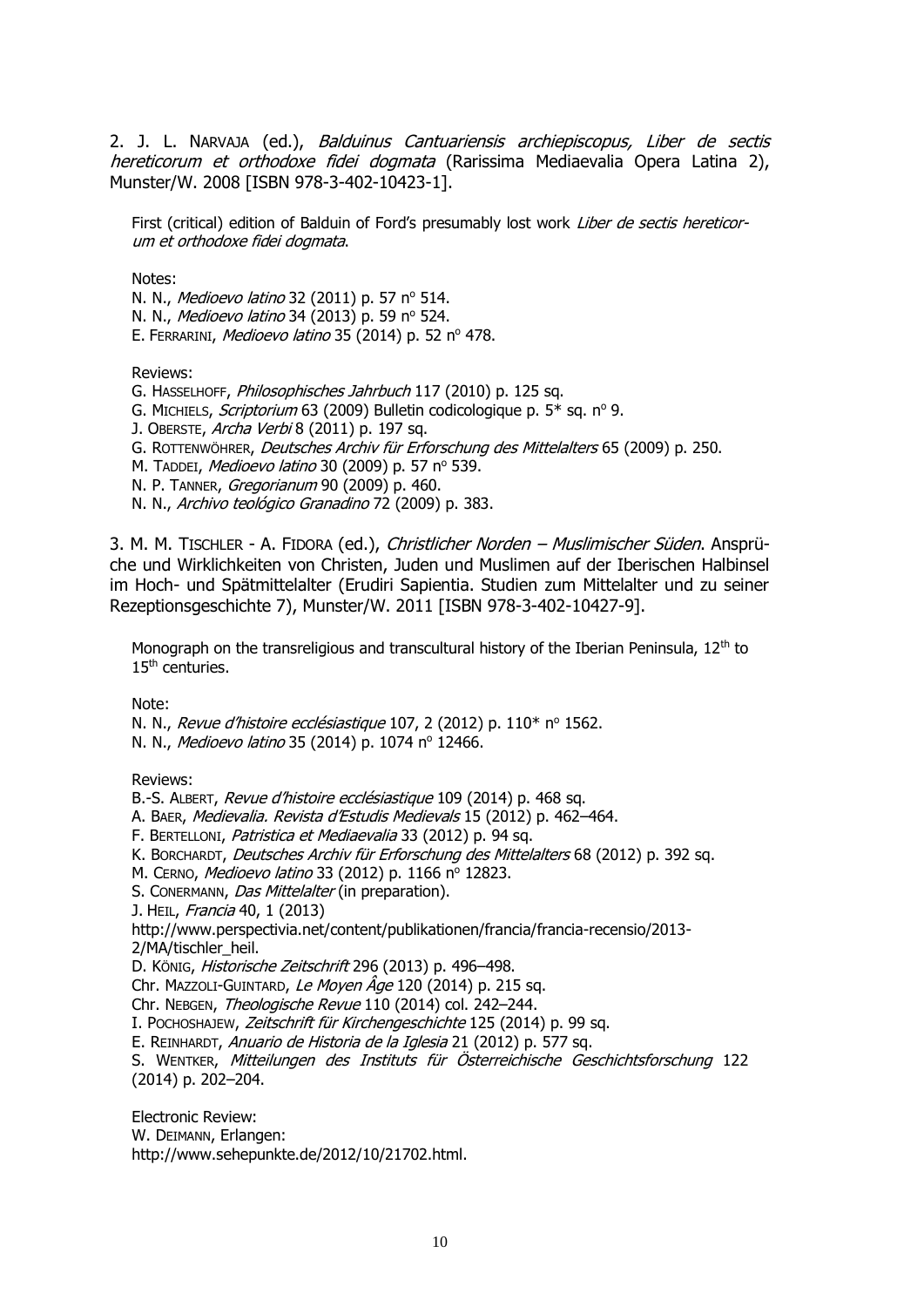4. M. BORGOLTE - M. M. TISCHLER (ed.), Transkulturelle Verflechtungen im mittelalterlichen Jahrtausend. Europa, Ostasien, Afrika, Darmstadt 2012 [ISBN 978-3-534-24487- 4; e-book: 978-3-534-73036-0].

Monograph on medieval entangled history.

Notes:

N. N., Medioevo latino 36 (2015) p. 1221 nº 13616.

N. N., Pallasch. Zeitschrift für Militärgeschichte 44 (2012) p. 173.

Reviews:

A. CLASSEN, Mediaevistik 26 (2013) p. 276–278.

W. DREWS, Periplus. Jahrbuch für außereuropäische Geschichte 23 (2013) p. 279.

A. FIDORA, Medievalia. Revista d'Estudis Medievals 15 (2012) p. 370–372.

D. GRUPP, Geschichte für heute. Zeitschrift für historisch-politische Bildung 6, 3 (2013) p. 110–112.

I. HLAVÁČEK, Scriptorium 67 (2013) Bulletin codicologique p. 215<sup>\*</sup> sq. nº 525.

G. LIEDL, Zeitschrift für historische Forschung 43 (2016) p. 75–77.

M. MASER, Deutsches Archiv für Erforschung des Mittelalters 69 (2013) p. 740 sq.

M. MERSCH, Rottenburger Jahrbuch für Kirchengeschichte (in preparation).

Th. PRATSCH, Das Altertum 60 (2015) p. 239 sq.

W. von SCHELIHA, WerkstattGeschichte 63 (2013) p. 125-127 [also:

[http://www.recensio.net/rezensionen/zeitschriften/werkstattgeschichte/2013/63/ReviewM](http://www.recensio.net/rezensionen/zeitschriften/werkstattgeschichte/2013/63/ReviewMonograph202142476) [onograph202142476.](http://www.recensio.net/rezensionen/zeitschriften/werkstattgeschichte/2013/63/ReviewMonograph202142476)

K. M. STÜNKEL, Journal of Transcultural Medieval Studies 1, 1 (2014) p. 143-145.

A. WEIGL, Wiener Geschichtsblätter 68 (2013) p. 274.

Electronic Reviews: J. FÜLLGRABE, Frankfurt/M.: [http://www.literaturkritik.de/public/rezension.php?rez\\_id=17919](http://www.literaturkritik.de/public/rezension.php?rez_id=17919) S. STECKEL, Munster/W.: <http://geschichte-transnational.clio-online.net/rezensionen/id=17234> or [http://hsozkult.geschichte.hu-berlin.de/rezensionen/id=17234.](http://hsozkult.geschichte.hu-berlin.de/rezensionen/id=17234)

5. A. FIDORA - M. M. TISCHLER (Hg.), Discovering Religion as a Historical Phenomenon. Changes in the Perception of Judaism, Christianity and Islam during the Middle Ages  $[$  = *Quaderns de la Mediterrània* 16 (2011) p. 143–168 and 296–314], Barcelona 2012 [ISSN 1577-9297].

Panel on the discovery of the historicity of religions in the medieval Mediterranean World.

Also published as pdf-file:

[http://www.iemed.org/observatori-en/arees-danalisi/arxius-adjunts/qm-16-originals.](http://www.iemed.org/observatori-en/arees-danalisi/arxius-adjunts/qm-16-originals)

6. J. L. NARVAJA - J. S. MADRIGAL TERRAZAS (ed.), Iohannis Alphonsi de Segovia Liber de substantia ecclesie (Rarissima Mediaevalia Opera Latina 3), Munster/W. 2012 [ISBN 978-3-402-10429-3].

First (critical) edition of John of Segovia's unpublished work Liber de substantia ecclesie.

Note:

N. N., Medioevo latino 35 (2014) p. 266 nº 2613.

Reviews:

R. DE KEGEL, Deutsches Archiv für Erforschung des Mittelalters 71 (2015) p. 282 sq. J. D. MANN, Speculum 88 (2013) p. 315 sq.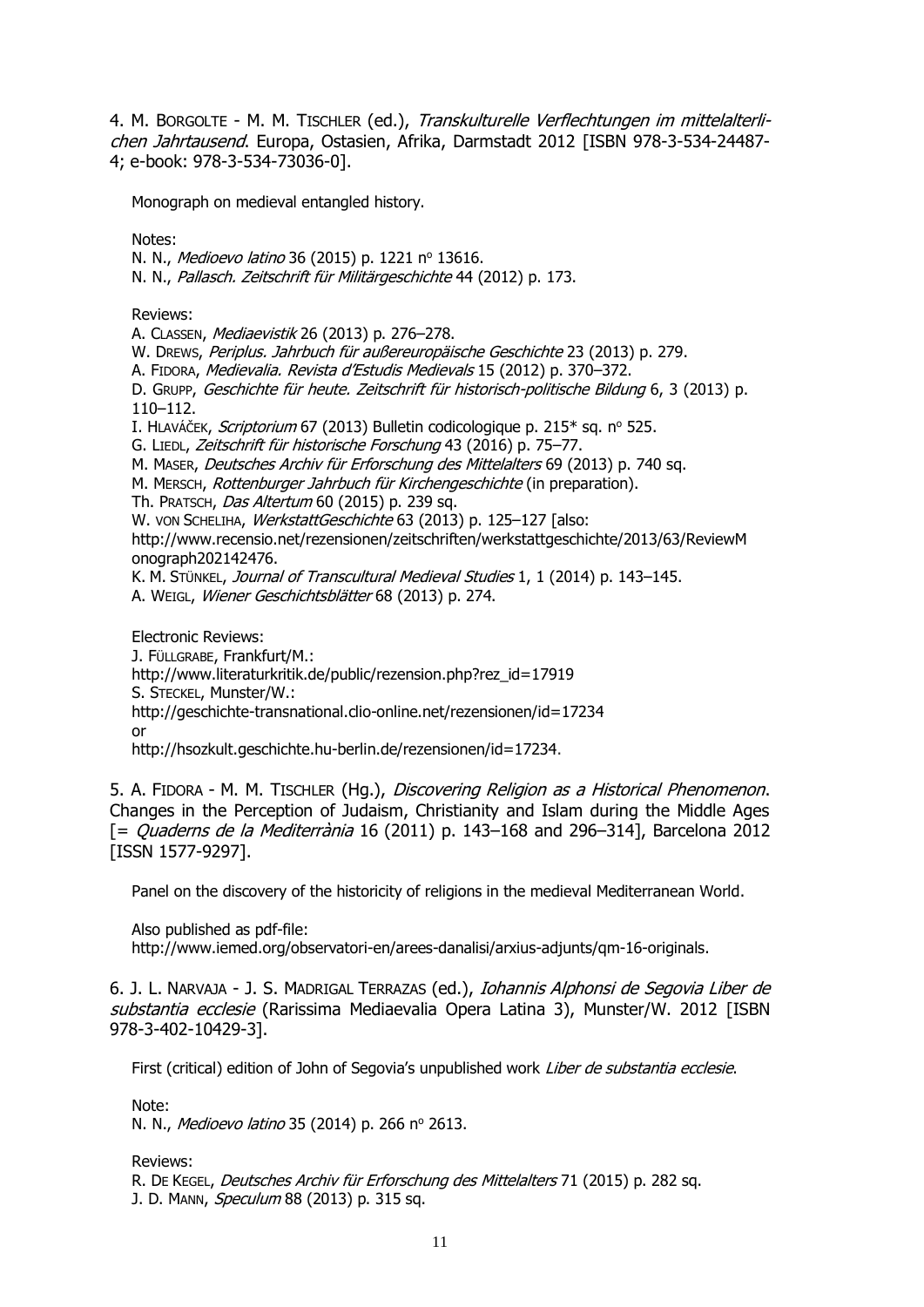G. PIGATTO, Medioevo latino 36 (2015) p. 281 sq. nº 2583: Th. PRÜGL, Archa Verbi 11 (2014) p. 218–221.

Electronic Review: Th. WOELKI, Berlin: [http://www.sehepunkte.de/2013/04/21396.html.](http://www.sehepunkte.de/2013/04/21396.html)

7. J. L. NARVAJA (ed.), Hildegardis Bingensis 'Testamentum propheticum'. Zwei Briefe aus dem Wiesbadener Riesenkodex (Rarissima Mediaevalia Opera Latina 4), Munster/W. 2014 [ISBN 978-3-402-10439-2].

First (critical) edition of two unpublished letters of the so-called Wiesbadener Riesencodex Hessische Landesbibliothek, Cod. 2.

Note:

N. N., Mittellateinisches Jahrbuch 50 (2015) p. 509 sq.

Review:

F. J. FELTEN, Deutsches Archiv für Erforschung des Mittelalters 71 (2015) p. 277 sq.

8. B. HOLLICK (ed.), Anonymi Epternacensis Glossae in logicam. Studie mit kritischer Edition der Texte (Rarissima Mediaevalia Opera Latina 5), Munster/W. 2015.

First (critical) edition of the unpublished Echternach glosses on Priscian, Porphyrios and Aristotle, uniquely transmitted in Luxembourg, Bibliothèque nationale, Ms. 9.

9. M. M. TISCHLER (ed.), Texte in Kontexten. Studien zur Abtei Sankt Viktor in Paris und den Viktorinern (Corpus Victorinum. Instrumenta), Munster/W. (in preparation for print).

New international and interdisciplinary studies on the Parisian abbey of Saint-Victor.

#### **Journal**

Journal of Transcultural Medieval Studies 1 (2014) sqq., de Gruyter, Berlin - Boston -Bejing (Editor-in-Chief).

English interdisciplinary and international Journal of transcultural medieval studies, being published in two issues per year and comprising sections of papers, reviews and news.

#### **Databases**

1. Mobilitas. Database of sources and literature relating to mobility and travelling in the Middle Ages (together with S. KRÄMER).

For consulting the database please contact [matthias.tischler@uab.cat.](mailto:matthias.tischler@uab.cat)

2. Bibliotheca Islamo-Christiana Latina (BICL). Database of medieval Latin sources and modern translations relating to Muḥammad and the Islam (together with Chr. KÖRNER).

[http://www.sankt-georgen.de/hugo/forschung/spanien\\_bicl.php.](http://www.sankt-georgen.de/hugo/forschung/spanien_bicl.php)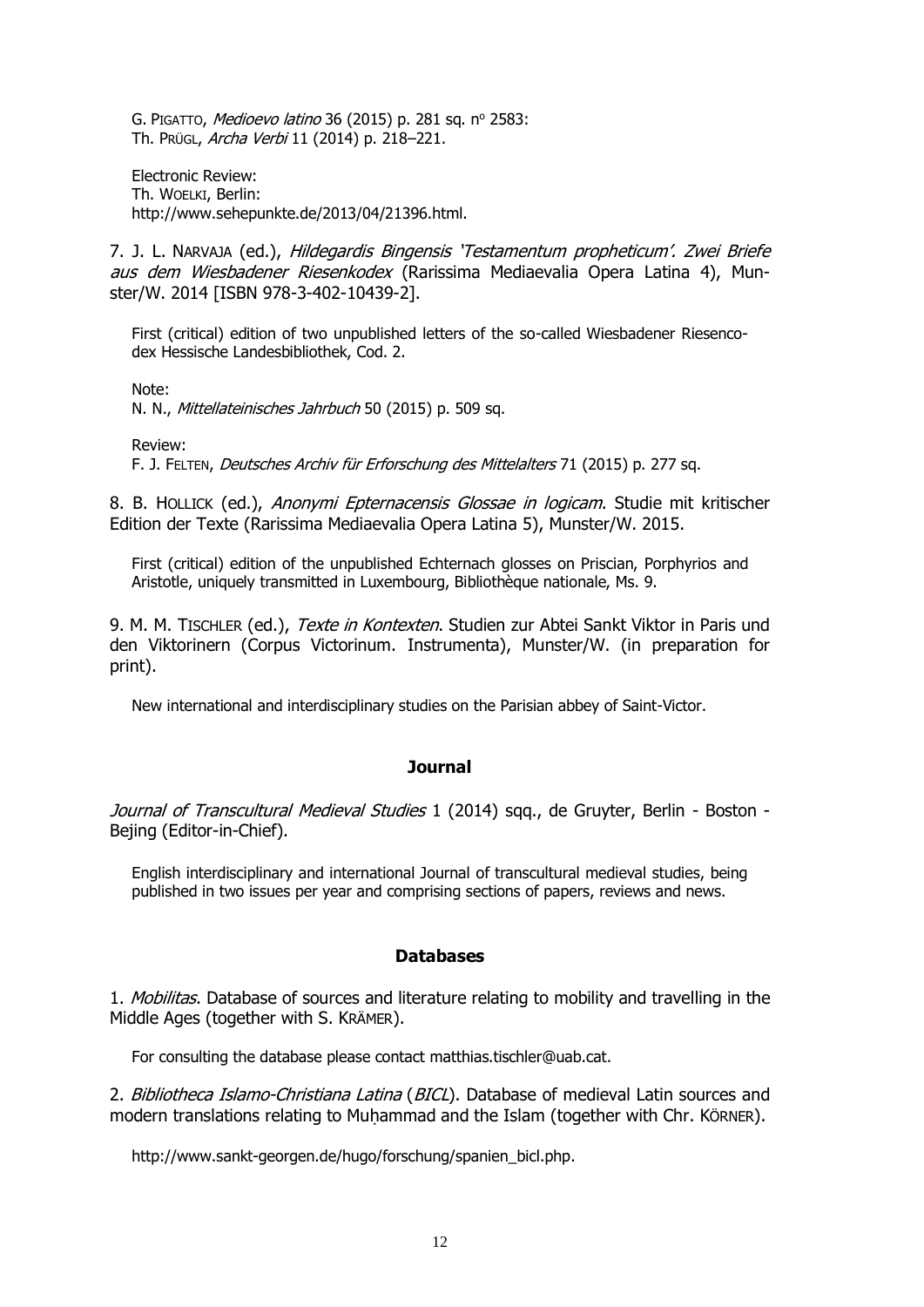# **Articles and Contributions**

1. Das Mittelalter in Europa. Lateinische Schriftkultur, in: Schrift und Schriftlichkeit. Writing and Its Use. Ein interdisziplinäres Handbuch internationaler Forschung. An Interdisciplinary Handbook of International Research 1, ed. by H. GÜNTHER - O. LUDWIG, Berlin - New York 1994, p. 536–554 [with 2 figures].

Survey of the most important developments of the history of Latin acculturation and writing between Late Antiquity and Humanism.

2. Die Gorzer Reform in Neuweiler bei Zabern an der Schwelle zum XI. Jahrhundert. Beobachtungen zu einigen Handschriftenfunden, Archives de l'Église d'Alsace 51 (1993–1994) p. 69–90 [with 2 figures].

Study of the Gorze and supposed Hirsau reform of the Benedictine monasteries in Alsace with special regard to the , topoi paralleloi' Maursmunster and Neuweiler.

Note:

N. N., Medioevo latino 19 (1998) p. 589 nº 6659.

Review:

R. GROSSE, Deutsches Archiv für Erforschung des Mittelalters 52 (1996) p. 769.

3. Die ottonische Klosterschule in Einsiedeln zur Zeit Abt Gregors. Zum Bildungsprofil des hl. Wolfgang, Studien und Mitteilungen zur Geschichte des Benediktinerordens und seiner Zweige 107 (1996) p. 93-181 [with 7 figures]; also in: Festschrift zum tausendsten Todestag des seligen Abtes Gregor, des Abtes von Einsiedeln 996–1196, St. Ottilien 1996, p. 93–181.

Reconstruction of the Ottonian scriptorium and school of the famous Benedictine abbey of Einsiedeln on the basis of the partially preserved autographs of St. Wolfgang, the later bishop of Regensburg.

Notes:

N. N., Bulletin d'histoire bénédictine 13, 4 (2000) p. 322\* nº 3610, p. 377\* nº 4215 and p.  $420*$  n°  $4680.$ 

N. N., Medioevo latino 21 (2000) p. 422 nº 4453.

N. N., *Bulletin d'histoire bénédictine* 15, 3 (2002) p. 154\* nº 1628.

Reviews:

[A. BIHRER,] Medioevo latino 18 (1997) p. 347 nº 3827.

F. HEINZER, *Scriptorium* 51 (1997) Bulletin codicologique p. 99\* n° 287 (cf. also p. 38\* sq. n<sup>o</sup> 103).

K. NASS, Deutsches Archiv für Erforschung des Mittelalters 54 (1998) p. 362.

I. SIEDE, Scriptorium 52 (1998) Bulletin codicologique p. 241\* sq. nº 592.

4. Reginbert-Handschriften. Mit einem Neufund in Kloster Einsiedeln, *Scriptorium* 50 (1996) p. 175–183 [with 4 figures].

Critical survey of all known autographs of the Reichenau monk, scribe and librarian Reginbert († 846).

Note:

N. N., Bulletin d'histoire bénédictine 13, 4 (1998) p. 322\* n° 3609 and ibid. 13, 5 (1998) p. 405\* nº 4532.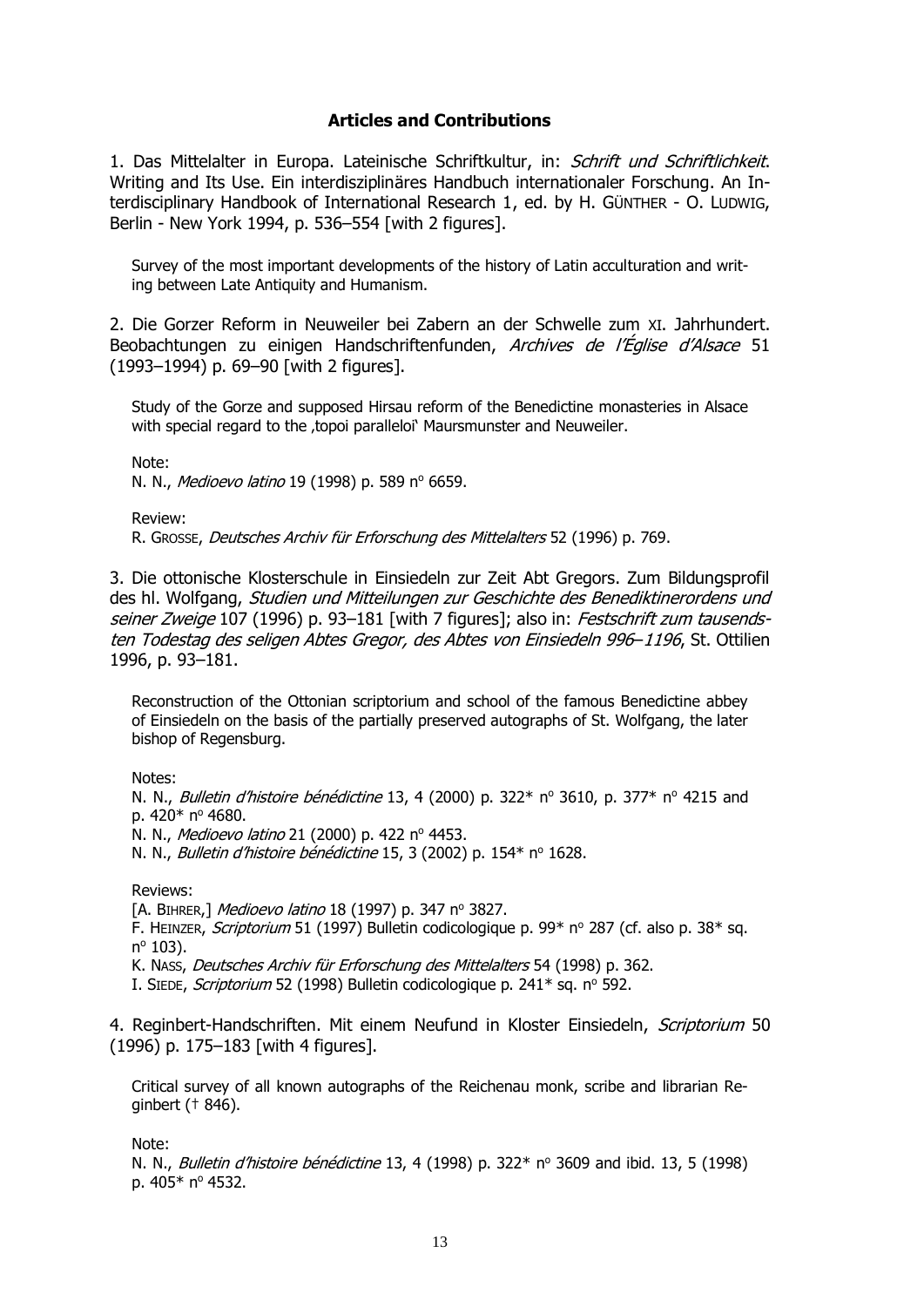Review:

N. N., Medioevo latino 19 (1998) p. 264 nº 3014.

5. Ein Sakramentar, saec. XIin., aus Neuweiler im Elsaß, in: Fragmenta Darmstadiensia. Heidelberger Handschriften-Studien des Seminars für Lateinische Philologie des Mittelalters (III), ed. by W. BERSCHIN - K. H. STAUB, Darmstadt 1997, p. 63–74 and 114 sq. [mit 1 figure].

Study of the manuscript production of the Gorze monk Arnulf (ca. 1000) in the reformed Benedictine monastery of Neuweiler (Alsace).

Note:

N. N., Bulletin d'histoire bénédictine 13, 3 (1998) p. 189\* sq. nº 2197.

Reviews:

P.-M. BOGAERT, Revue bénédictine 109 (1999) p. 248 sq., p. 249. M. FERRARI, Aevum 73 (1999) p. 600–603, p. 601. P. HAMBLENNE, Scriptorium 52 (1998) Bulletin codicologique p. 185\* nº 456. W. KIRSCH, Deutsches Archiv für Erforschung des Mittelalters 54 (1998) p. 665–667, p. 666. W. KIRSCH, Mittellateinisches Jahrbuch 35, 1 (2000) p. 114–116, p. 115.

J. Staub, *Medioevo latino* 21 (2000) p. 591 nº 6277.

6. Knotenpunkt im Kommunikationsnetz des Mittelalters. Postdoktorand untersucht die Bamberger Domschule, Dialog. Universitätszeitung der Otto-Friedrich-Universität Bamberg, 15. Jahrgang, 3 (2000) p. 20.

Report on my postdoctoral study of the Bamberg Cathedral school in the High Middle Ages (1150–1250).

7. Neue Fragmente der spätantiken Bamberger Livius-Handschrift (CLA VIII. 1028 Addenda), Scriptorium 54 (2000) p. 268–280 [with 13 figures].

Description and edition of 32 unknown fragments of the famous Bamberg  $5<sup>th</sup>$  century's manuscript of Livy's Ab urbe condita libri. Cf. also below nº 9.

Note<sup>.</sup>

N. N., Medioevo latino 23 (2002) p. 466 nº 3995.

8. Bildung im Wandel der Zeiten. Die Bamberger Domschule in der Ära der Staufer (1150–1250), in: Mittelalterforschung in Bamberg. Beiträge aus dem Zentrum für Mittelalterstudien (Forschungsforum. Berichte aus der Otto-Friedrich-Universität Bamberg 10), ed. by R. BERGMANN, Bamberg 2001, p. 18–21 [with 3 figures].

Short study of the role of the Bamberg Cathedral school within the European network of scholastic learning.

9. Bambergs antiker Glanz. Neue spätantike Livius-Fragmente in der Staatsbibliothek, Bibliotheksforum Bayern 29 (2001) p. 35-41 [with 1 figure].

Study of the history of research of the important manuscripts of Latin Classics in the Bamberg Cathedral Library. Cf. also above nº 7.

Reviews:

B. GULLATH, Medioevo latino 25 (2004) p. 589 nº 4573.

B. GULLATH, Scriptorium 56 (2002) Bulletin codicologique p. 126\* sq. nº 317.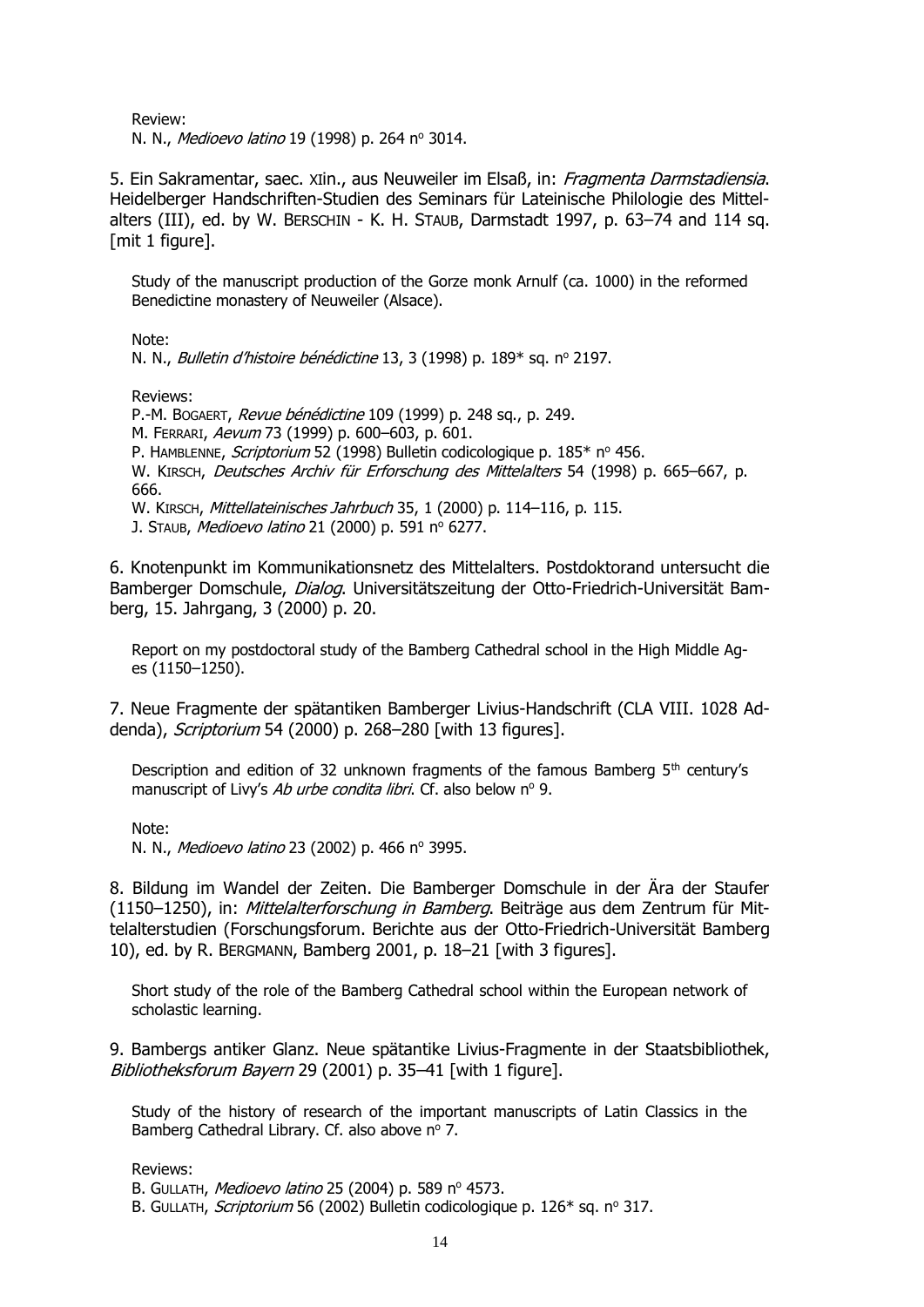10. Der ottonische Heilige und sein karolingischer Heiliger. St. Wolfgang, St. Otmar und das Problem der historischen Wahrnehmungsfähigkeit im Frühmittelalter, Studien und Mitteilungen zur Geschichte des Benediktinerordens und seiner Zweige 112 (2001) p. 7–52 [with 3 figures].

Study of the St. Gall influence on the Benedictine abbey of Einsiedeln in the  $10<sup>th</sup>$  century and the historical reasons for Wolfgang of Regenburg's veneration of Otmar of St. Gall.

Note:

N. N., Bulletin d'histoire bénédictine 15, 3 (2002) p. 173\*  $n^{\circ}$  1836 and p. 188\*  $n^{\circ}$  2003.

Reviews:

[H. BEYER,] Medioevo latino 26 (2005) p. 836 sq. nº 6411. [A. BIHRER,] Medioevo latino 24 (2003) p. 620 nº 5191. I. EBERL, Cistercienser Chronik 109 (2002) p. 326 sq., p. 326. K. NASS, Deutsches Archiv für Erforschung des Mittelalters 58 (2002) p. 649.

11. Handschriftenfunde zu den Werken Liudprands von Cremona in bayerischen und österreichischen Bibliotheken, Zeitschrift für bayerische Landesgeschichte 64 (2001) p. 59–82.

Study of the transmission and reception of Liudprand of Cremona's work Antapodosis in Bavaria and Austria.

Note:

B. GULLATH, Medioevo latino 25 (2004) p. 359 nº 2865.

Reviews:

B. GULLATH, Scriptorium 56 (2002) Bulletin codicologique p. 127\* nº 318.

C. LOHMER, Deutsches Archiv für Erforschung des Mittelalters 59 (2003) p. 668.

12. Ad vestigia S. Dominici ... Eine neue Handschrift des Exordium Cistercii und der Summa Cartae Caritatis, Kap. 1–3 in Burgo de Osma, Faventia 24, 2 (2002) p. 127– 142.

Description and critical evaluation of an unknown Spanish manuscript of the *Exordium* Cistercii and the Summa Cartae Caritatis, produced in the immediate context of bishop Diego de Osma and his subprior St. Dominic.

Also published as pdf-file: [http://ddd.uab.es/pub/faventia/02107570v24n2p127.pdf.](http://www.bib.uab.es/pub/faventia/02107570v24n2p127.pdf)

Review:

[V. Orazi,] Medioevo latino 25 (2004) p. 164 sq. nº 1320.

13. Die Miracula S. Nazarii Laureshamensia und andere Nazarius-Texte aus dem Kloster Lorsch, in: *Scripturus vitam*. Lateinische Biographie von der Antike bis in die Gegenwart. Festgabe für Walter Berschin zum 65. Geburtstag, ed. by D. WALZ, Heidelberg 2002, p. 207–230.

Study of the Lorsch hagiographical literature of St. Nazarius and first complete edition of the Carolingian miracles of St. Nazarius.

Notes<sup>.</sup> N. N., Bulletin d'histoire bénédictine 16, 1 (2003) p. 20\* nº 244.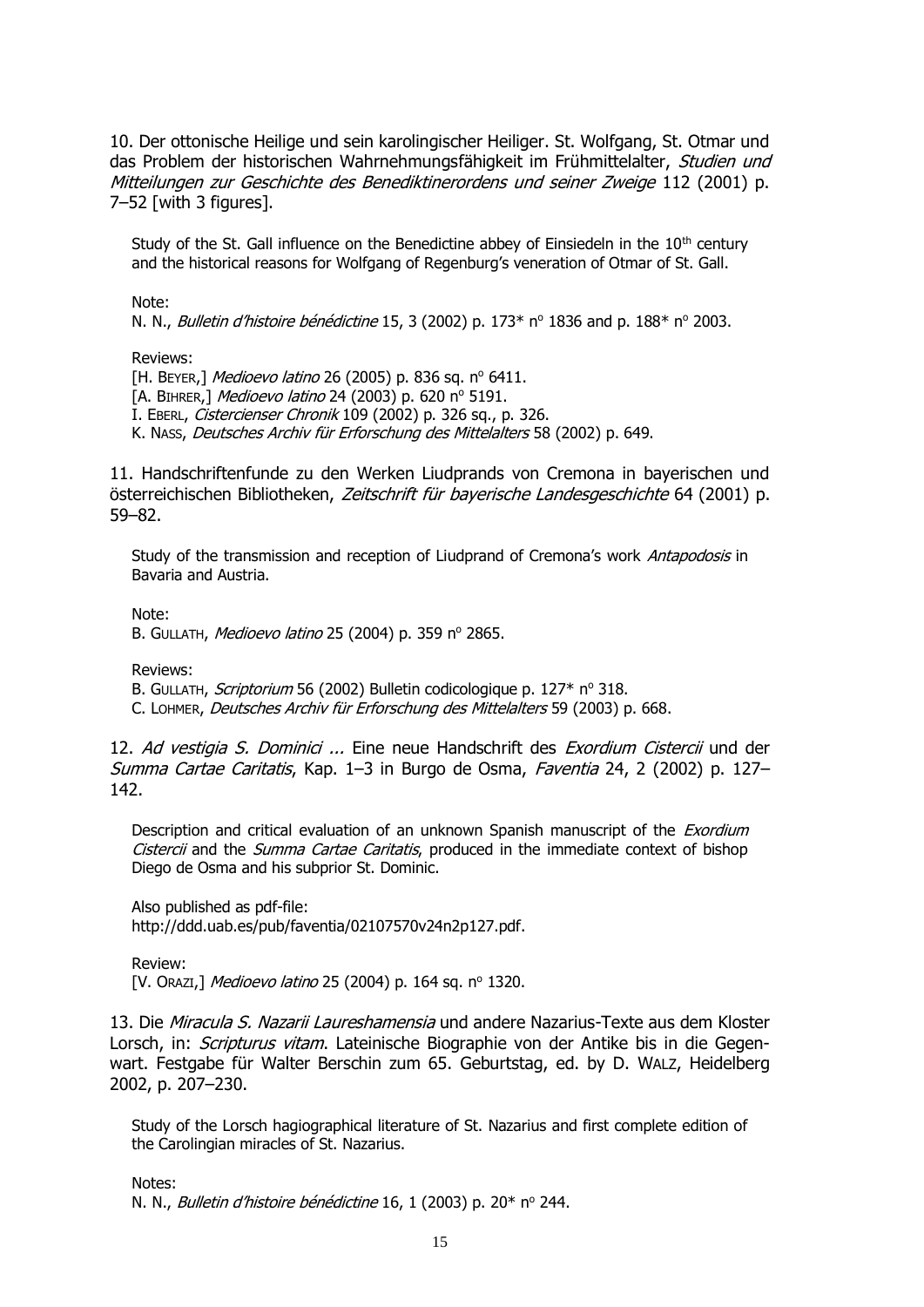N. N., *Speculum* 78 (2003) p. 1447–1449, p. 1447.

Reviews:

C. BOTTIGLIERI, Medioevo latino 24 (2003) p. 655 nº 5476.

R. GODDING, Analecta Bollandiana 121 (2003) p. 438–440, p. 439.

R. SCHIEFFER, Deutsches Archiv für Erforschung des Mittelalters 59 (2003) p. 200–207, p. 202.

14. Hombre de acción y apóstol de los paganos. Las imágenes de Carlomagno en Eginhardo y el Pseudo-Turpín, in: El Pseudo-Turpín. Lazo entre el culto Jacobeo y el culto de Carlomagno. Actas del VI Congreso Internacional de Estudios Jacobeos, ed. by K. HERBERS, Santiago de Compostela 2003, p. 177–199 (p. 199 resumen).

New interpretation of Pseudo-Turpin's Legend of Charlemagne in contrast to Einhart's Carolingian Life of Charlemagne. Cf. also below nº 15.

Review:

J. M. ANGUITA JAÉN, Medioevo latino 25 (2004) p. 154 nº 1219.

15. Tatmensch oder Heidenapostel. Die Bilder Karls des Großen bei Einhart und im Pseudo-Turpin, in: *Jakobus und Karl der Große*. Von Einhards Karlsvita zum Pseudo-Turpin (Jakobus-Studien 14), ed. by K. HERBERS, Tübingen 2003, p. 1–37 and 221 (resumen español).

German supplemented version of  $n^{\circ}$  14.

Notes: N. N., Medioevo latino 26 (2005) p. 174 nº 1358. P. ORTH, Medioevo latino 29 (2008) p. 132 nº 1310.

Review:

M. KERNER, Deutsches Archiv für Erforschung des Mittelalters 61 (2005) p. 665–667, p. 665 sq.

16. Alcuin, biographe de Charlemagne. Possibilités et limites de l'historiographie littéraire au Moyen Âge, in: Alcuin, de York à Tours. Écriture, pouvoir et réseaux dans l'Europe du haut Moyen  $\rm{Age}$  [= Annales de Bretagne et des Pays de l'Ouest 111, 3 (2004)], ed. by Ph. DEPREUX - B. JUDIC, Rennes 2004, p. 443–459.

Study of Alcuin's Nachleben in literary sources and in the manuscript transmission of his works.

Notes:

N. N., Archivum historiae pontificiae 43 (2005) p. 399.

N. N., Bulletin d'histoire bénédictine 18 (2005) p. 107\* nº 1216.

N. N., Speculum 80 (2005) p. 1012 sq., p. 1013.

N. N., Medioevo latino 28 (2007) p. 35 nº 210.

Review: H.-W. GOETZ, Das Mittelalter 10 (2005) p. 175.

17. Die glossierten Bibeln des Bamberger Doms im 12. und 13. Jahrhundert, Archa Verbi 1 (2004) p. 91–118 [with 16 figures].

Chronological and systematic study of the glossed medieval Bible manuscripts of the Bamberg Cathedral library.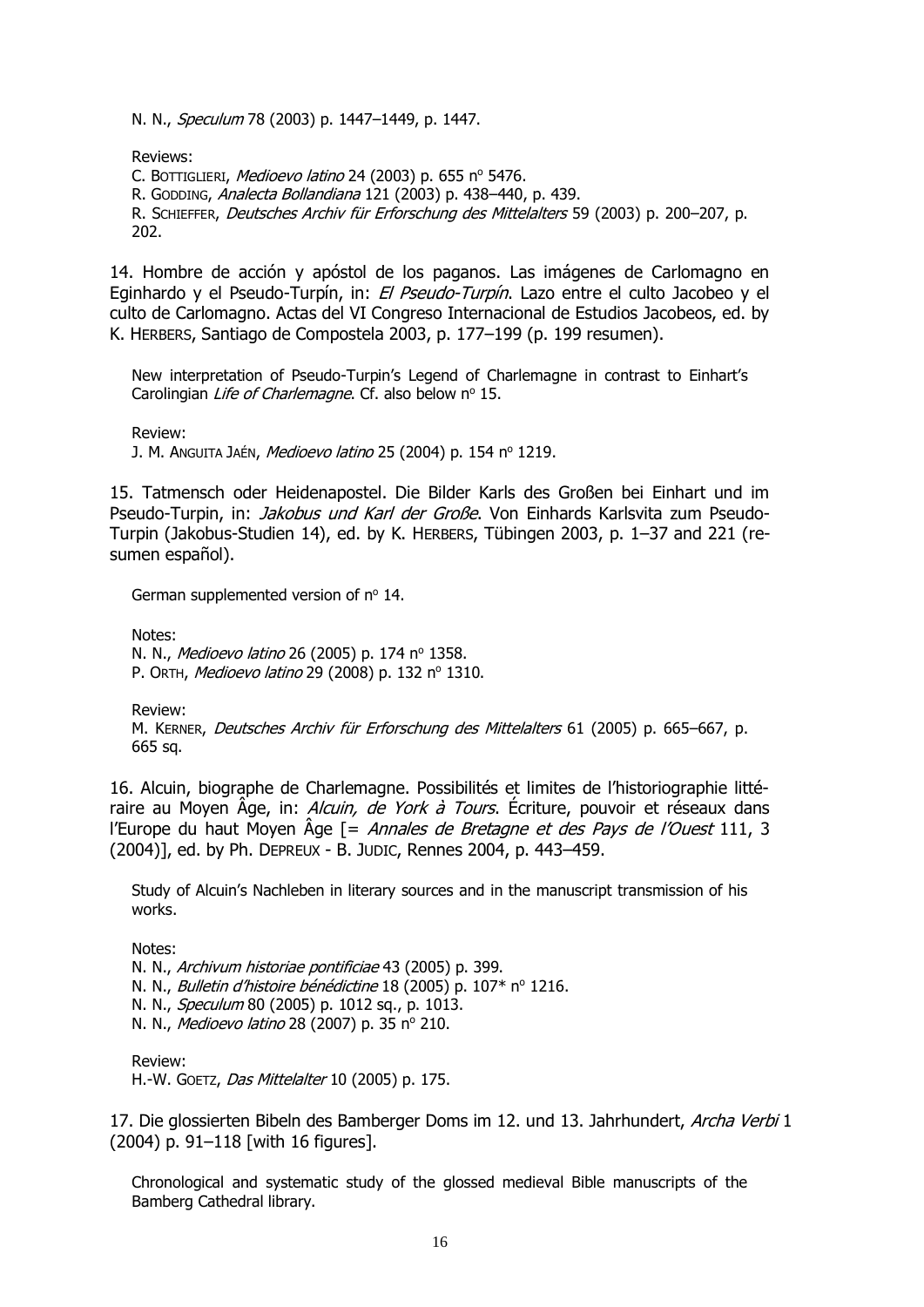Notes:

N. N., Revue d'histoire ecclésiastique 102, 3–4 (2007) p. 77\* nº. 1028. P.-M. BOGAERT, Revue bénédictine 118 (2008) p. 156 nº 710. N. N., Medioevo latino 29 (2008) p. 445 nº 4577.

Reviews:

[C. COLOMBA,] Medioevo latino 28 (2007) p. 628 nº 4249.

G. HENDRIX, *Scriptorium* 60 (2006) Bulletin codicologique p.  $121*$  sq. n<sup>o</sup> 312.

L. LEHMANN, Collectanea Franciscana 76 (2006) p. 303–305, p. 304.

F. WAGNER, Cistercienser Chronik 113 (2006) p. 515 sq., p. 516.

18. Die Auftraggeber, Vorbesitzer und Schenker der Bibeln von Saint-Victor. Eine Vorstudie zur Skriptoriums-, Bibliotheks- und Personengeschichte der Abtei, in: Schrift, Schreiber, Schenker. Studien zur Abtei Sankt Viktor in Paris und den Viktorinern 1 (Corpus Victorinum. Instrumenta 1), ed. by R. BERNDT, Berlin 2005, p. 27–65.

Study of the prosopography and social contexts of the Bible manuscripts of the Parisian abbey of Saint-Victor.

Notes:

N. N., *Speculum* 82 (2007) p. 502.

N. N., *Medioevo latino* 29 (2008) p. 652 n<sup>o</sup> 6995 and p. 1135 n<sup>o</sup> 13580.

Reviews:

M. BECHT, Zeitschrift für Kirchengeschichte 119 (2008) p. 249–251, p. 249.

S. P. BONANNI, Gregorianum 89 (2008) p. 430–432, p. 432.

T. BUDDE, The Journal of Medieval Latin 16 (2006) p. 277–280, p. 278.

G. R. EVANS, The Journal of Theological Studies 57 (2006) p. 768 sq., p. 768.

A. FIDORA, Historische Zeitschrift 283 (2006) p. 460 sq., p. 461.

I. KLITZSCH, Das Mittelalter 12 (2007) p. 192 sq., p. 192.

V. Lukas, Deutsches Archiv für Erforschung des Mittelalters 64 (2008) p. 422 sq., p. 422.

H. P. NEUHEUSER, *Bibliothek. Forschung und Praxis* 32 (2008) p. 265 sq.

[also: [http://www.bibliothek-saur.de/preprint/2008/re2499\\_neuheuser.pdf\]](http://www.bibliothek-saur.de/preprint/2008/re2499_neuheuser.pdf).

M. PÖRNBACHER, Theologie und Philosophie 83 (2008) p. 286 sq., p. 286.

D. POIREL, Francia 35, 1 (2008)

[http://www.perspectivia.net/content/publikationen/francia/francia-recensio/2008-

1/MA/r.-berndt-sj-hg.-schrift-schreiber-schenker-dominique-poirel.doc].

M. ROESNER, Archa Verbi 5 (2008) p. 189–191, p. 189.

19. Die glossierten Bibeln von Saint-Victor, in: Schrift, Schreiber, Schenker. Studien zur Abtei Sankt Viktor in Paris und den Viktorinern 1 (Corpus Victorinum. Instrumenta 1), ed. by R. BERNDT, Berlin 2005, p. 67–74.

Survey of the glossed medieval Bible manuscripts of the Parisian abbey of Saint-Victor.

Notes:

N. N., Speculum 82 (2007) p. 502. P.-M. BOGAERT, Revue bénédictine 118 (2008) p. 156 nº 709. N. N., *Medioevo latino* 29 (2008) p. 652 n<sup>o</sup> 6996 and p. 1135 n<sup>o</sup> 13580.

Reviews:

M. BECHT, Zeitschrift für Kirchengeschichte 119 (2008) p. 249–251, p. 249.

S. P. BONANNI, Gregorianum 89 (2008) p. 430–432, p. 432.

T. BUDDE, The Journal of Medieval Latin 16 (2006) p. 277–280, p. 278.

G. R. EVANS, The Journal of Theological Studies 57 (2006) p. 768 sq., p. 768.

A. FIDORA, Historische Zeitschrift 283 (2006) p. 460 sq., p. 461.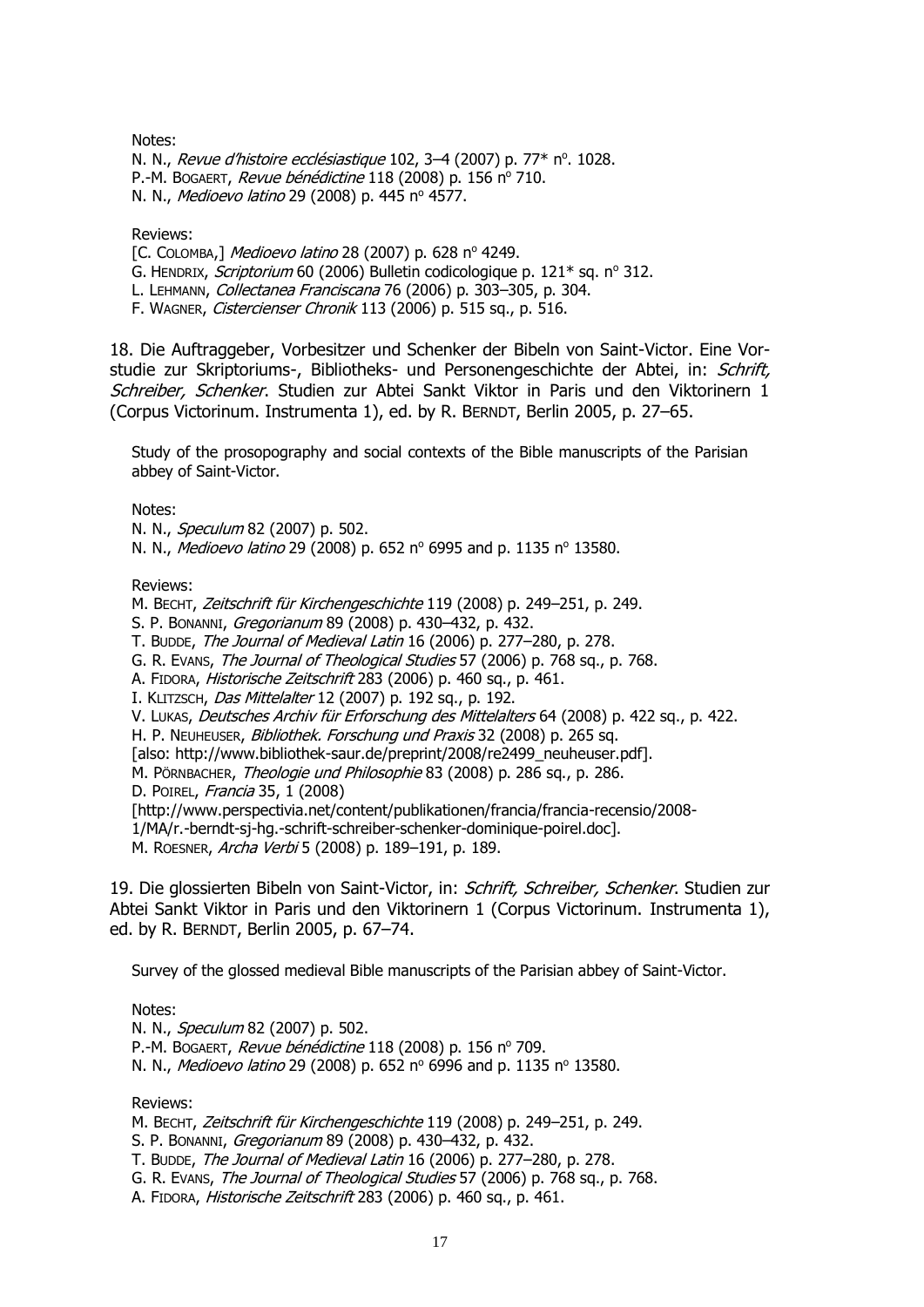I. KLITZSCH, Das Mittelalter 12 (2007) p. 192 sq., p. 192. V. LUKAS, Deutsches Archiv für Erforschung des Mittelalters 64 (2008) p. 422 sq., p. 422. H. P. NEUHEUSER, Bibliothek. Forschung und Praxis 32 (2008) p. 265 sq. [also: [http://www.bibliothek-saur.de/preprint/2008/re2499\\_neuheuser.pdf\]](http://www.bibliothek-saur.de/preprint/2008/re2499_neuheuser.pdf). M. PÖRNBACHER, Theologie und Philosophie 83 (2008) p. 286 sq., p. 286. D. POIREL, Francia 35, 1 (2008) [http://www.perspectivia.net/content/publikationen/francia/francia-recensio/2008- 1/MA/r.-berndt-sj-hg.-schrift-schreiber-schenker-dominique-poirel.doc]. M. ROESNER, Archa Verbi 5 (2008) p. 189–191, p. 189.

20. Dal Bec a San Vittore. L'aspetto delle Bibbie 'neomonastiche' e 'vittorine', in: Forme e modelli della tradizione manoscritta della Bibbia (Littera antiqua 13), ed. by P. CHE-RUBINI, Vatican City 2005, p. 373–405 and plates 30–32.

Introduction into the history of the medieval glossed Bible manuscripts, their typology, radiance and research.

Notes:

N. N., Revue d'histoire ecclésiastique 102, 3-4 (2007) p. 77\* nº 1027. P.-M. BOGAERT, Revue bénédictine 118 (2008) p. 156 nº 708. N. N., Speculum 83 (2008) p. 257 sq., p. 258.

Reviews:

A. AzzIMONTI, Medioevo latino 28 (2007) p. 627 sq. nº 4248.

R. BERNDT, Theologie und Philosophie 85 (2010) p. 117–119, p. 118.

P.-M. BOGAERT, Revue d'histoire ecclésiastique 103 (2008) p. 194 sq., p. 194.

A. MENTZEL-REUTERS, Deutsches Archiv für Erforschung des Mittelalters 64 (2008) p. 700 sq., p. 701.

21. La réforme à travers l'écriture. Transmission du savoir historique et changement de mentalité historiographique entre le IX<sup>e</sup> et le XII<sup>e</sup> siècle à la lumière de quelques considérations de sociologie textuelle, Francia 33, 1 (2006) p. 131-140.

Study of the permanent reform of historiographical knowledge via writing and re-writing of annalistic texts in their historical and social contexts,  $9<sup>th</sup>$  to  $12<sup>th</sup>$  centuries.

Note: N. N., Revue d'histoire ecclésiastique 102, 1 (2007) p.  $10^*$  n° 22.

Review: [A. CANGIANELLI,] Medioevo latino 28 (2007) p. 59 nº 370.

22. Ist Spanien ein interreligiöser Glücksfall für Europa? Anmerkungen zur Bedeutung der Geschichte für das Religionsgespräch der Gegenwart, in: Interreligiöser Dialog. Chancen abrahamischer Initiativen (Interreligiöse Begegnungen. Studien und Projekte 2), ed. by R. MÖLLER - H.-Chr. GOSSMANN, Berlin 2006, p. 145–161.

Study of the topicality of the research of medieval interreligious dialogues in the Iberian Peninsula between 711 and 1492 for the present dialogue of religions.

23. De investitura episcoporum, in: *Canossa 1077*. Erschütterung der Welt. Geschichte, Kunst und Kultur am Aufgang der Romanik (Catalogue of exhibition) 2: Catalogue, Munich 2006, p. 109 sq.  $n^{\circ}$  94 [with 1 figure].

Description of the manuscript Bamberg, Staatsbibliothek, Msc. Patr. 48.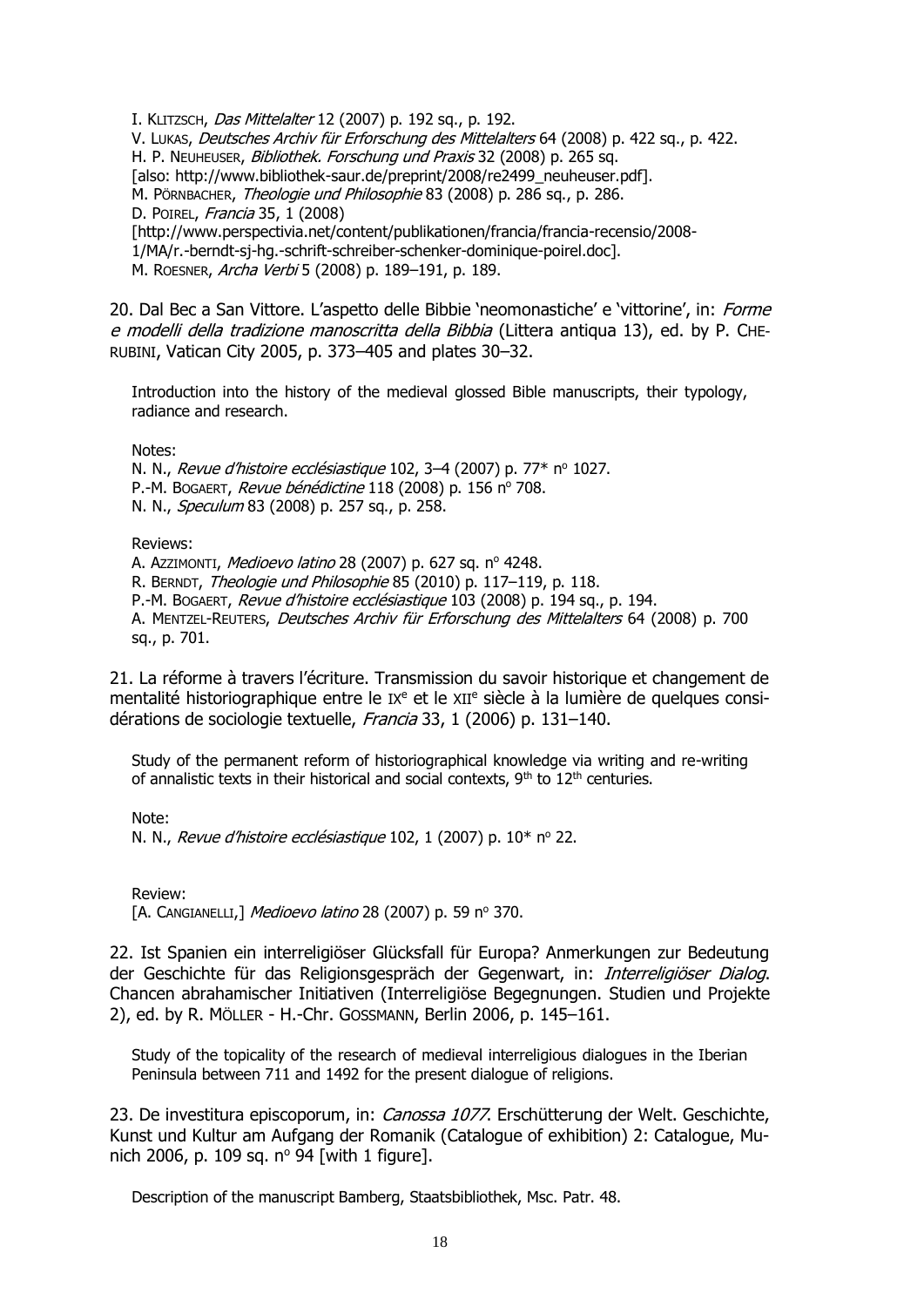24. Meinhart, Epistolae, in: Canossa 1077. Erschütterung der Welt. Geschichte, Kunst und Kultur am Aufgang der Romanik (Catalogue of exhibition) 2: Catalogue, Munich 2006, p. 115 sq.  $n^{\circ}$  100 [with 1 figure].

Description of the manuscript Paris, Bibliothèque nationale de France, Ms. lat. 2903.

25. Die 'Divisio regnorum' von 806 zwischen handschriftlicher Überlieferung und historiographischer Rezeption, in: Herrscher- und Fürstentestamente im westeuropäischen Mittelalter (Norm und Struktur 29), ed. by B. KASTEN, Cologne - Weimar - Vienna 2008, p. 193–258.

Study of the transmission and reception of the oldest constitution of division of the Carolingian Empire. With annotations for a new critical edition.

Note:

G. KÖBLER, Zeitschrift der Savigny-Stiftung für Rechtsgeschichte. Germanistische Abteilung 126 (2009) p. 432 sq., p. 433

[also: [http://www.koeblergerhard.de/ZRG126Internetrezensionen2009/Herrscher](http://www.koeblergerhard.de/ZRG126Internetrezensionen2009/Herrscher-undFuerstentestamente.htm)[undFuerstentestamente.htm\]](http://www.koeblergerhard.de/ZRG126Internetrezensionen2009/Herrscher-undFuerstentestamente.htm).

Reviews:

M. BACHMANN, Medioevo latino 32 (2011) p. 269 nº 2615.

E. FRAUENKNECHT, Zeitschrift für Württembergische Landesgeschichte 68 (2009) p. 437 sq.

H. KAMP, Rheinische Vierteljahrsblätter 74 (2010) p. 278 sq., 278.

[P. ORTH,] Medioevo latino 31 (2010) p. 279 sq. nº 2913.

R. SCHIEFFER, Deutsches Archiv für Erforschung des Mittelalters 64 (2008) p. 779–783, p. 780.

Electronic Review: A. PLASSMANN, Bonn: [http://www.sehepunkte.de/2010/07/16989.html.](http://www.sehepunkte.de/2010/07/16989.html)

26. Der iberische Grenzraum. Drei frühe Entwürfe zum Islam aus Exegese und Theologie, in: Mittelalter im Labor. Die Mediävistik testet Wege zu einer transkulturellen Europawissenschaft (Europa im Mittelalter. Abhandlungen und Beiträge zur historischen Komparatistik 10), ed. by M. BORGOLTE - J. SCHIEL - B. SCHNEIDMÜLLER - A. SEITZ, Berlin 2008, p. 95–116.

Comparative study of the three earliest Christian theological debates with Islam in the Iberian Peninsula between 1100 and 1150.

Electronic version: http://www2.hu-berlin.de/sppedia/index.php5/Mittelalter\_im\_Labor:Inhalt.

27. Orte des Unheiligen. Versuch einer Topographie der dominikanischen Mohammed-Biographik des 13. Jahrhunderts zwischen Textüberlieferung und Missionspraxis, Archa Verbi 5 (2008) p. 32–62.

Study of the modes of dis/integration of Muhammad's Lives and Legends in the European Latin chronicle tradition between the  $11<sup>th</sup>$  and  $13<sup>th</sup>$  centuries with a special regard to the Dominican historiography of the 13<sup>th</sup> century.

Note: N. N., Revue d'histoire ecclésiastique 104, 3-4 (2009) p. 44\* nº 528.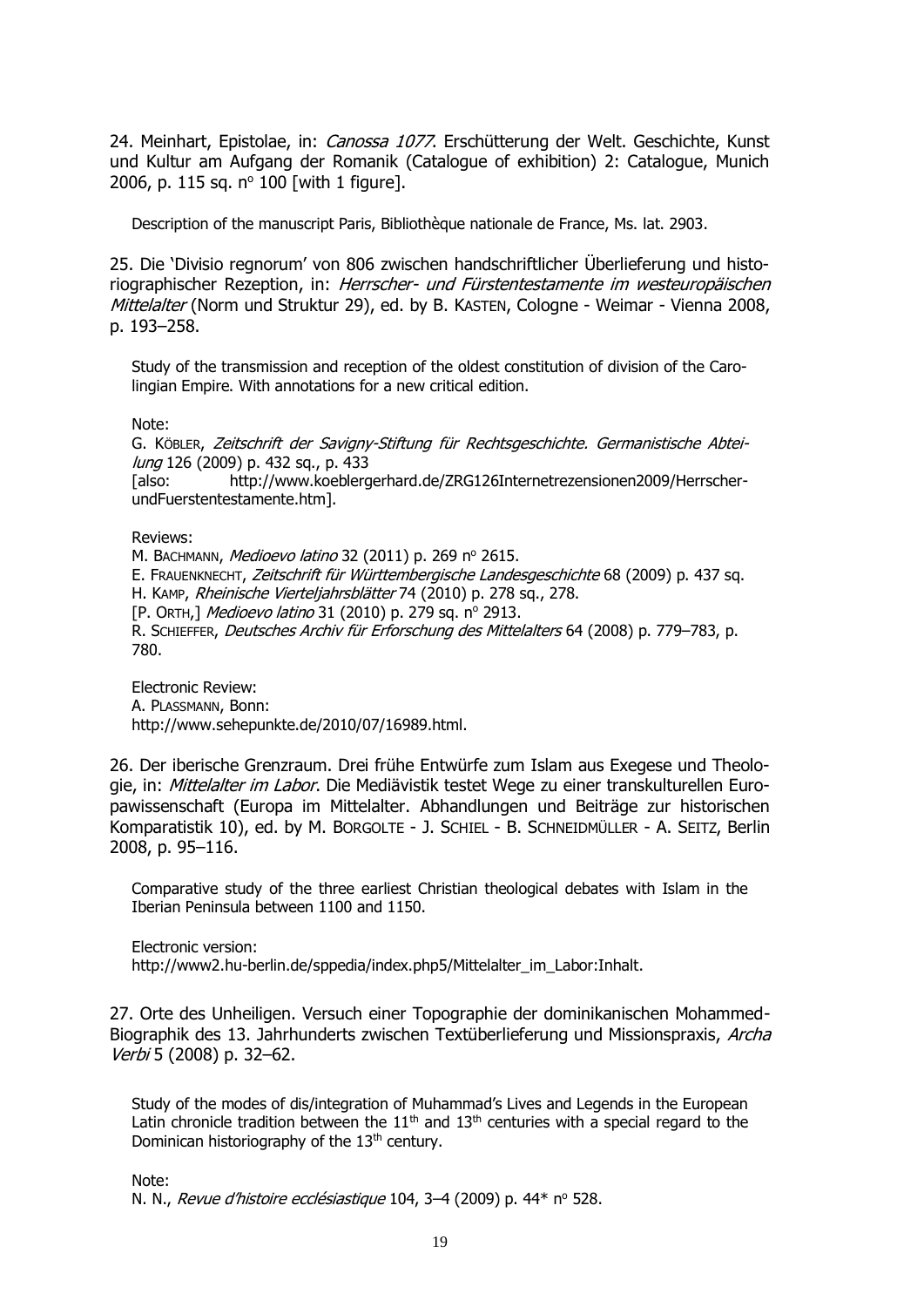Reviews:

[C. COLOMBA,] Medioevo latino 31 (2010) p. 723 sq. nº 8019. G. HENDRIX, Scriptorium 64 (2010) Bulletin codicologique p. 109\* nº 259.

28. Dekonstruktion eines Mythos. Saint-Victor und die ältesten Sammlungen glossierter Bibelhandschriften im 12. und frühen 13. Jahrhundert, in: Bibel und Exegese in der Abtei Saint-Victor zu Paris. Form und Funktion eines Grundtextes im europäischen Rahmen (Corpus Victorinum. Instrumenta 3), ed. by R. BERNDT, Munster/W. 2009, p. 35–68 [with 4 figures].

Study of the intellectual, religious and social contexts of the earliest European collections of glossed Biblical manuscripts and of their relationship with the Parisian abbey of Saint-Victor.

Note:

N. N., Revue d'histoire ecclésiastique 104, 3-4 (2009) p. 61\* nº 784.

Reviews:

P.-M. BOGAERT, Revue bénédictine 120 (2010) p. 158 nº 806.

V. LEPPIN, Historische Zeitschrift 292 (2011) p. 180–182, p. 182.

M. PÖRNBACHER, Theologie und Philosophie 86 (2011) p. 288–290, 288.

F. SIRI, Medioevo latino 33 (2012) p. 459 sq. nº 4145.

J. E. WANNENMACHER, Archiv für Kulturgeschichte 94 (2012) p. 237-239, p. 238.

N. N., Medioevo latino 32 (2011) p. 428 nº 4182.

29. Grenzen und Grenzüberschreitung in der christlich-muslimischen Begegnung. Bemerkungen zum Stellenwert der Arabischkenntnisse in der abendländischen Missionsgeschichte, Zeitschrift für Missionswissenschaft und Religionswissenschaft 93 (2009) p. 58–75.

Study of the crossing of cultural and linguistic borders in the encounter and perception of Christians and Muslims in the Middle Ages and of the institutionalization of knowledge and learning of Arabic in the  $13<sup>th</sup>$  and  $14<sup>th</sup>$  centuries.

Also published as pdf-file: [http://www.unifr.ch/zmr/pdf/tischler.pdf.](http://www.unifr.ch/zmr/pdf/tischler.pdf)

30. Erinnerungslücken. Der Islam im kollektiven Gedächtnis Europas, Hasso-Nassoven-Post 46 (2009) p. 12-21 [private print].

Short study of the modes of refusing and fading out of informations about Muhammad in the European culture of religious memory.

31. 'Tabula abbatiarum Cisterciensium Bambergensis'. Eine neue Quelle zur Geschichte des Zisterzienserordens im 12. und frühen 13. Jahrhundert (mit Edition), in: *Institution* und Charisma. Festschrift für Gert Melville zum 65. Geburtstag, ed. by F. J. FELTEN - A. KEHNEL - S. WEINFURTER, Cologne - Weimar - Vienna 2009, p. 73–98.

Editio princeps and study of the until now unpublished Cistercian Tabula abbatiarum Cisterciensium of 1217/1218.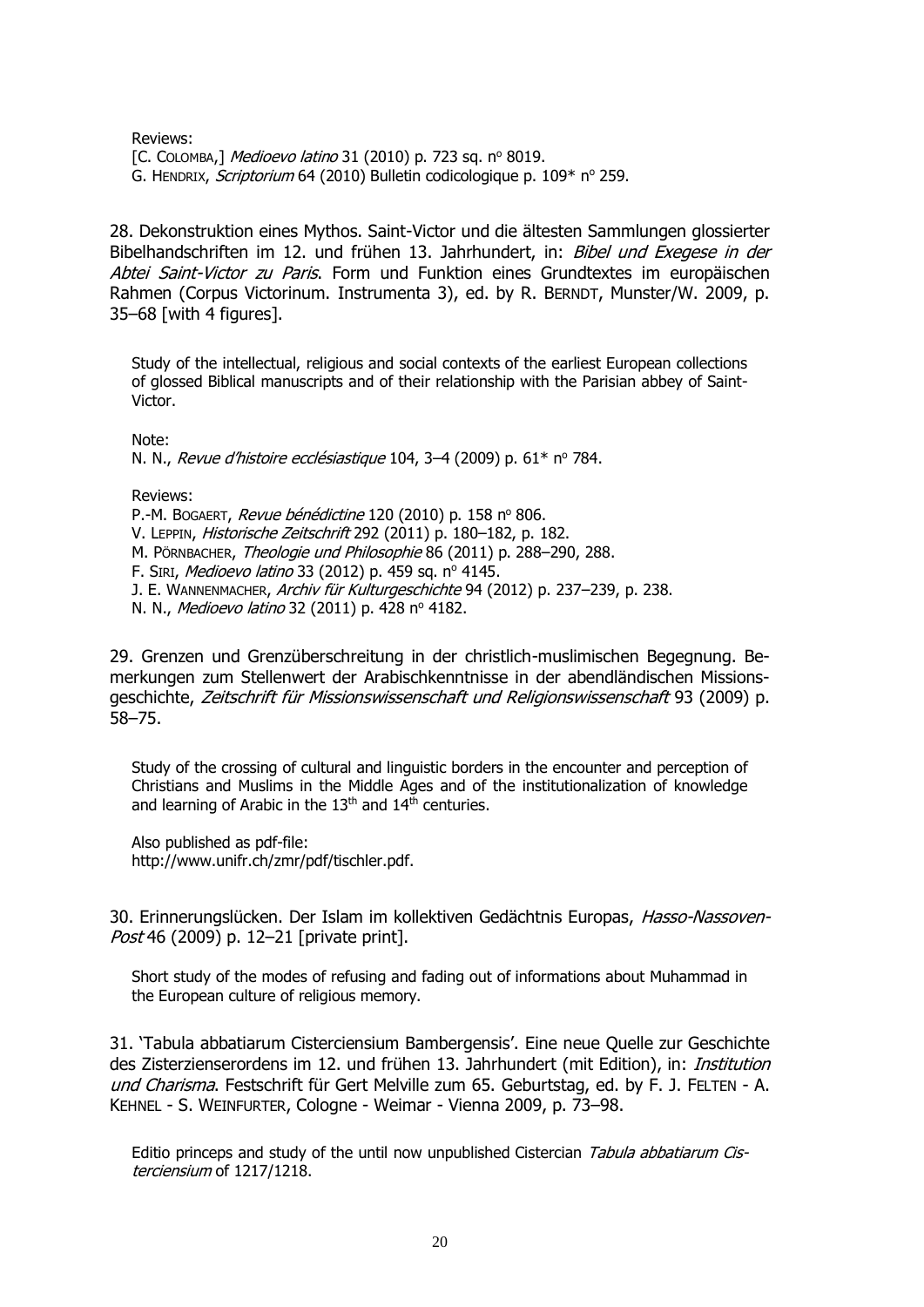Note:

N. N., Sozialwissenschaftlicher Fachinformationsdienst. Religionsforschung 2010, 2, p. 14–16, p. 15.

Reviews: H. FLACHENECKER, Zeitschrift für historische Forschung 39 (2012) p. 97 sq., 98. R. SCHIEFFER, Deutsches Archiv für Erforschung des Mittelalters 67 (2011) p. 151–155, p. 152. N. N., Medioevo latino 33 (2012) p. 762 nº 7522.

32. Der doppelte Kontext. Neue Perspektiven für die Erforschung der karolingischen Annalistik, in: Zwischen Niederschrift und Wiederschrift. Hagiographie und Historiographie im Spannungsfeld von Kompendienüberlieferung und Editionstechnik (Forschungen zur Geschichte des Mittelalters 18. Denkschriften der Philosophisch-Historischen Klasse der Österreichischen Akademie der Wissenschaften 405), ed. by R. CORRADINI - M. DIESENBERGER - M. NIEDERKORN-BRUCK, Vienna 2010, p. 17–28.

Study of the interdependence of the inner and outer contexts of medieval biographical and historiographical texts. With the proposition of the development of the database BACK (Bibliotheca Annalium Codicum Karolinorum) of Carolingian annalistic manuscripts.

Reviews:

M. BETTI, Medioevo latino 33 (2012) p. 672 nº 6359. R. SCHIEFFER, Deutsches Archiv für Erforschung des Mittelalters 68 (2012) p. 649-652, p. 650.

33. Mittelalterliche Apostel-, Christus- und Engelweihelegenden im hagiographischen Kontext, in: Zwischen Niederschrift und Wiederschrift. Hagiographie und Historiographie im Spannungsfeld von Kompendienüberlieferung und Editionstechnik (Forschungen zur Geschichte des Mittelalters 18. Denkschriften der Philosophisch-Historischen Klasse der Österreichischen Akademie der Wissenschaften 405), ed. by R. CORRADINI - M. DIESENBERGER - M. NIEDERKORN-BRUCK, Vienna 2010, p. 373–383.

Study of the medieval Latin and vernacular Legends of the apostles' and Christ's church dedications in their manuscript contexts.

Reviews:

M. BETTI, Medioevo latino 33 (2012) p. 591 sq. nº 5422. R. SCHIEFFER, Deutsches Archiv für Erforschung des Mittelalters 68 (2012) p. 649–652, p. 652.

34. Meinhart von Bamberg. Die Physiognomie eines 'Protointellektuellen' des 11. Jahrhunderts, in: *Deutsche Texte der Salierzeit*. Neuanfänge und Kontinuitäten im 11. Jahrhundert (MittelalterStudien des Instituts zur Interdisziplinären Erforschung des Mittelalters und seines Nachwirkens, Paderborn 20), ed. by S. MÜLLER - J. SCHNEIDER, Munich 2010, p. 251–284 [with 7 figures].

Study of the social and intellectual framework of the early scholastism in the medieval Empire in the mirror of the rediscovered autographs of the famous scholar Meinhart of Bamberg.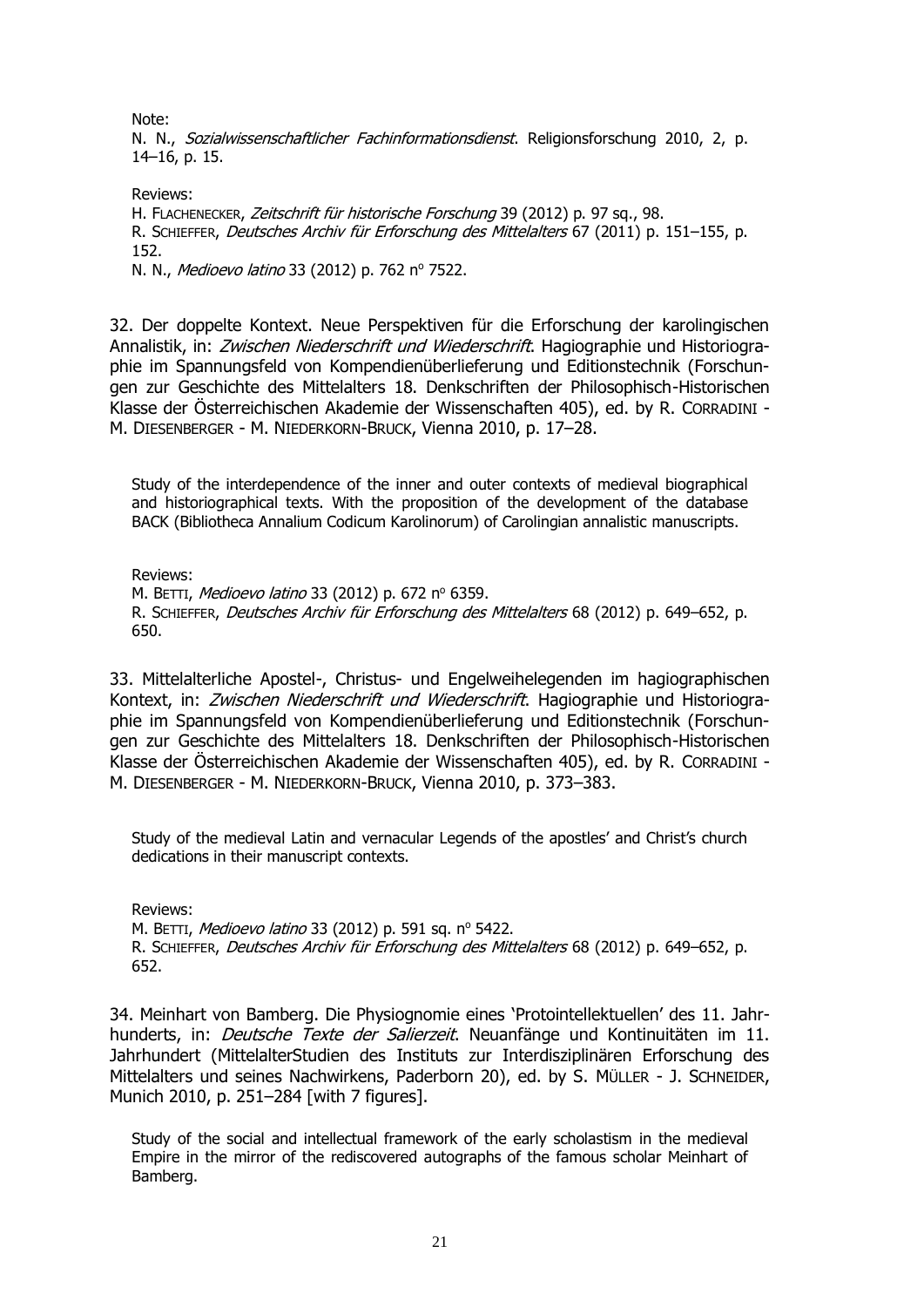Note: N. N., *Germanistik* 51 (2010) p. 707 nº 4498.

Reviews: B. HAGGAH-HUGLO, Scriptorium 69 (2015) Bulletin codicologique p. 30\* nº 70. V. LUKAS, Deutsches Archiv für Erforschung des Mittelalters 69 (2013) p. 252 sq., p. 253.

35. Zwischen Zentrum und Peripherie. Die Umgestaltung der Bildungslandschaft im Bistum Hildesheim durch frühscholastische Bücher aus Nordfrankreich im 12. Jahrhundert, in: Schätze im Himmel - Bücher auf Erden. Mittelalterliche Handschriften aus Hildesheim (Ausstellungskataloge der Herzog August Bibliothek 93), ed. by M. E. MÜLLER, Wolfenbuttel 2010, p. 237–252 [with 8 figures].

Study of medial and intellectual transformation of the Saxonian periphery through the religious networks between the centres of early scholastic learning in Northern France and the diocese of Hildesheim.

Reviews:

M. BACHMANN, Medioevo latino 32 (2011) p. 635 nº 6355. K. G. BEUCKERS, Journal für Kunstgeschichte 15 (2011) p. 90-95, p. 94. A. BUSCH, Hildesheimer Jahrbuch für Stadt und Stift Hildesheim 83 (2011) p. 259–261, p. 260. S. SCHRÖDER, Das Mittelalter 17, 2 (2012) p. 163 sq., p. 164.

Electronic Review: H. WOLTER-VON DEM KNESEBECK, Bonn: [http://www.sehepunkte.de/2012/12/18879.html.](http://www.sehepunkte.de/2012/12/18879.html)

36. (together with A. FIDORA) Die Iberische Halbinsel im geographischen und religiösen Weltbild des Mittelalters, in: Christlicher Norden - Muslimischer Süden. Ansprüche und Wirklichkeiten von Christen, Juden und Muslimen auf der Iberischen Halbinsel im Hochund Spätmittelalter (Erudiri Sapientia. Studien zum Mittelalter und zu seiner Rezeptionsgeschichte 7), ed. by M. M. TISCHLER - A. FIDORA, Munster/W. 2011, p. 13–33.

Introduction into the role of the Iberian Peninsula within the transcultural history of exchanges, interdependences and asymmetries between Europe, Africa and Asia in the Middle Ages.

Notes:

N. N., *Revue d'histoire ecclésiastique* 107, 2 (2012) p. 117\* nº 1670. K. BORCHARDT, Deutsches Archiv für Erforschung des Mittelalters 68 (2012) p. 392 sq., p. 392.

Reviews:

M. CERNO, Medioevo latino 33 (2012) p. 1040 nº 11567. J. HEIL, *Francia* 40, 1 (2013) [http://www.perspectivia.net/content/publikationen/francia/francia-recensio/2013- 2/MA/tischler\_heil]. Chr. NEBGEN, Theologische Revue 110 (2014) col. 242–244, col. 243.

37. Übersetzen als des/integrativer Akt. Die lateinischen Übertragungen arabischer muslimischer Literatur auf der Iberischen Halbinsel im 12. und 13. Jahrhundert, in: Christlicher Norden – Muslimischer Süden. Ansprüche und Wirklichkeiten von Christen, Juden und Muslimen auf der Iberischen Halbinsel im Hoch- und Spätmittelalter (Erudiri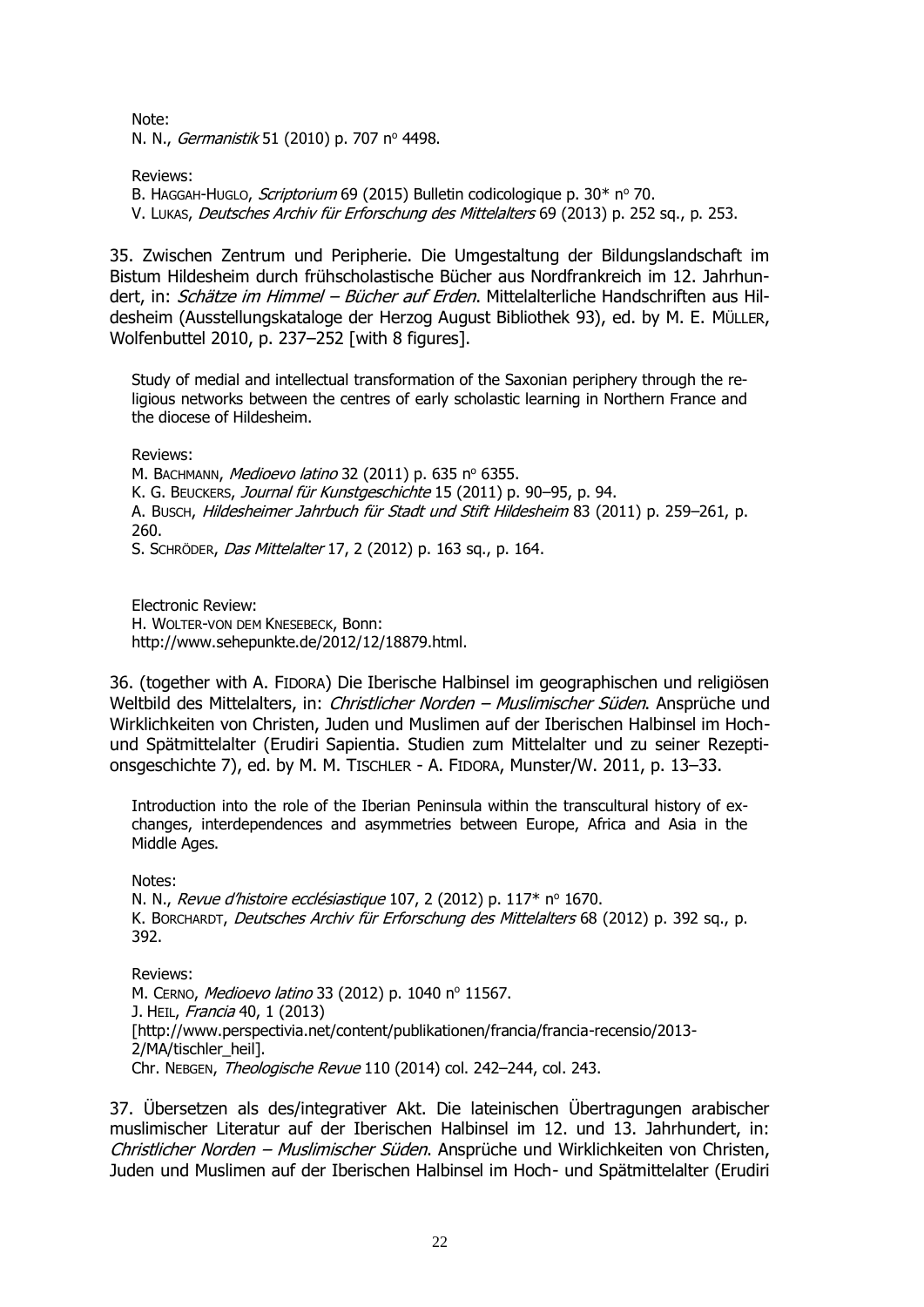Sapientia. Studien zum Mittelalter und zu seiner Rezeptionsgeschichte 7), ed. by M. M. TISCHLER - A. FIDORA, Munster/W. 2011, p. 167–186 [with 3 figures].

Study of the processes of dis/integration within the Arabo-Latin translations of Muslim literature in the Iberian Peninsula,  $12<sup>th</sup>$  to  $13<sup>th</sup>$  centuries.

Notes:

N. N., *Revue d'histoire ecclésiastique* 107, 2 (2012) p. 112\* nº 1593.

A. BAER, Medievalia. Revista d'Estudis Medievals 15 (2012) p. 462–464, p. 463.

K. BORCHARDT, Deutsches Archiv für Erforschung des Mittelalters 68 (2012) p. 392 sq., p. 393.

S. WENTKER, Mitteilungen des Instituts für Österreichische Geschichtsforschung 122 (2014) p. 202–204, p. 203.

Reviews: M. CERNO, Medioevo latino 33 (2012) p. 574 nº 5290. J. HEIL, Francia 40, 1 (2013) [http://www.perspectivia.net/content/publikationen/francia/francia-recensio/2013- 2/MA/tischler\_heil]. Chr. MAZZOLI-GUINTARD, Le moyen âge 120 (2014) p. 215 sq., p. 216. Chr. NEBGEN, Theologische Revue 110 (2014) col. 242–244, col. 243.

38. Die Iberische Halbinsel als christlich-muslimischer Begegnungsraum im Spiegel von Transfer- und Transformationsprozessen des 12.-15. Jahrhunderts, in: Cristianismo e Islam en el siglo de las Navas de Tolosa (1212) [= Anuario de Historia de la Iglesia 20 (2011) p. 99–260], Pamplona 2011, p. 117–155.

Study of the Arabo-Latin translations of Muslim literature in the Iberian Peninsula,  $12<sup>th</sup>$  to 15<sup>th</sup> centuries.

Note:

N. N., Revue d'histoire ecclésiastique 107, 2 (2012) p. 112\* nº 1591.

Also published as pdf-file:

[http://dialnet.unirioja.es/servlet/listaarticulos?tipo\\_busqueda=ANUALIDAD&revista\\_](http://dialnet.unirioja.es/servlet/listaarticulos?tipo_busqueda=ANUALIDAD&revista_busqueda=1866&clave_busqueda=2011) [busqueda=1866&clave\\_busqueda=2011.](http://dialnet.unirioja.es/servlet/listaarticulos?tipo_busqueda=ANUALIDAD&revista_busqueda=1866&clave_busqueda=2011)

39. Transfer- und Transformationsprozesse im abendländischen Islambild zwischen dem 11. und 13. Jahrhundert, in: Kulturkontakte und Rezeptionsvorgänge in der Theologie des 12. und 13. Jahrhunderts (Archa Verbi. Subsidia 8), ed. by U. KÖPF - D. R. BAUER, Munster/W. 2011, p. 329–379.

Study of the groundbreaking processes of Arabo-Latin transfer and transformation in the European image of Islam in the High Middle Ages.

Notes:

N. N., *Revue d'histoire ecclésiastique* 107, 2 (2012) p. 112\* nº 1592. N. N., Revue d'histoire ecclésiastique 108, 2 (2013) p.  $101^*$  n° 1416.

Reviews:

G. FANTONI, Medioevo latino 34 (2013) p. 948 nº 10640.

H. SCHNEIDER, Deutsches Archiv für Erforschung des Mittelalters 69 (2013) p. 424–426, p. 425 sq.

G. B. WINKLER, Zeitschrift für Kirchengeschichte 125 (2014) p. 106 sq., here p. 107.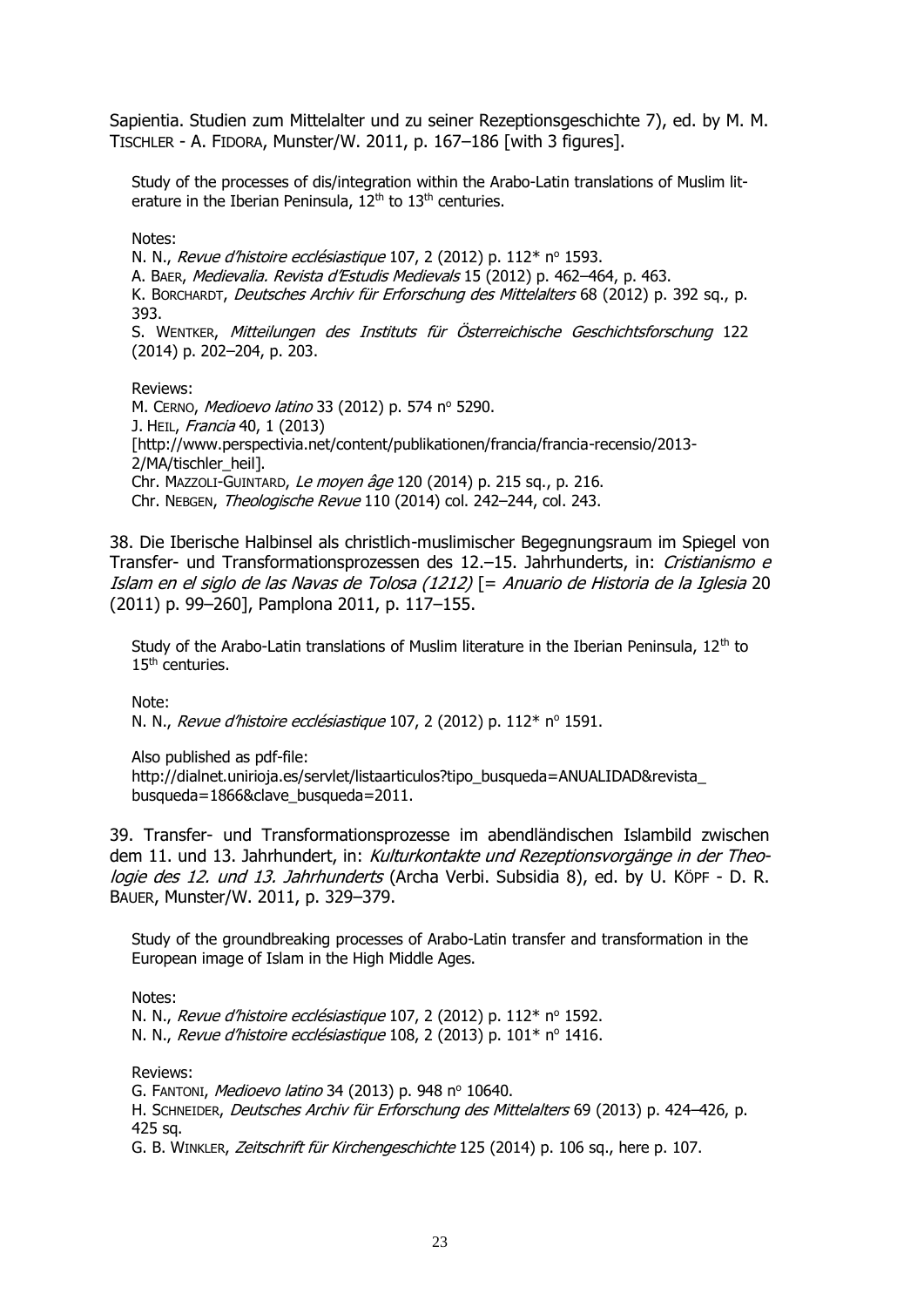40. Einleitung (together with M. BORGOLTE); Kommentar, in: Transkulturelle Verflechtungen im mittelalterlichen Jahrtausend. Europa, Ostasien, Afrika, ed. by M. BORGOLTE -M. M. TISCHLER, Darmstadt 2012, p. 9–20 and 257–260.

Introduction of the innovative paradigms of 'migration' and 'passage' into a globalized form of transcultural medieval studies.

Reviews:

A. CLASSEN, Mediaevistik 26 (2013) p. 276–278.

M. Maser, Deutsches Archiv für Erforschung des Mittelalters 69 (2013) p. 740 sq. K. M. STÜNKEL, Journal of Transcultural Medieval Studies 1, 1 (2014) p. 143–145, here p. 143 and 145.

41. Discovering Islam as a Historical Phenomenon. The Case of the Latin Historiography of the Iberian Peninsula,  $8<sup>th</sup>$  to 13<sup>th</sup> Centuries, in: *Discovering Religion as a His*torical Phenomenon. Changes in the Perception of Judaism, Christianity and Islam during the Middle Ages  $I =$  *Ouaderns de la Mediterrània 16* (2011) p. 143–168 and 296– 314], ed. by A. FIDORA - M. M. TISCHLER, Barcelona 2012, p. 153–161.

Survey of the discovery of Islam as a historical phenomenon in the Latin historiography of the Iberian Peninsula, 8<sup>th</sup> to 13<sup>th</sup> centuries.

Also published as pdf-file: [http://www.iemed.org/observatori-en/arees-danalisi/arxius-adjunts/qm-16-originals.](http://www.iemed.org/observatori-en/arees-danalisi/arxius-adjunts/qm-16-originals)

42. El descubrimiento del islam como fenómeno histórico. El caso de la historiografía latina de la península Ibérica entre los siglos VIII y XIII, in: *Discovering Religion as a* Historical Phenomenon. Changes in the Perception of Judaism, Christianity and Islam during the Middle Ages  $I =$  *Ouaderns de la Mediterrània 16* (2011) p. 143–168 and 296–314], ed. by A. FIDORA - M. M. TISCHLER, Barcelona 2012, p. 302–309.

Spanish version of  $n^{\circ}$  41.

43. Die älteste lateinische Koranübersetzung als (inter)religiöser Begegnungsraum, in: Frühe Koranübersetzungen. Europäische und außereuropäische Fallstudien (Bochumer Altertumswissenschaftliches Colloquium 87), ed. by R. GLEI, Trier 2012, p. 25–82.

Study of the origin of the first complete Latin translation of the Qu'rān and of the reasons for its difficult Christian reception in the  $12<sup>th</sup>$  and  $13<sup>th</sup>$  centuries.

Reviews:

P. CORNIL, *Scriptorium* 69 (2015) Bulletin codicologique p. 240<sup>\*</sup> nº 517.

Cl. LEMAIRE, Scriptorium 68 (2014) Bulletin codicologique p.  $132*$  n° 378.

E. REINHARDT, Anuario de Historia de la Iglesia 22 (2013) p. 474 sq., here p. 474.

R. VEIT, Journal of Transcultural Medieval Studies 1, 1 (2014) p. 152-156, here p. 152 and 154.

44. Modes of Literary Behaviour in the Christian-Islamic Encounters in the Iberian Peninsula. 'Pseudo-Turpin' versus Peter the Venerable, in: *Languages of Love and Hate*. Conflict, Communication, and Identity in the Medieval Mediterranean (International Medieval Research 15), ed. by S. LAMBERT - H. NICHOLSON, Turnhout 2012, p. 201–221.

Fresh approach to an anthropological and structural history of the Christian-Muslim dialoque in the Iberian Peninsula since the 12<sup>th</sup> century.

Reviews: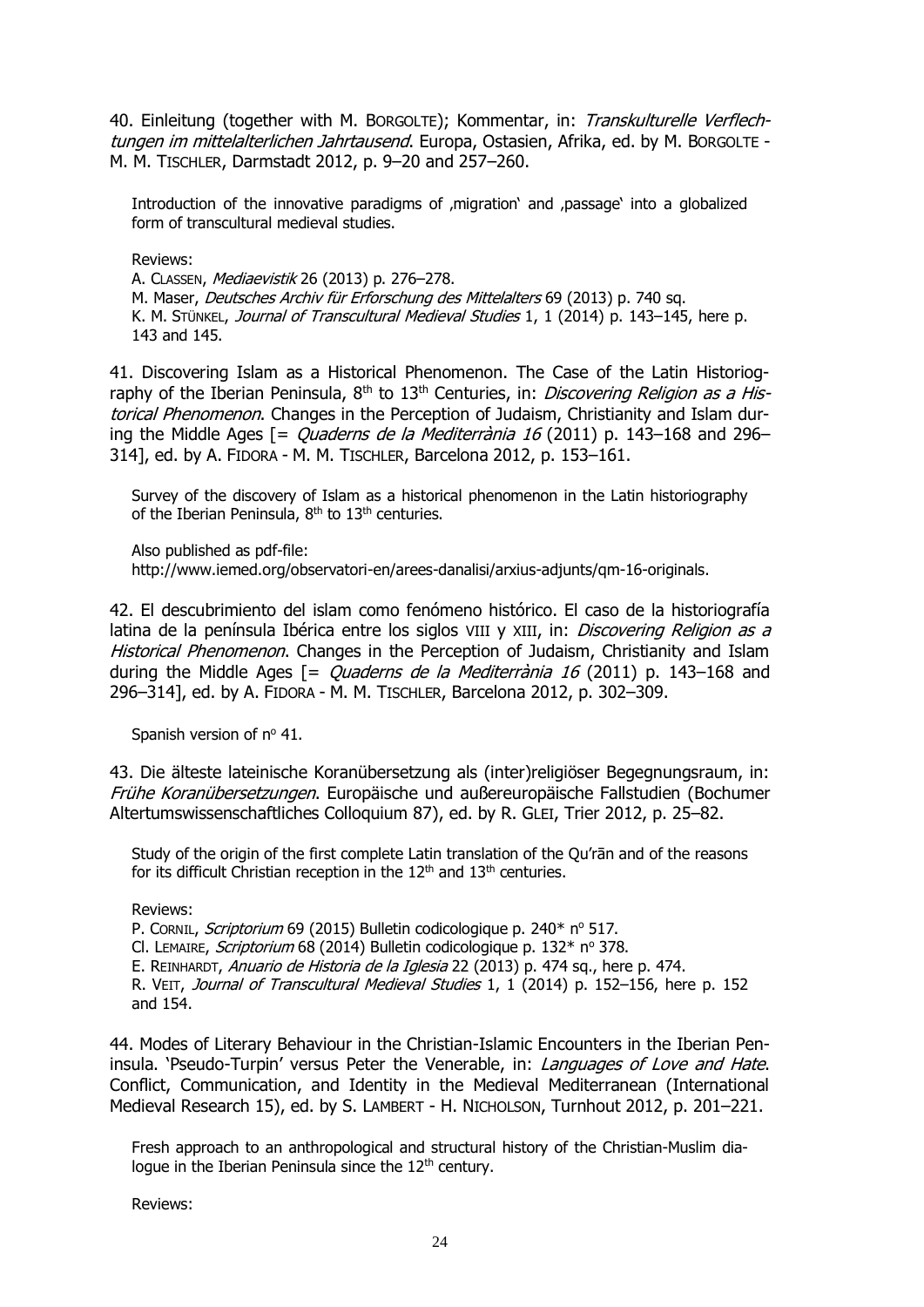M. GALVEZ, Speculum 88 (2013) p. 1120–1122, p. 1121. K. GÖTHLING, Journal of Transcultural Medieval Studies 1, 1 (2014) p. 156-160, here p. 159.

N. JASPERT, Deutsches Archiv für Erforschung des Mittelalters 71 (2015) p. 363 sq., here p. 364.

Electronic Review: J. V. TOLAN, Nantes: [https://scholarworks.iu.edu/dspace/bitstream/handle/2022/16872/13.09.15.html?sequen](https://scholarworks.iu.edu/dspace/bitstream/handle/2022/16872/13.09.15.html?sequence=1)  $ce=1$ .

45. Eine fast vergessene Gedächtnisspur. Der byzantinisch-lateinische Wissenstransfer zum Islam (8.–13. Jahrhundert), in: Knotenpunkt Byzanz. Wissensformen und kulturelle Wechselbeziehungen (Miscellanea Mediaevalia 36), ed. by A. SPEER - Ph. STEIN-KRÜGER, Berlin - Boston 2012, p. 167–195.

First survey of the reasons, periods, regions, centres and agents of the Byzantine-Latin transfer of knowledge of Islam in the Early and High Middle Ages.

Review:

F. TINNEFELD, Deutsches Archiv für Erforschung des Mittelalters 70 (2014) p. 886 sq., here p. 886

46. Einhard, Vita Karoli, in: Otto der Große und das Römische Reich. Kaisertum von der Antike zum Mittelalter (Catalogue of exhibition), Regensburg 2012, p. 430–432 nº IV. 12 [with 1 figure].

Description of the manuscript Montpellier, Bibliothèque de l'École de Médecine, Ms. 360.

47. Festus, Eutropius und Frontinus, in: Otto der Große und das Römische Reich. Kaisertum von der Antike zum Mittelalter (Catalogue of exhibition), Regensburg 2012, p. 459-463 nº IV. 29 [with 1 figure].

Description of the manuscript Gotha, Forschungs- und Landesbibliothek, Memb. I 101.

48. Cicero, De oratore, in: Otto der Große und das Römische Reich. Kaisertum von der Antike zum Mittelalter (Catalogue of exhibition), Regensburg 2012, p. 666–668 n° V. 62 [with 1 figure].

Description of the manuscript Erlangen, Universitätsbibliothek, Ms. 380.

49. Le rythme des Pères. Le Moyen Âge des religieux vu par la tradition des écrits patristiques, in: Les réceptions des Pères de l'Église au Moyen Âge. Le devenir de la tradition ecclésiale 1 (Archa Verbi. Subsidia 10), ed. by R. BERNDT - M. FEDOU, Munster/W. 2013, p. 47–90.

Study of the interdependence of the reception of the Greek and Latin Church Fathers and of processes of the formation of religious identities and institutions in the Middle Ages.

Reviews: M. CERNO, Medioevo latino 36 (2015) p. 478 nº 4475. H.-W. GOETZ, Francia 41, 3 (2014) [http://www.perspectivia.net/content/publikationen/francia/francia-recensio/2014- 3/MA/berndt\_goetz].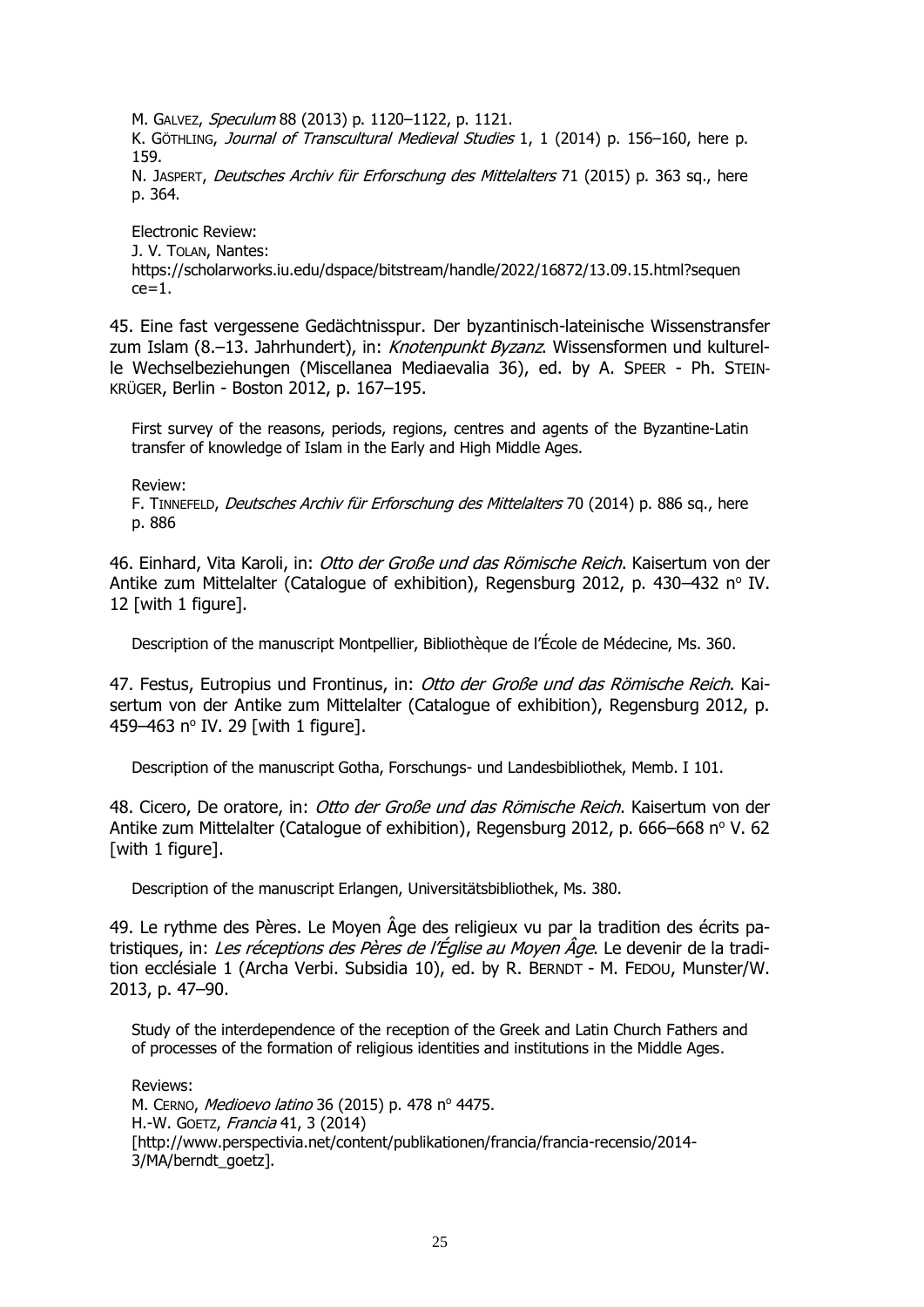50. Hommes de passage. L'élément juif dans les textes polémiques et les constructions identitaires hispaniques (XII<sup>e</sup>–XIV<sup>e</sup> siècles), in: Passages. Déplacements des hommes, circulation des textes et identités dans l'Occident médiéval (Méridiennes. Études médiévales ibériques), ed. by J. DUCOS - P. HENRIET, Toulouse 2013, p. 39–55.

Fresh approach to an anthropological and intellectual history of the religious 'passages' between Jewish apostates and Christian hebraists in the Iberian Peninsula,  $12<sup>th</sup>$  to  $14<sup>th</sup>$ centuries.

Reviews:

S. GRAU I TORRAS, Anuario de Historia de la Iglesia 23 (2014) p. 577–579, p. 578.

D. KÖNIG, Medievalia. Revista d'Estudis Medievals 18, 1 (2015) p. 250–255, p. 251.

J. LOWAGIE, Scriptorium 68 (2014) Bulletin codicologique p.  $76*$  n° 217.

V. RECIO MUÑOZ, Medioevo latino 36 (2015) p. 1023 nº 11076.

51. Lost in Translation. Orality as a Tricky Filter of Memory in Arabo-Latin Processes of Transfer, Medievalia. Revista d'Estudis Medievals 16 (2013) p. 149–158.

Reflections on the understudied problem of orality as a decisive factor in shaping written memory in Arabo-Latin processes of transfer.

52. Mensch und Gemeinschaft im Zeitalter der Ottonen. Die Bibel als anthropologische und soziale Orientierungsgröße zwischen dem späten 9. und frühen 11. Jahrhundert, in: Das lange 10. Jahrhundert. Struktureller Wandel zwischen Zentralisierung und Fragmentierung, äußerem Druck und innerer Krise (Römisch-Germanisches Zentralmuseum. Tagungen 19), ed. by Chr. A. KLEINJUNG - S. ALBRECHT, Mainz 2014, p. 305–328 [with 1 figure].

Comparative study of the Latin Bible as an anthropological and social point of reference in the 'long 10<sup>th</sup> century' of Europe.

Reviews:

G. BÜHRER-THIERRY, Francia 43, 1 (2016) [http://www.perspectivia.net/publikationen/francia/francia-recensio/2016- 1/ma/kleinjung buehrer thierry]. I. EBERL, Historische Zeitschrift 301 (2015) p. 775–777, p. 776.

53. Karl der Große in der Erinnerung des 8. bis 10. Jahrhunderts, in: Karl der Große / Charlemagne. Orte der Macht. Essays, ed. by F. POHLE, Dresden 2014, p. 408–417 [with 4 figures].

Study of the multifaceted image of Charlemagne in the different regions of early medieval Europe.

54. Lost in Translation. Orality as a Tricky Filter of Memory in Arabo-Latin Processes of Transfer, in: Translatio. Transition, Mobility and Change in Medieval Culture (Exemplaria scholastica. Textos i estudis medievals 6), ed. by J. CURBET - A. RECHE, Santa Coloma de Queralt 2014, p. 167–176.

Revised reprint of nº 51.

55. 'Lex Mahometi'. Die Erfolgsgeschichte eines vergleichenden Konzepts der christlichen Religionspolemik, in: *Das Gesetz – The Law – La Loi* (Miscellanea Mediaevalia 38), ed. by A. SPEER - G. GULDENTOPS, Berlin - Boston 2014, p. 527–573.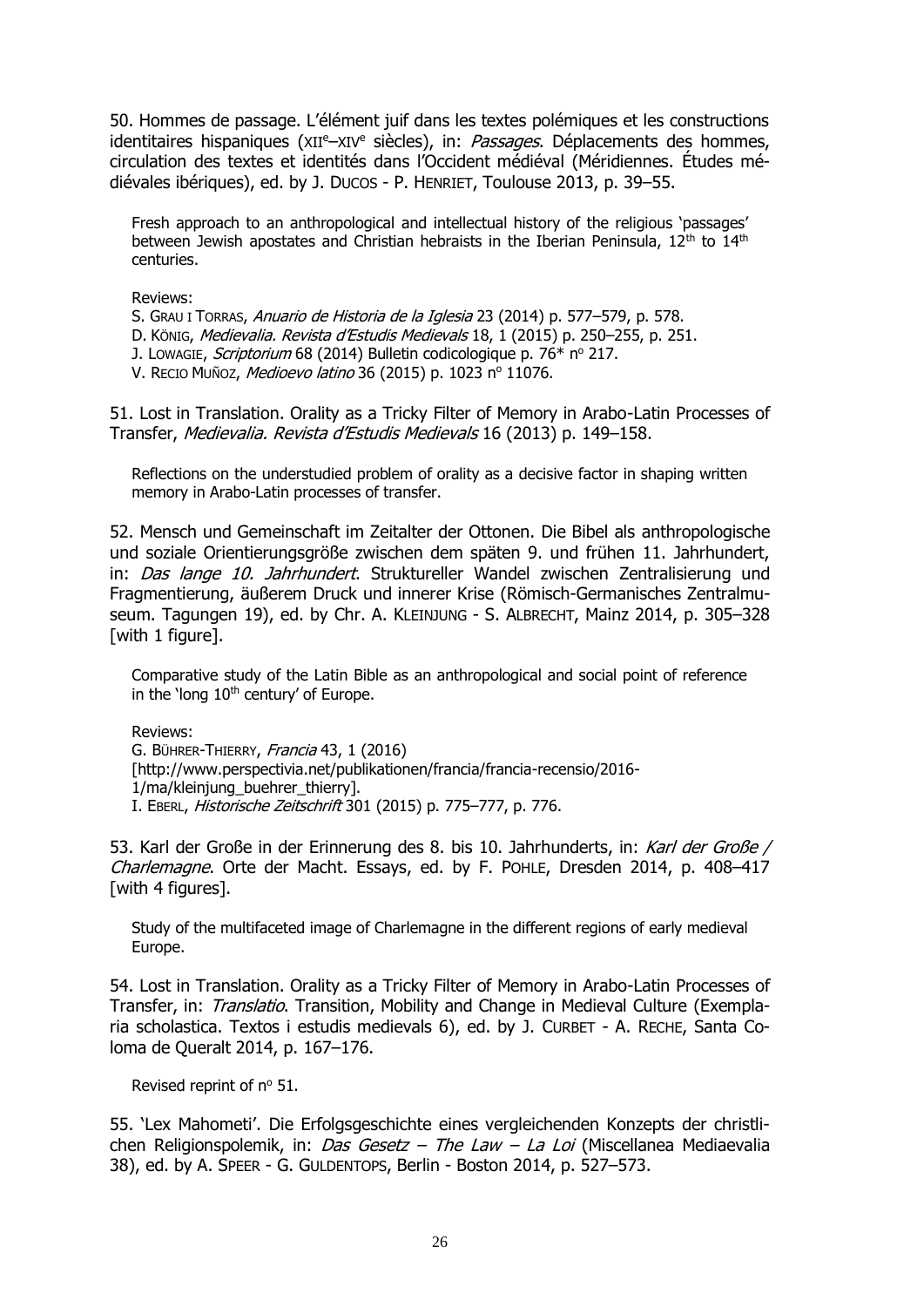Study of the modes of comparing the religious laws (Tora, Bible and Qu'rān) in the European religious polemics,  $9<sup>th</sup>$  to  $13<sup>th</sup>$  centuries.

Note:

N. N., Medioevo latino 36 (2015) p. 1141 nº 12447.

56. Editorial. Academic Challenges in a Changing World, Journal of Transcultural Medieval Studies 1, 1 (2014) p. 1–8.

Introduction into transcultural comparative studies.

Electronic version: DOI 10.1515/jtms-2014-0001.

57. (together with S. BRENTJES - A. FIDORA) Towards a New Approach to Medieval Cross-Cultural Exchanges, Journal of Transcultural Medieval Studies 1, 1 (2014) p. 9– 50.

Comprehensive overview of the history of research of medieval translations from the groundbreaking studies by Charles Homer Haskins to current scientific trends.

Electronic version: DOI 10.1515/jtms-2014-0002.

58. Editorial. Crossing the Mediterranean World. New Contributions on Transcultural Historiography, History of Mathematics and Art History, Journal of Transcultural Medieval Studies 1, 2 (2014) p. 173 sq.

Introduction into studies on trancultural history of historiography, mathematics and art.

Electronic version: DOI 10.1515/jtms-2014-0018.

59. Iberian Translation-based Chronicles, Twelfth to Thirteenth Centuries. New Sources for the Arabo-Latin Translation Movement in the Iberian Peninsula, Journal of Transcultural Medieval Studies 1, 2 (2014) p. 175–218.

Study of three under-studied Arabo-Latin translation-based chronicles in the central medieval Iberian Peninsula and of their different manifestations of orality.

Electronic version: DOI 10.1515/jtms-2014-0005.

60. El consejero exiliado. El papel de la 'Consolatio Philosophiae' de Boecio en las cortes de Carlomagno y Luis el Piadoso, *Enrahonar. Quaderns de filosofía* 54 (2015) p. 33–54 [with 1 figure].

Study of the role of the reception of Boëthius' works in the Carolingian political culture of the Aachen imperial courts of Charlemagne and Louis the Pious.

Electronic version: [http://dx.doi.org/10.5565/rev/enrahonar.251.](http://dx.doi.org/10.5565/rev/enrahonar.251)

61. Editorial. Revisiting the Map of Religious and Cultural Knowledge Transfer, Journal of Transcultural Medieval Studies 2, 1 (2015) p. 1 sq.

Introduction into new studies on transcultural religious and knowledge history.

Electronic version: DOI 10.1515/jtms-2015-0001.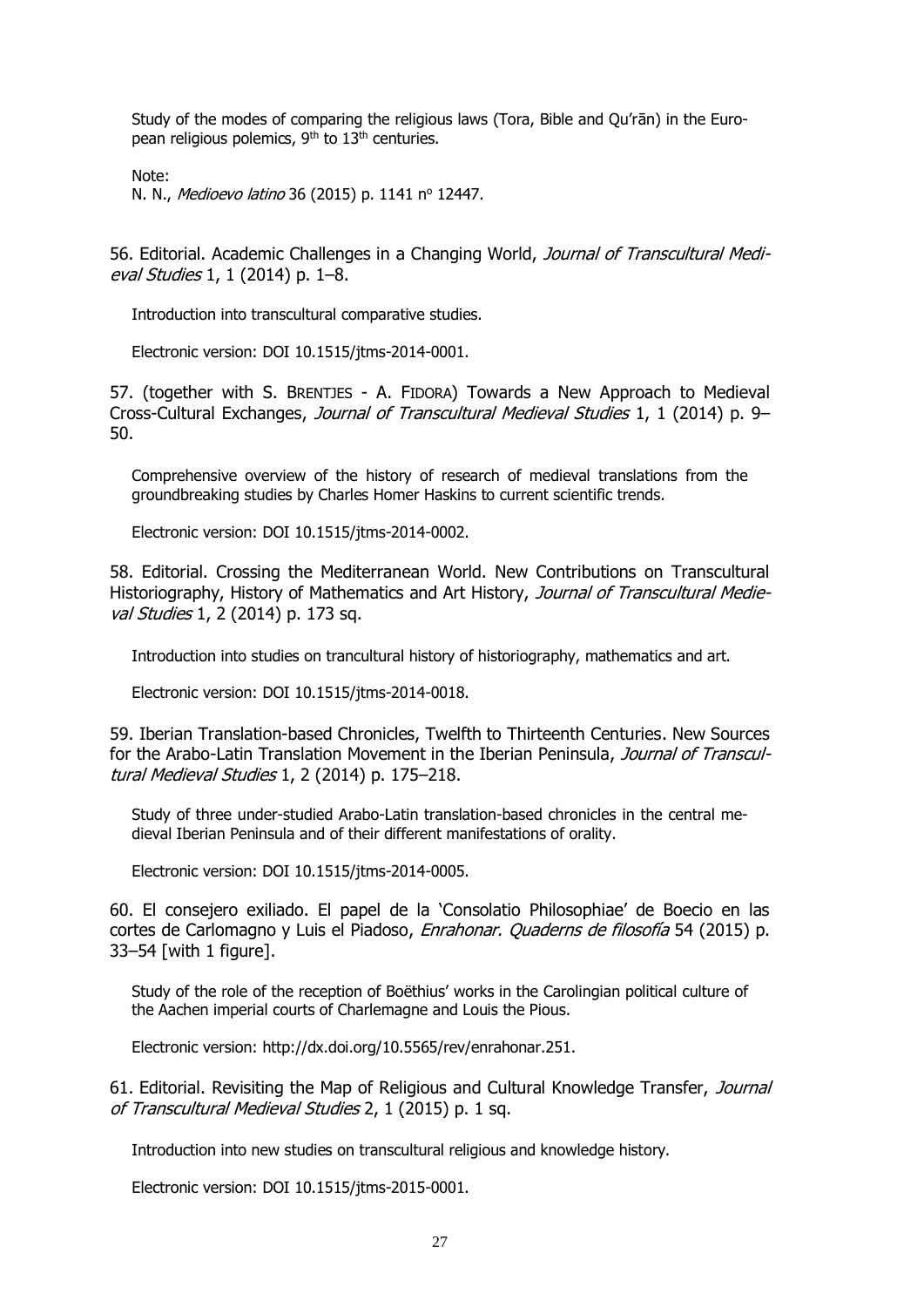62. 'Lex Mahometi'. The Authority of a Pattern of Religious Polemics, Journal of Transcultural Medieval Studies 2, 1 (2015) p. 3–62.

Revised English version of nº 55.

Electronic version: DOI 10.1515/jtms-2015-0002.

63. Die Heilige Schrift als Sühneopfer? Beobachtungen und Überlegungen zur Stiftung der ältesten Viktoriner Lesebibel, in: 'Legitur in necrologio victorino'. Studien zum Nekrolog der Abtei Saint-Victor zu Paris (Corpus Victorinum. Instrumenta 7), ed. by A. LÖFFLER - B. GEBERT, Munster/W. 2015, p. 259–269.

Study of the personal network of creation and donation of the oldest Victorine refectory Bible Paris, Bibliothèque nationale de France, Ms. lat. 14395, Ms. lat. 14396 and Paris, Bibliothèque de Mazarine, Ms. 47.

64. Editorial. Languages, Literature and Art in Transcultural Perspective, Journal of Transcultural Medieval Studies 2, 2 (2015) p. 177 sq.

Introduction into new transcultural studies on languages, literature and art.

Electronic version: DOI 10.1515/jtms-2015-0015.

65. Bible and Historiography in Transcultural Iberian Societies, Eighth to Twelfth Centuries, Journal of Transcultural Medieval Studies 2, 2 (2015) p. 303–314.

Presentation of a new FWF-Research project (2015–2018) on the biblical legacy and historical writing in the early and central medieval transcultural Iberian societies.

Electronic version: DOI 10.1515/jtms-2015-0028.

66. (together with A. FIDORA) Zwischen Avignon, München und Tortosa. Die 'Defensor pacis'-Handschrift des Marsilius von Padua in der Bibliothek Benedikts XIII., Scriptorium 69 (2015) p. 179–189 and plates 27–31.

Study of the history of the original manuscript of Marsilius of Padua's *Defensor pacis*, showing that it was a book of the personal library of pope Benedict XIII.

67. Spaniens neugierige Region, *Deutsche Universitätszeitung* 2016, nº 4, p. 44 sq.

Short report on Catalonia's excellent landscape of research in the European and global context.

68. Karl der Große in der Erinnerung der Karolingerfamilie, in: Erinnerungswege. Kolloquium zu Ehren von Johannes Fried (Frankfurter Historische Studien), ed. by J. HEIL - M. ROTHMANN - F. SCHMIEDER, Stuttgart 2016 (in print).

Study of the conflicting Carolingian memories of Charlemagne in the  $8<sup>th</sup>$  and  $9<sup>th</sup>$  centuries.

69. Karolingisches Schweigen und karolingisches Reden. Karl der Große in der Erinnerung seiner Familie, in: Einhard. Neue Studien zu Leben und Werk (Arbeiten der Hessischen Historischen Kommission. Neue Folge), ed. by H. SCHEFERS, Darmstadt 2016 (in print).

Study of the conflicting memories of Charlemagne in the Carolingian family.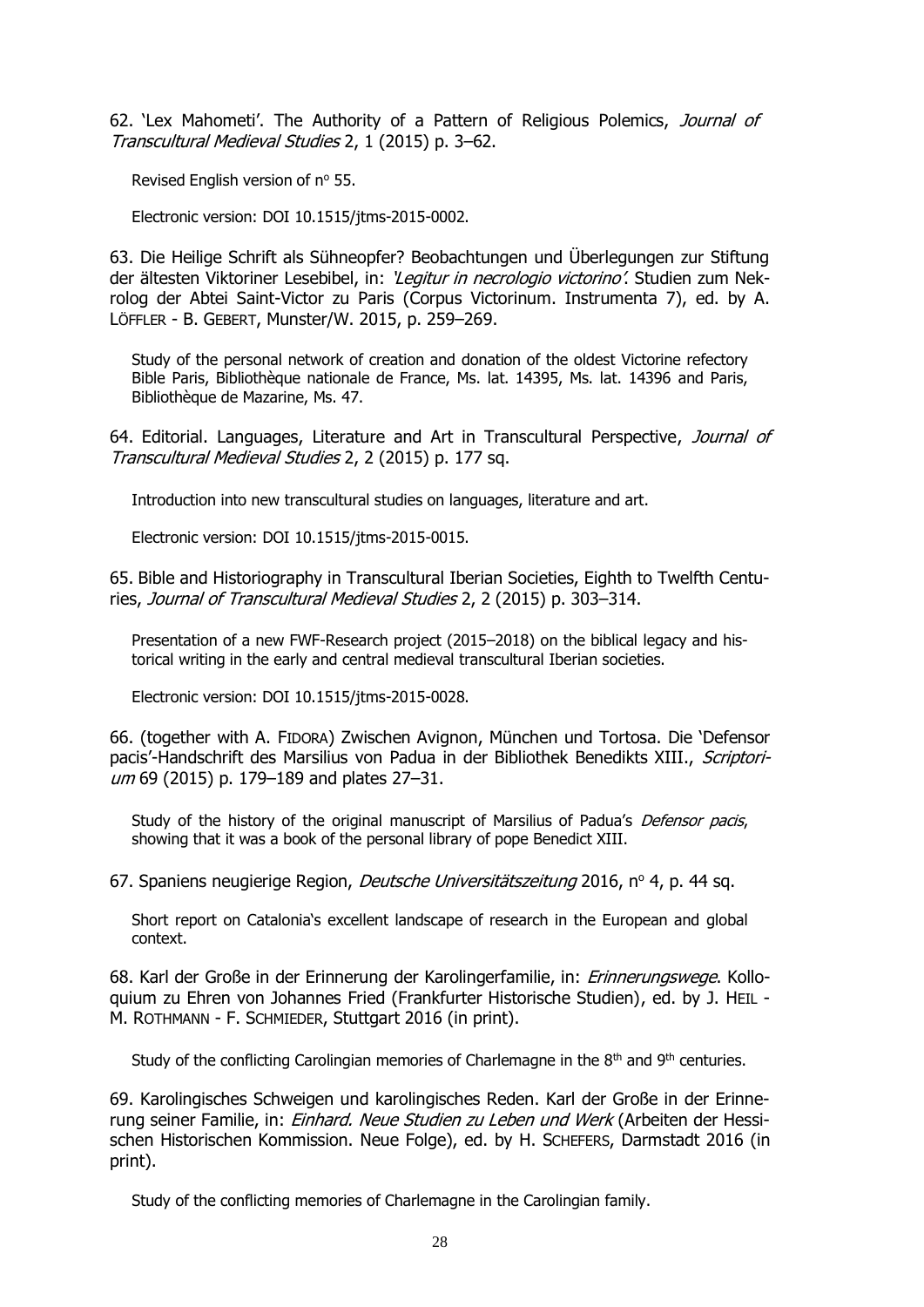70. Was das Sterben über das Leben verrät. Osberts 'Epistola de morbo et obitu Hugonis' als biographisches Zeugnis für die Viktoriner 'vita religiosa', in: *Diligens scrutator*. Beiträge zur Exegese- und Theologiegeschichte des Mittelalters (Archa Verbi. Subsidia), ed. by H. P. NEUHEUSER - R. M. W. STAMMBERGER - M. M. TISCHLER, Munster/W. 2016 (in print).

Study and new edition of Osbert's Epistola de morbo et obitu Hugonis.

71. Remembering Ostrogothic Italy, in: *Historiographies of Identity* 3: Carolingian Convergence and its Later Uses, ed. by H. REIMITZ - R. KRAMER - G. WARD, Turnhout 2016 (in print).

Study of the European afterlife of Ostrogothic (political) culture in the Early Middle Ages.

72. The Biblical Legacy of the Iberian Peninsula, Eighth to Twelfth Centuries, Seen from a Typological Standpoint, Lusitania Sacra 33-34 (2016) (in print).

Essay on the development of a typology of the Iberian biblical legacy of the Early and Central Middle Ages.

73. Editorial. Some Ideas on Transcultural Medieval Area Studies, Journal of Transcultural Medieval Studies 3, 1–2 (2016) (in preparation for print).

Introduction into new studies on medieval transcultural Sicily.

74. Spaces of Convivencia and Spaces of Polemics: Transcultural Historiography and Religious Identity in the Intellectual Landscape of the Iberian Peninsula ( $9<sup>th</sup>-10<sup>th</sup>$  Centuries), in: *Narratives of Identity in East and West*: A Comparative Perspective, ed. by W. POHL - D. MAHONEY, Turnhout (in preparation for print).

Study of the religious and political identity building in the Rioja monasteries San Martín del Albelda, San Millán de la Cogolla and Santa María la Real de Nájera around 1000 in the mirror of historical compendia.

75. Warum Clunys Islamprojekt zunächst scheitern mußte und schließlich doch ein Erfolg wurde. Beobachtungen zur Auseinandersetzung des Reformmönchtums mit dem Islam (11.–13. Jahrhundert), in: Die Wirkmacht klösterlichen Handelns (Klöster als Innovationslabore. Studien und Texte), ed. by G. MELVILLE - B. SCHNEIDMÜLLER - S. WEIN-FURTER, Regensburg (in prepation for print).

Study on the dialectic relationship between symptoms of crisis and efforts of innovation in the intellectual encounter of Latin reform monasticm with Islam.

76. Religiöse Alterität und scholastische Irrtumsfindung. Neue Umgangsformen der hochmittelalterlichen Bildungselite mit dem Islam, in: *Irrtum - Error - Erreur* (Miscellanea Mediaevalia), ed. by A. SPEER - M. MAURIÈGE, Berlin - Munich - Boston (in preparation for print).

Study on the development of innovative scholastic methods for the falsification of the religious truth claim made by Islam.

77. Über Texte in Kontexten und Kontexte in Texten, in: Texte in Kontexten. Studien zur Abtei Sankt Viktor in Paris und den Viktorinern 3 (Corpus Victorinum. Instrumenta), ed. by M. M. TISCHLER, Munster/W. (in preparation for print).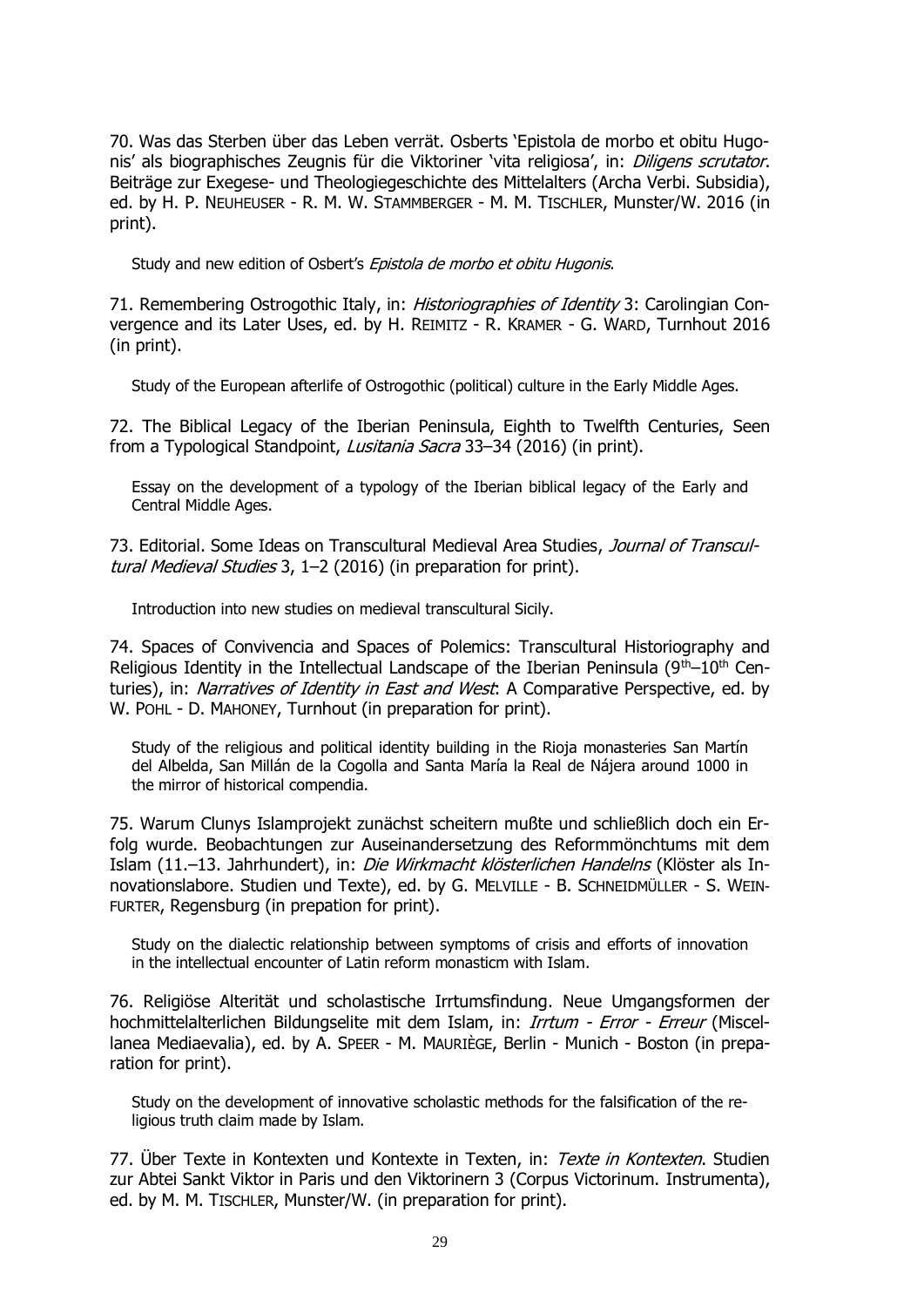Introduction into the methodology of historical contextualization of medieval texts.

78. Eine Zisterzienserreform in Saint-Victor zu Beginn des 13. Jahrhunderts? Beobachtungen zu einer neuen Handschrift der 'Carta Caritatis posterior' und der 'Instituta Capitula Generalis Ordinis Cisterciensis', in: Texte in Kontexten. Studien zur Abtei Sankt Viktor in Paris und den Viktorinern 3 (Corpus Victorinum. Instrumenta), ed. by M. M. TISCHLER, Munster/W. (in preparation for print).

Description and historical evaluation of an unknown Clairvaux manuscript of the Carta Caritatis posterior and the Instituta Capitula Generalis Ordinis Cisterciensis in the Parisian abbey of Saint-Victor.

79. Nichtbiblisches Textmaterial in Viktoriner Bibeln. Funde, Klarstellungen, Ergänzungen, in: Texte in Kontexten. Studien zur Abtei Sankt Viktor in Paris und den Viktorinern 3 (Corpus Victorinum. Instrumenta), ed. by M. M. TISCHLER, Munster/W. (in preparation for print).

Survey and evaluation of the non-biblical texts transmitted in the Bible manuscripts of the Parisian abbey of Saint-Victor (cf. above Monographs  $n^{\circ}$  3) and a contribution to the typology of medieval Bible manuscripts.

80. Eine unbekannte zeitgenössische Handschrift von Hugos von Sankt Viktor Werk 'De tribus diebus' in Siegburg. Beobachtungen zur frühen Verbreitung Viktoriner Theologie, in: Texte in Kontexten. Studien zur Abtei Sankt Viktor in Paris und den Viktorinern 3 (Corpus Victorinum. Instrumenta), ed. by M. M. TISCHLER, Munster/W. (in preparation for print).

Study and edition of an unknown very early fragment of Hugh of St. Victor's work De tribus diebus.

81. Anfang aus dem Ende. Christliche Weltgeschichtsschreibung zwischen Spätantike und frühem Mittelalter (in preparation).

Study of the beginnings of the Christian universal historiography between biblical world history and Greco-Roman historiography from the Late Antiquity to the Early Middle Ages.

82. Spaces of 'Convivencia'  $\leftrightarrow$  Spaces of 'Polemics'? Tracking Manuscripts of Christian Anti-Muslim Traditions in the Intellectual Landscape of the Iberian Peninsula,  $9<sup>th</sup>$  to  $13<sup>th</sup>$ Centuries, Viator (in preparation).

Study of the interdependence of spaces of social and religious 'Convivencia' and of spaces of religious polemics in the Iberian Peninsula of the Early and High Middle Ages.

83. Überlieferung als Argument. Anmerkungen zum wahren Entstehungsort des Traktats 'De investitura episcoporum' von 1109, Deutsches Archiv für Erforschung des Mittelalters (in preparation).

Study of the real place of production of Pseudo-Sigebert of Gembloux' De investitura episcoporum in the context of the Bamberg royal court at Christmas 1109.

84. Espaces (inter)religieux. Les ordres religieux et la diffusion de la polémique antijuive et anti-musulmane. Le cas du 'Dialogus' de Pierre Alphonse, XII<sup>e</sup> et XIII<sup>e</sup> siècles, Anuario de estudios medievales (in preparation).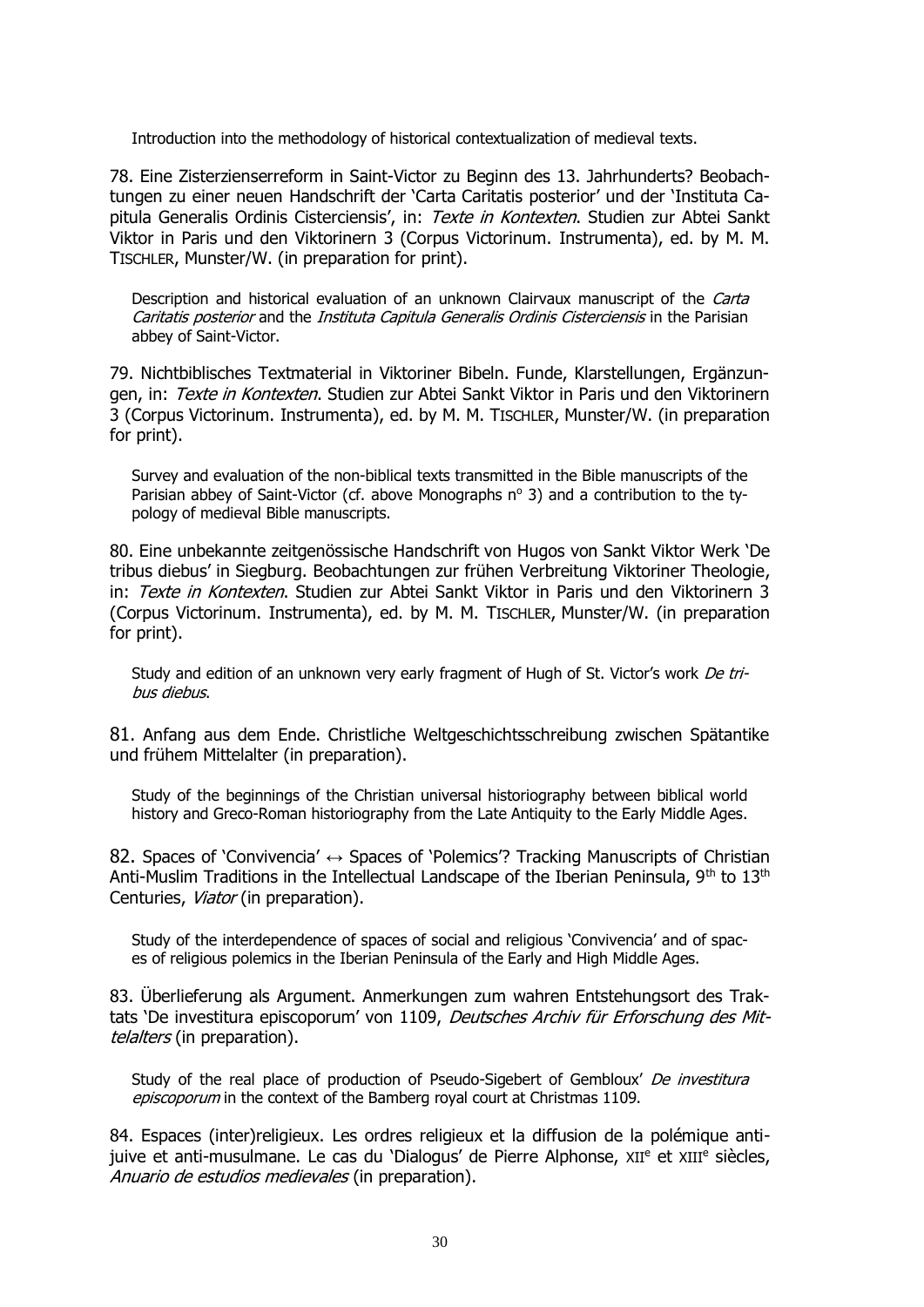Case study of the interdependence of spaces of social and religious 'Convivencia' and of spaces of religious polemics in the Iberian Peninsula of the High Middle Ages in the mirror of the production and reception of Peter Alfonsi's *Dialogus contra Iudaeos* in the religious orders of Cîteaux and St. Augustine.

85. La France bénédictine du XI<sup>e</sup> siècle. Espace de passages islamo-chrétiens avant l'époque des croisades et de la reconquête, Francia (in preparation).

Study of the early processes of Arabo-Latin transfer and transformation of knowledge of Muhammad and the Islam in the personal networks of Cluny between the Mediterranean Sea and France in the  $11<sup>th</sup>$  century.

86. Eine humanistische Neuausgabe der 'Vita Karoli' Einharts (Vatikan, Biblioteca Apostolica Vaticana, Vat. Pal. lat. 1569, fol. 68<sup>r</sup>–80<sup>r</sup>). Edition und Untersuchung, *Italia Medi*oevale e Umanistica (in preparation).

Editio princeps and study of a humanistic version of Einhart's Life of Charlemagne, Italy, 15<sup>th</sup> century.

87. Remembering the Family's Past. Classicisms and Archaisms at the East Carolingian Burial Place of Lorsch, Early Medieval Europe (in preparation).

Study of the royal liturgy of the late Carolingian burial place of Lorsch abbey. With a new argumentation for dating the famous Carolingian Lorsch gate in the period of Louis the German.

### **Electronic Resources**

1. Dialog oder Krieg. Gesprächs- und Konfliktmuster in der christlich-muslimischen Begegnung auf der Iberischen Halbinsel zwischen dem 12. und 15. Jahrhundert.

http://www.sankt-georgen.de/hugo/forschung/spanien0.php.

2. Bemerkungen zur Notwendigkeit der historischen Perspektive für den christlichmuslimischen Dialog der Gegenwart.

http://www.sankt-georgen.de/hugo/forschung/spanien1.php.

3. Spanien zwischen 711 und dem 11. März 2004. Was wir aus der Geschichte der Iberischen Halbinsel lernen können.

[http://www.sankt-georgen.de/hugo/forschung/spanien2.php.](http://www.sankt-georgen.de/hugo/forschung/spanien2.php)

4. Gibt es eine Gesellschaft ohne Religion? Was wir aus der Geschichte des christlichmuslimischen Dialogs lernen können.

[http://www.sankt-georgen.de/hugo/forschung/spanien3.php.](http://www.sankt-georgen.de/hugo/forschung/spanien3.php)

5. Manners of Literary Behaviour in the Christian-Islamic Approaches in the Iberian Peninsula, 12<sup>th</sup> to 15<sup>th</sup> Centuries.

[http://www.sankt-georgen.de/hugo/forschung/spanien4.php.](http://www.sankt-georgen.de/hugo/forschung/spanien4.php)

6. Der Traktat 'De investitura episcoporum' von 1109.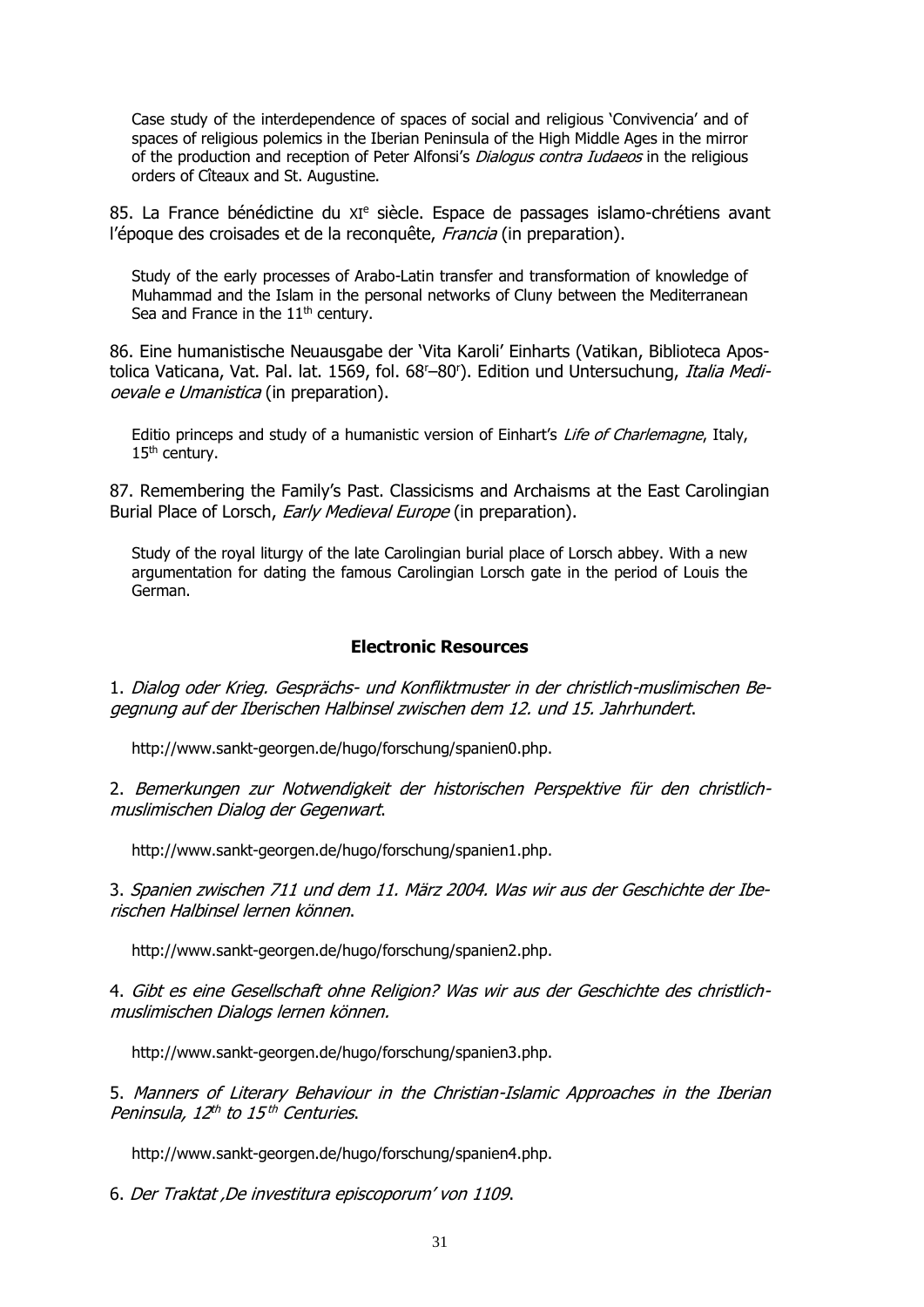http://www.sankt-georgen.de/hugo/forschung/Tractatus\_de\_investitura\_episcoporum.php.

7. Das Islambild in Oswald Spenglers 'Der Untergang des Abendlandes' (in preparation).

8. Abendländisches Schriftbewußtsein im Spiegel seiner Termini (in preparation).

# **Reports**

1. Christlicher Norden – Muslimischer Süden. Die Iberische Halbinsel im Kontext kultureller, religiöser und politischer Veränderungen zwischen dem 11. und 15. Jahrhundert, Frankfurt/M., 20.–23. Juni 2007/Christian North – Muslim South. The Iberian Peninsula in the Context of Cultural, Religious and Political Changes  $(11<sup>th</sup>-15<sup>th</sup>$  Centuries), Frankfurt/M., June 20–23, 2007

Short version (together with A. FIDORA):

Anuario de Historia de la Iglesia 17 (2008) p. 379–381.

Short version (together with A. FIDORA):

<http://www.ahf-muenchen.de/Tagungsberichte/Berichte/pdf/2007/160-07.pdf> (AHF)

<http://hsozkult.geschichte.hu-berlin.de/tagungsberichte/id=1757> (H-Soz-u-Kult)

or

or

<http://philosophiamediaevalis.org/wp/?p=4> (Nani & Gigantes)

Comprehensive version:

[http://www.sankt-georgen.de/hugo/forschung/spanien\\_tagung2007\\_tagungsbericht.php.](http://www.sankt-georgen.de/hugo/forschung/spanien_tagung2007_tagungsbericht.php)

2. Session 'Passagen über Grenzen'. 48. Deutscher Historikertag, Berlin, October 1, 2010

Short version (together with B. MÜLLER-SCHAUENBURG):

Über Grenzen. 48. Deutscher Historikertag in Berlin 2010. Berichtsband, im Auftrag des Verbandes der Historiker und Historikerinnen Deutschlands ed. by G. METZLER - M. WILDT, Göttingen 2012, p. 75–79.

<http://hsozkult.geschichte.hu-berlin.de/tagungsberichte/id=3345> (H-Soz-u-Kult) or [http://edoc.hu-berlin.de/e\\_histfor/13/PHP/Tagungsberichte\\_13-2010.php](http://edoc.hu-berlin.de/e_histfor/13/PHP/Tagungsberichte_13-2010.php) (Historisches Forum 13 [2010]).

3. Session 'Verbotene Passagen. Strategien der Verweigerung, Verhinderung und Unterbrechung von religiösen Transfer- und Transformationsprozessen im transkulturellen

Short version (together with M. GHARAIBEH):

<http://hsozkult.geschichte.hu-berlin.de/tagungsberichte/id=4557> (H-Soz-u-Kult) or

Vergleich', 49. Deutscher Historikertag, Mainz, September 28, 2012.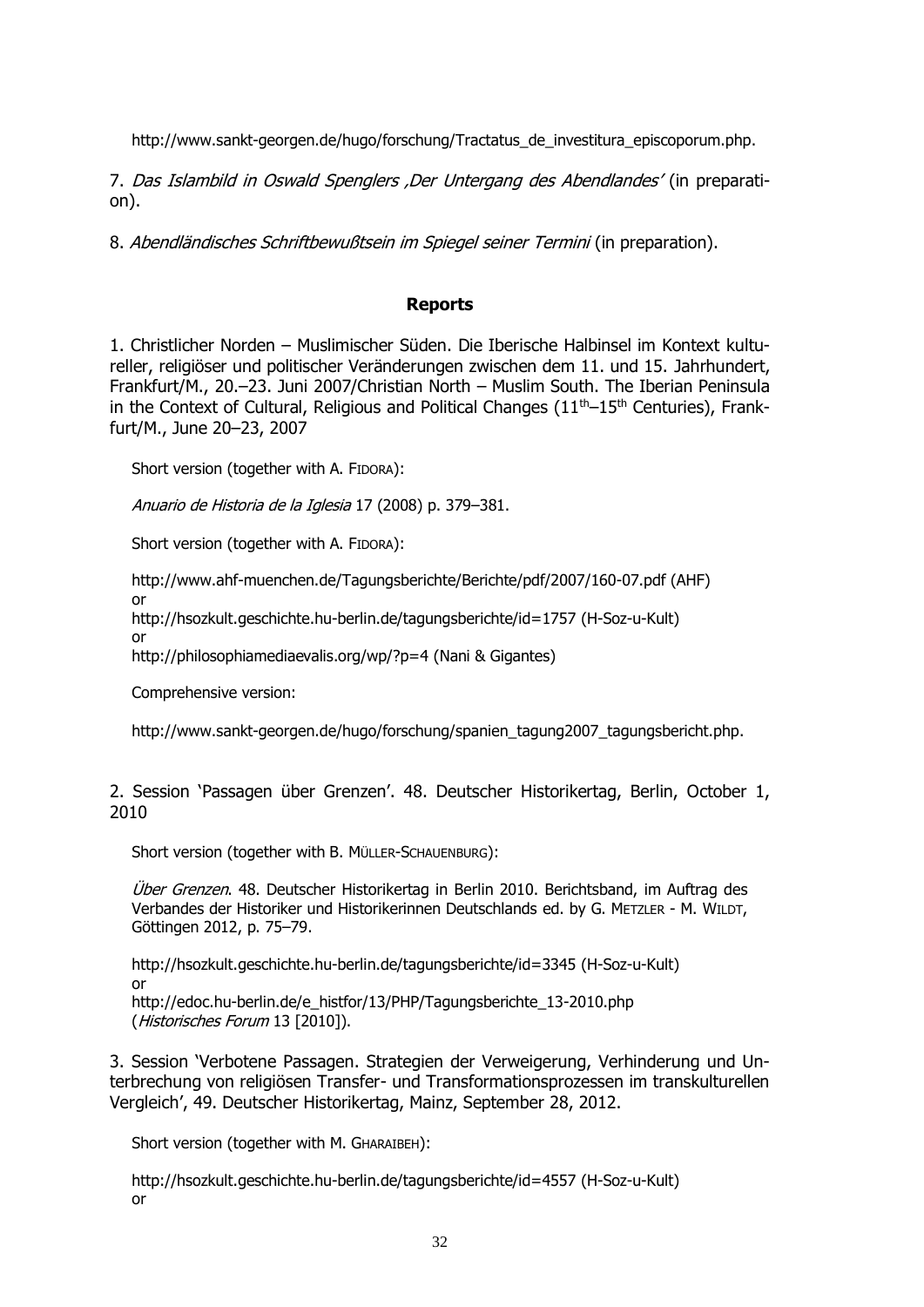[http://edoc.hu-berlin.de/e\\_histfor/15/PHP/Tagungsberichte\\_15-2012.php](http://edoc.hu-berlin.de/e_histfor/15/PHP/Tagungsberichte_15-2012.php) (Historisches Forum 15 [2012]).

# **Obituary**

1. Klaus Reinhardt (1935–2014), in memoriam, in: Anuario de Historia de la Iglesia 24 (2015) p. 510–512.

# **Contributions to Encyclopedias**

1. Ebrach, in: <sup>3</sup> Lexikon für Theologie und Kirche 3, Freiburg/Br. 1995, col. 434 sq.

2. (together with Rainer BERNDT) Bibel, in: *Enzyklopädie des Mittelalters* 1, ed. by G. MELVILLE - M. STAUB, Darmstadt 2008 [ <sup>2</sup>2013], p. 337–340.

#### **Reviews**

1. Einhard. Studien zu Leben und Werk. Dem Gedenken an Helmut Beumann gewidmet (Arbeiten der Hessischen Historischen Kommission. Neue Folge 12), ed. by H. SCHEFERS in collaboration with the Verwaltung der Staatlichen Schlösser und Gärten Hessen, Darmstadt 1997, in: Historische Zeitschrift 268 (1999) p. 740–743.

2. Einhard. Studien zu Leben und Werk. Dem Gedenken an Helmut Beumann gewidmet (Arbeiten der Hessischen Historischen Kommission. Neue Folge 12), ed. by H. SCHEFERS in collaboration with the Verwaltung der Staatlichen Schlösser und Gärten Hessen, Darmstadt 1997, in: Studien und Mitteilungen zur Geschichte des Benediktinerordens und seiner Zweige 110 (1999) p. 487–494.

3. Ignatius von Loyola. Geistliche Übungen. Nach dem spanischen Autograph, transl. by P. KNAUER, Wurzburg 1998, in: Cistercienser Chronik 106 (1999) p. 281–283.

4. R. PERNOUD, Frauenbilder im Mittelalter. Aus dem Französischen, transl. by M. LAUBLE, Wurzburg 1998, in: Cistercienser Chronik 106 (1999) p. 389-393.

5. P. CHIESA (ed.), *Liudprandi Cremonensis Opera omnia* (Corpus Christianorum. Continuatio Mediaevalis 156), Turnhout 1998, in: Byzantinische Zeitschrift 93 (2000) p. 191-195.

6. P. BOURGAIN - R. LANDES - G. PON (ed.), Ademari Cabannensis Chronicon (Corpus Christianorum. Continuatio Mediaevalis 129), Turnhout 1999, in: Francia 28, 1 (2001) p. 327–331.

7. Mission und Christianisierung am Hoch- und Oberrhein (6.–8. Jahrhundert) (Archäologie und Geschichte 10), ed. by W. BERSCHIN - D. GEUENICH - H. STEUER, Stuttgart 2000, in: Cistercienser Chronik 108 (2001) p. 563–570.

8. Manuscrits datés des bibliothèques de France 1: Cambrai, ed. by D. MUZERELLE - G. GRAND - G. LANOË - M. PEYRAFORT-HUIN, Paris 2000, in: Francia 29, 1 (2002) p. 339– 342.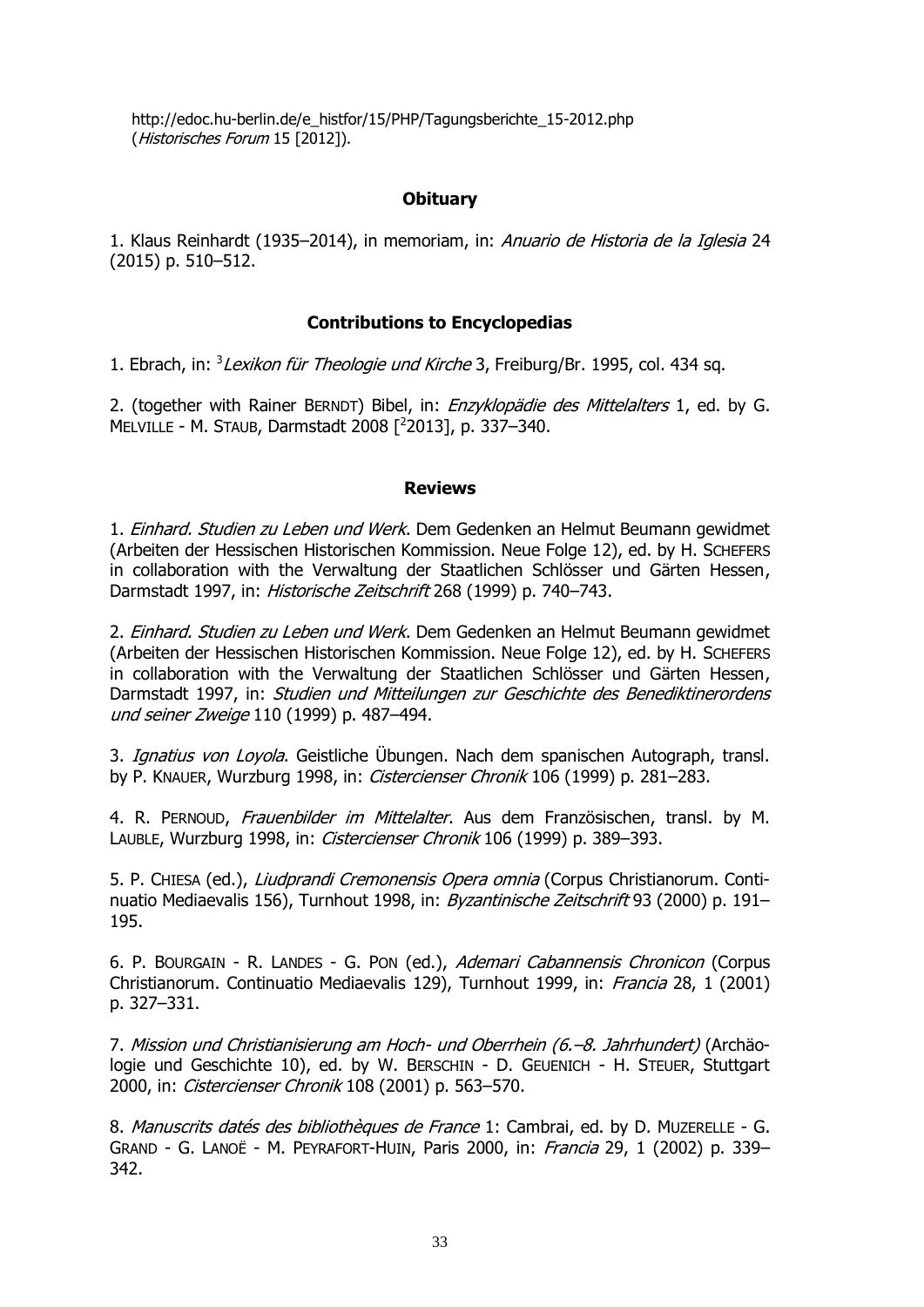9. Codex diplomaticus Ebracensis I. Die Urkunden der Zisterze Ebrach 1127-1306 (Veröffentlichungen der Gesellschaft für Fränkische Geschichte. Reihe 3: Fränkische Urkundenbücher und Regestenwerke 7), ed. by E. GOEZ, Neustadt an der Aisch 2001, in: Bericht des Historischen Vereins Bamberg 139 (2003) p. 452–456.

10. A. Chalandon, *Les bibliothèques des ecclésiastiques de Troyes du XIV<sup>e</sup> au XVI<sup>e</sup> siècle* (Documents, études et répertoires publiés par l'Institut de Recherche et d'Histoire des Textes 68), Paris 2001, in: Francia 30, 1 (2003) p. 364 sq.

11. N. JASPERT, Die Kreuzzüge (Geschichte kompakt: Mittelalter), Darmstadt 2003, in: Archa Verbi 1 (2004) p. 189–191.

12. A. MÜLLER, Bettelmönche in islamischer Fremde. Institutionelle Rahmenbedingungen franziskanischer und dominikanischer Mission in muslimischen Räumen des 13. Jahrhunderts (Vita regularis. Ordnungen und Deutungen religiosen Lebens im Mittelalter 15), Munster/W. - Hamburg - London 2002, in: Zeitschrift für Missionswissenschaft und Religionswissenschaft 89 (2005) p. 156-159.

13. La réécriture hagiographique dans l'Occident médiéval. Transformations formelles et idéologiques (Beihefte der Francia 58), ed. by M. GOULLET - M. HEINZELMANN, Ostfildern 2003, in: Historische Zeitschrift 281 (2005) p. 733–735.

14. W. METZGER, Handel und Handwerk des Mittelalters im Spiegel der Buchmalerei (Lebensbilder des Mittelalters 1), Graz 2002, in: Das Mittelalter 10, 2 (2005) p. 175.

15. Chr. ROHR, Festkultur des Mittelalters (Lebensbilder des Mittelalters 2), Graz 2002, in: Das Mittelalter 10, 2 (2005) p. 179.

16. R. M. W. STAMMBERGER, Scriptor und Scriptorium. Das Buch im Spiegel mittelalterlicher Handschriften (Lebensbilder des Mittelalters 3), Graz 2003, in: Das Mittelalter 10, 2 (2005) p. 181 sq.

17. Th. BEIN, Liebe und Erotik im Mittelalter (Lebensbilder des Mittelalters 4), Graz 2003, in: *Das Mittelalter* 10, 2 (2005) p. 162 sq.

18. Juden, Christen und Muslime. Religionsdialoge im Mittelalter, ed. by M. LUTZ-BACHMANN - A. FIDORA, Darmstadt 2004, in: Theologie und Philosophie 81 (2006) p. 277–279.

19. Evangelienharmonien des Mittelalters (Studies in Theology and Religion 9), ed. by Chr. BURGER - A. DEN HOLLANDER - U. SCHMID, Assen 2004, in: Archa Verbi 3 (2006) p. 177–180.

20. J. OBERSTE, Der Kreuzzug' gegen die Albigenser. Ketzerei und Machtpolitik im Mittelalter, Darmstadt 2003, in: Archa Verbi 3 (2006) p. 205–207.

21. H. M. WEIKMANN (ed.), Heimo von Bamberg, De decursu temporum (MGH. Quellen zur Geistesgeschichte des Mittelalters 19), Hanover 2004, in: Historische Zeitschrift 285 (2007) p. 722–724.

22. La trasmissione dei testi latini del medioevo. Mediaeval latin texts and their transmission (TE.TRA 1) (Millennio Medievale 50. Strumenti e Studi N. S. 8), ed. by P. CHIE-SA - L. CASTALDI, Florence 2004, in: Archa Verbi 4 (2007) p. 214–216.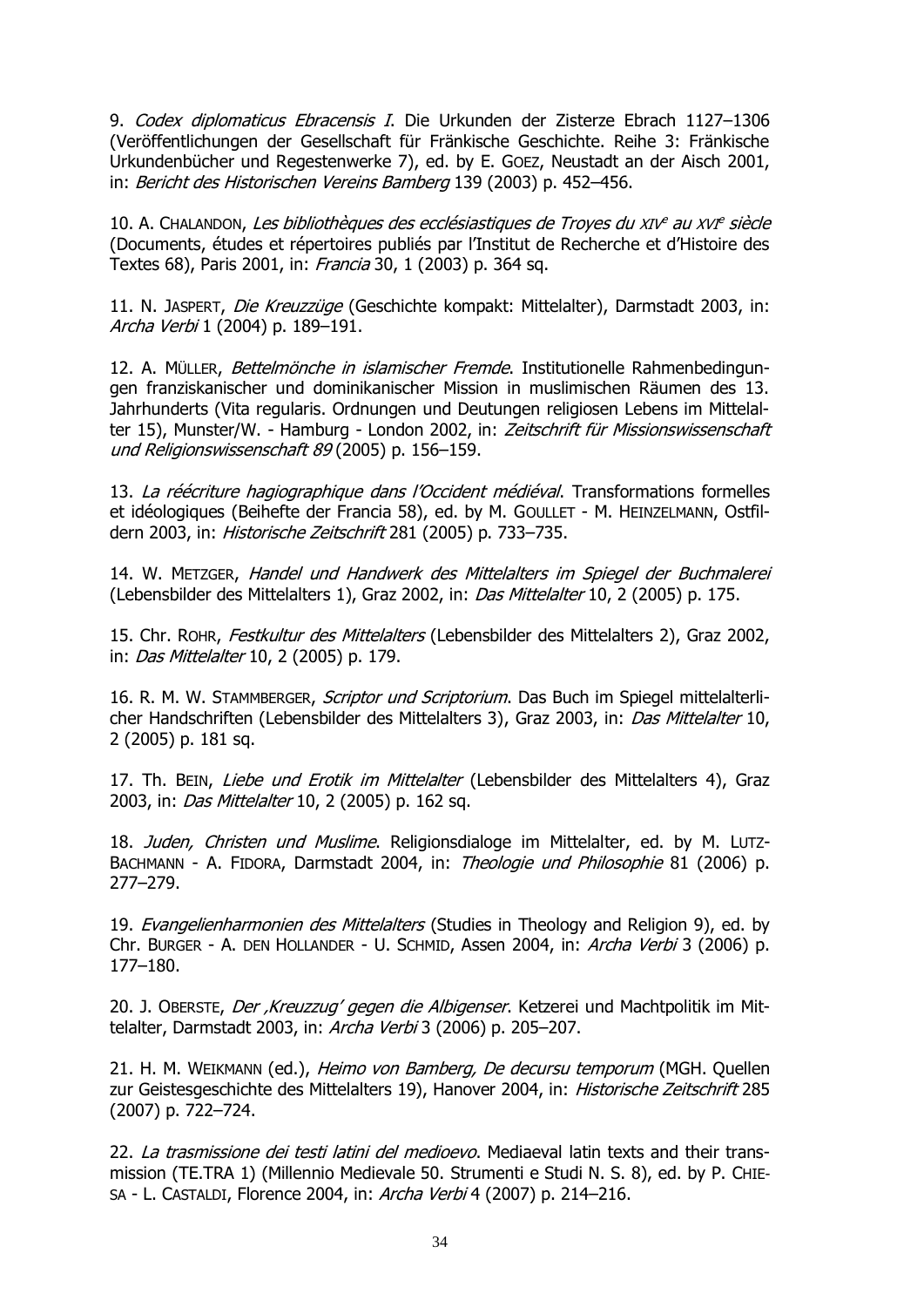23. D. NEBBIAI, *La bibliothèque de l'abbaye Saint-Victor de Marseille (xf<sup>e\_</sup>xv<sup>e</sup> siècle)* (Documents, études et répertoires publiés par l'Institut de Recherche et d'Histoire des Textes 74), Paris 2005, in: Francia 35, 1 (2008)

[http://www.perspectivia.net/content/publikationen/francia/francia-recensio/2008- 3/MA/18 Nebbiai Tischler.doc].

24. H.-G. KRAUSE (ed. - transl.), together with D. JASPER - V. LUKAS, Die Touler Vita Leos IX. (MGH. Scriptores rerum Germanicarum in usum scholarum separatim editi 70), Hanover 2007, in: Historische Zeitschrift 288 (2009) p. 199 sq.

25. Manuscripts and monastic culture. Reform and renewal in twelfth-century Germany (Medieval Church Studies 13), ed. by A. I. BEACH, Turnhout 2007, in: Historische Zeitschrift 288 (2009) p. 200–202.

26. Mises en scène et mémoires de la consécration de l'église dans l'Occident médiéval (Collection d'études médiévales de Nice 7), ed. by D. MEHU, Turnhout 2007, in: Francia 37, 1 (2010)

[http://www.perspectivia.net/content/publikationen/francia/francia-recensio/2010- 1/MA/18 mehu tischler.doc].

27. Raimundus Lullus. An Introduction to His Life, Works and Thought (Corpus Christianorum. Continuatio Mediaevalis 214. Supplementum Lullianum 2), ed. by A. FIDORA - J. E. RUBIO, Turnhout 2008, in: Theologie und Philosophie 85 (2010) p. 616-620.

28. Ramon Llull und Nikolaus von Kues. Eine Begegnung im Zeichen der Toleranz. Raimondo Lullo e Niccolò Cusano. Un incontro nel segno della tolleranza. Akten des Internationalen Kongresses zu Ramon Llull und Nikolaus von Kues, Brixen und Bozen, 25.–27. November 2004. Atti del Congresso Internazionale su Raimondo Lullo e Niccolò Cusano (Bressanone e Bolzano, 25–27 novembre 2004) (Instrumenta Patristica et Mediaevalia 46. Subsidia Lulliana 2), ed. by E. BIDESE - A. FIDORA - P. RENNER, Turnhout 2005, in: Theologie und Philosophie 86 (2011) p. 125–127.

29. Il Mediterraneo del '300. Raimondo Lullo e Federico III d'Aragona re di Sicilia. Omaggio a Fernando Domínguez Reboiras. Atti del Seminario Internazionale di Palermo, Castelvetrano – Selinunte (TP), 17–19 novembre 2005 (Instrumenta Patristica et Mediaevalia 49. Subsidia Lulliana 3), ed. by A. MUSCO - M. M. M. ROMANO, Turnhout 2008, in: Theologie und Philosophie 86 (2011) p. 127–129.

30. L'école de Saint-Victor de Paris. Influence et rayonnement de moyen âge à l'époque moderne. Colloque international du C.N.R.S. pour le neuvième centenaire de la fondation (1108–2008) tenu au Collège des Bernardins à Paris les 24–27 septembre 2008 (Bibliotheca Victorina 22), ed. by D. POIREL, Turnhout 2010, in: Francia 38, 1 (2011)

[http://www.perspectivia.net/content/publikationen/francia/francia-recensio/2011- 3/MA/poirel\_tischler.doc].

31. C. GIRAUD, *,Per verba magistri'*. Anselme de Laon et son école au XII<sup>e</sup> siècle (Bibliothèque d'histoire culturelle du moyen âge 8), Turnhout 2010, in: Archa Verbi 8 (2011) p. 215–217.

32. H. HOFFMANN (ed.), Die Würzburger Paulinenkommentare der Ottonenzeit (MGH. Studien und Texte 47), Hanover 2009, in: Historische Zeitschrift 294 (2012) p. 185 sq.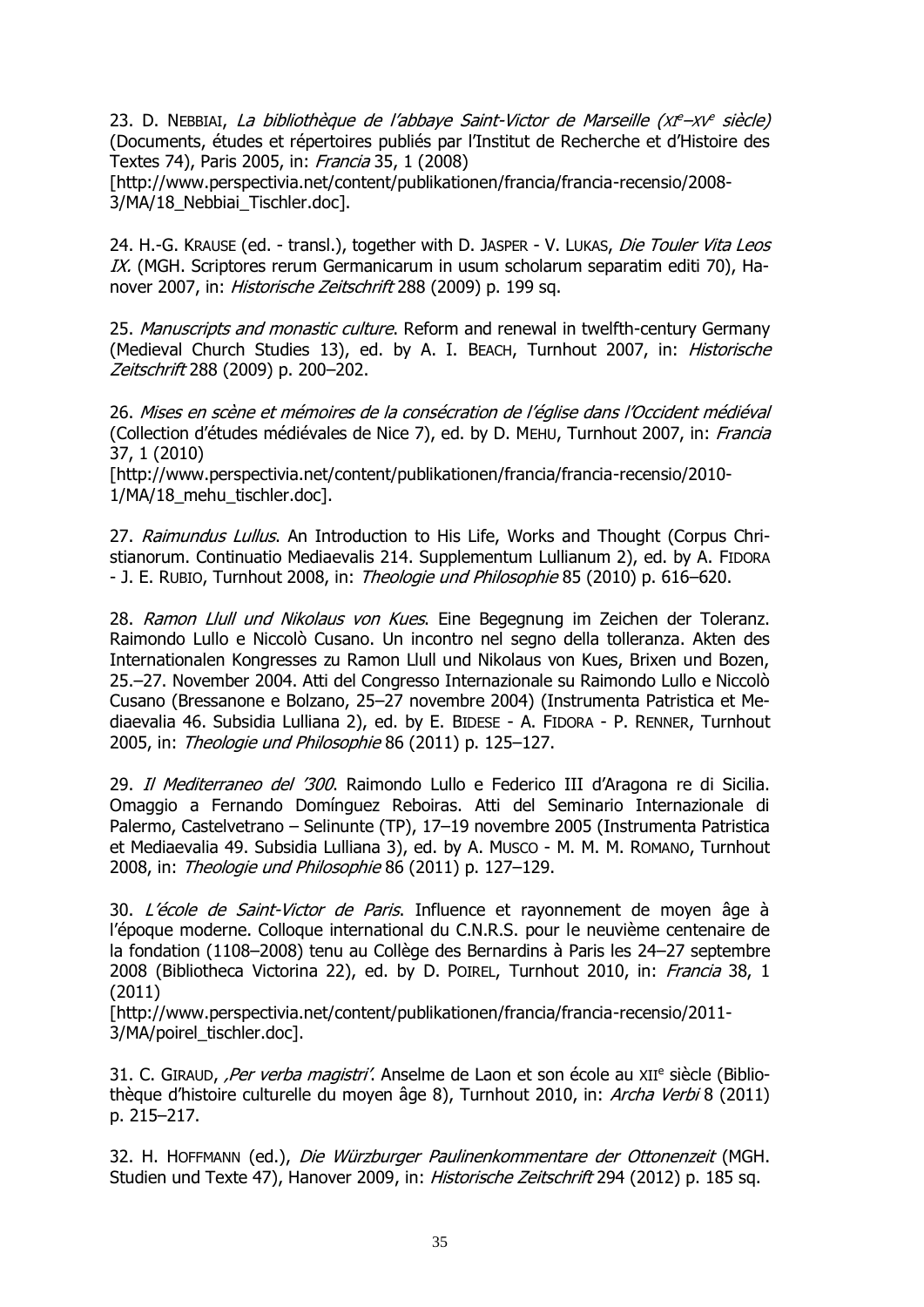33. K.-V. SELGE (ed.), Joachim von Fiore, Psalterium decem cordarum (MGH. Quellen zur Geistesgeschichte des Mittelalters 20), Hanover 2009, in: Historische Zeitschrift 294 (2012) p. 187 sq.

34. R. J. E. VOSE, Dominicans, Muslims, and Jews in the Medieval Crown of Aragon (Cambridge Studies in Medieval Life and Thought. 4<sup>th</sup> Series. 74), Cambridge 2009, in: Zeitschrift für Missionswissenschaft und Religionswissenschaft 96 (2012) p. 317–319.

35. O. RAMONAT, Lesarten der Schöpfung. Moses als Autor der Genesis im Mittelalter (Wissenskultur und Gesellschaftlicher Wandel 36), Berlin 2010, in: Das Mittelalter 17, 2 (2012) p. 168 sq.

36. A. PRICA: Heilsgeschichten. Untersuchungen zur mittelalterlichen Bibelauslegung zwischen Poetik und Exegese (Medienwandel – Medienwechsel – Medienwissen 8), Zürich 2010, in: Archiv für Kulturgeschichte 94 (2012) p. 478–480.

37. H.-W. GOETZ, Gott und die Welt. Religiöse Vorstellungen des frühen und hohen Mittelalters 1, 1: Das Gottesbild (Orbis mediaevalis. Vorstellungswelten des Mittelalters 13, 1), Berlin 2011, in: Mitteilungen des Instituts für Österreichische Geschichtsforschung 121 (2013) p. 165–167.

38. S. GOUGUENHEIM, Aristoteles auf dem Mont Saint-Michel. Die griechischen Wurzeln des christlichen Abendlandes. Aus dem Französischen von J. GRUBE. Mit einem Kommentar von M. KINTZINGER und D. KÖNIG, Darmstadt 2011, in: Das Mittelalter 18, 2 (2013) p. 198–200.

39. Construire la Méditerranée, penser les transferts culturels. Approches historiographiques et perspectives de recherche (Ateliers des Deutschen Historischen Instituts Paris 8), ed. by R. ABDELLATIF - Y. BENHIMA - D. KÖNIG - E. RUCHAUD, Munich 2012, in: Francia 40, 4 (2013)

[http://www.perspectivia.net/content/publikationen/francia/francia-recensio/2013- 4/MA/abdellatif\_tischler.doc].

40. Acteurs des transferts culturels en Méditerranée médiévale (Ateliers des Deutschen Historischen Instituts Paris 9), ed. by R. ABDELLATIF - Y. BENHIMA - D. KÖNIG - E. RU-CHAUD, Munich 2012, in: Francia 40, 4 (2013)

[http://www.perspectivia.net/content/publikationen/francia/francia-recensio/2013- 4/MA/abdellatif\_tischler.doc].

41. E. HAUSWALD (ed.), Pirmin, Scarapsus (MGH. Quellen zur Geistesgeschichte des Mittelalters 25), Hanover 2010, in: Historische Zeitschrift 299 (2014) p. 173 sq.

42. F. MANDREOLI, La teologia della fede nel 'De sacramentis Christiane fidei' di Ugo di San Vittore (Corpus Victorinum. Instrumenta 4), Munster/W. 2011, in: Historische Zeitschrift 299 (2014) p. 465 sq.

43. S. STECKEL, Kulturen des Lehrens im Früh- und Hochmittelalter. Autorität, Wissenskonzepte und Netzwerke von Gelehrten (Norm und Struktur 39), Köln - Weimar - Wien 2011, in: Zeitschrift für historische Forschung 41 (2014) p. 263-265.

44. J. AURELL, Authoring the Past. History, Autobiography, and Politics in Medieval Catalonia, Chicago - London 2012, in: Zeitschrift für Katalanistik 27 (2014) p. 275–277.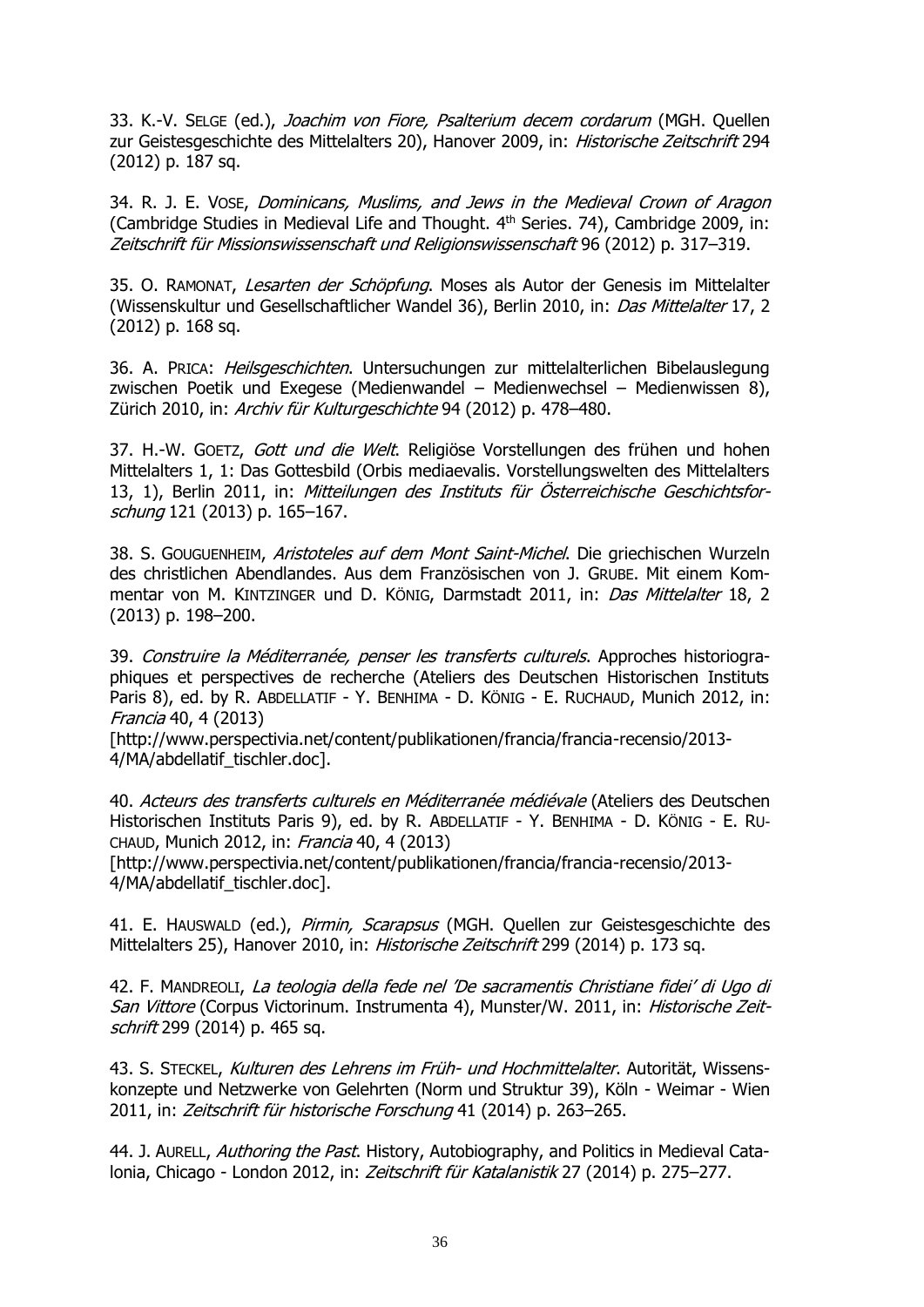45. H.-W. GOETZ, Gott und die Welt. Religiöse Vorstellungen des frühen und hohen Mittelalters 1, 2, 1: Die materielle Schöpfung. Kosmos und Welt. 2: Die Welt als Heilsgeschehen (Orbis mediaevalis. Vorstellungswelten des Mittelalters 13, 2), Berlin 2012, in: Mitteilungen des Instituts für Österreichische Geschichtsforschung 123 (2015) p. 175–178.

46. U. CECINI, *Alcoranus latinus*. Eine sprachliche und kulturwissenschaftliche Analyse der Koranübersetzungen von Robert von Ketton und Marcus von Toledo (Geschichte und Kultur der Iberischen Welt 10), Berlin 2012, in: Journal of Transcultural Medieval Studies 2, 2 (2015) p. 277–280.

47. Von Mozarabern zu Mozarabismen. Zur Vielfalt kultureller Ordnungen auf der mittelalterlichen iberischen Halbinsel (Spanische Forschungen der Görresgesellschaft 41), hg. von M. MASER - K. HERBERS - M. C. FERRARI - H. BOBZIN, Munster/W. 2014, in: Francia 43 (2016)

[http://www.perspectivia.net/publikationen/francia/francia-recensio/2016- 1/ma/maser\_tischler].

48. M. DI CESARE, The pseudo-historical image of the prophet Muhammad in medieval Latin literature. A repertory (Studien zur Geschichte und Kultur des islamischen Orients N. F. 26), Berlin - Boston 2012, in: Medievalia. Revista d'Estudis Medievals 19 (2016) (in preparation for print).

49. S. GRAU TORRAS, Cátaros e Inquisición en los reinos hispánicos (siglos XII–XIV). Pròleg de J. MENSA (Historia. Serie menor), Madrid 2012, in: Arxiu de textos catalans antics 35 (2016) (in preparation for print).

50. H.-W. GOETZ, Die Wahrnehmung anderer Religionen und christlich-abendländisches Selbstverständnis im frühen und hohen Mittelalter (5.–12. Jahrhundert) 1–2, Berlin 2013, in: Mitteilungen des Instituts für Österreichische Geschichtsforschung 124 (2016) (in preparation for print).

51. C. LINDE (ed.), Nicolai Maniacoria Suffraganeus bibliothecae (Corpus Christianorum. Continuatio Christianorum 262), Turnhout 2013, in: Revue d'histoire eccléstiastique 111 (2016) (in preparation for print).

52. A. HOLNDONNER: Kommunikation – Jurisdiktion – Integration. Das Papsttum und das Erzbistum Toledo im 12. Jahrhundert (ca. 1085 – ca. 1185) (Studien zu Papstgeschichte und Papsturkunden. Abhandlungen der Akademie der Wissenschaften zu Göttingen N. F. 31), Berlin - Boston 2014, in: The Medieval Review 2015 (in preparation for print).

53. D. BERGER: Regesta pontificum Romanorum. Iberia pontificia sive repertorium privilegiorum et litterarum a Romanis pontificibus ante annum MCLXXXXVIII Hispaniae et Portugalliae ecclesiis monasteriis civitatibus singulisque personis concessorum 3: Provincia Toletana. Dioecesis Palentina, Göttingen 2015, in: H-Soz-Kult 2016 (in preparation for print).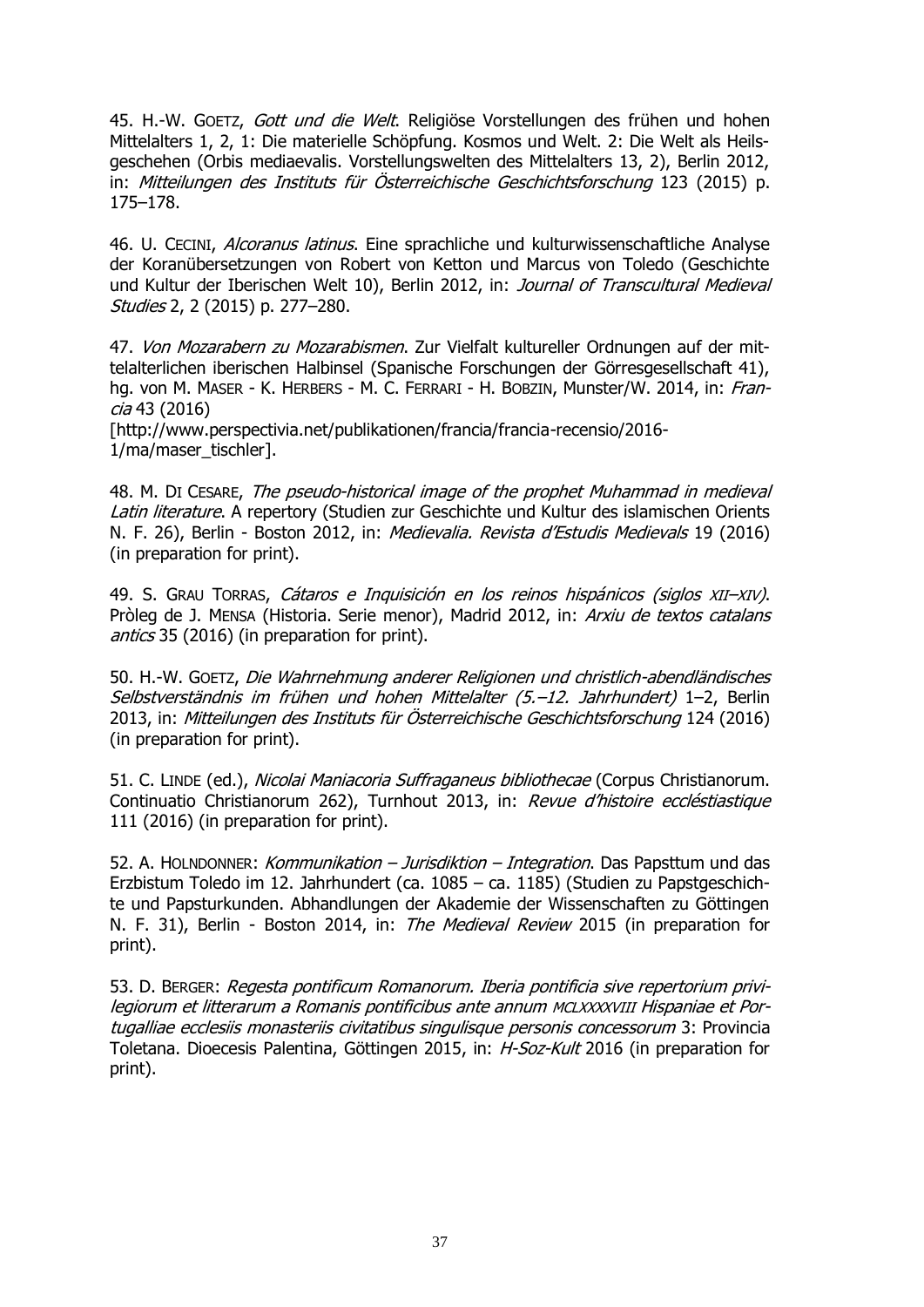# **Prof. Dr. phil. habil. Matthias Martin Tischler**

# **Papers**

1. Abt Adam von Ebrach (vor 1100-1167). Werden und Wirken im 12. Jahrhundert. Colloquium Historicum Wirsbergense, Munchberg, November 25, 1992.

2. Die Bamberger Klosterschule um 1100. Neue Funde zu Frutolf von Michelsberg († 1103).

Colloquium Historicum Wirsbergense, Munchberg, January 17, 1996.

3. Abt Gregor und der heilige Wolfgang. Gedanken zu einem ottonischen Bildungsprofil. Academy in honour of blessed abbot Gregor of Einsiedeln (964–996), Einsiedeln, November 8, 1996.

4. Beobachtungen und Überlegungen zu einer modernen Überlieferungs- und Rezeptionsgeschichte mittelalterlicher Texte. Das Beispiel der 'Vita Karoli' Einharts. Jeudi de l'Institut Historique Allemand, Paris, September 15, 1998.

5. Karl der Große als Identifikationsfigur unter Ludwig dem Frommen. Überlegungen zum Spannungsverhältnis von faktischer und fiktionaler Realität der Person Karls des Großen.

Workshop, Fridtjof-Nansen-Akademie für politische Bildung, Ingelheim, September 19, 1998.

6. Schrift und Schreiben an Kloster- und Domschulen.

Workshop, Zentrum für Mittelalterstudien der Universität Bamberg, Bamberg, May 28, 1999.

7. Überlegungen zur Erforschung der Schriftlichkeit an den Hohen Schulen des Mittelalters.

Workshop, Zentrum für Mittelalterstudien der Universität Bamberg, Bamberg, December 13, 1999.

8. Karl der Große – Mensch, Herrscher oder Heiliger? Einharts Karl im Spannungsfeld konkurrierender Karlsbilder des 9. Jahrhunderts.

Rheinisch-Westfälische Technische Hochschule, Aachen, February 13, 2001.

9. Identitätsfindung im Spiegel hagiographisch-liturgischer Literatur der späten Karolinger- und frühen Ottonenzeit. Der St. Galler Otmarkult neu betrachtet. Workshop, Arbeitskreis für hagiographische Fragen, Stuttgart-Hohenheim, April 6, 2001.

10. Hombre de acción y apóstol de los paganos. Las imágenes de Carlomagno en la 'Vita Karoli' y el Pseudo-Turpín.

'El Pseudo-Turpin. Lazo entre el culto Jacobeo y el culto de Carlomagno'. VI Congreso Internacional de Estudios Jacobeos, Santiago de Compostela, September 14, 2001.

11. Tatmensch und Heidenapostel. Die Karlsbilder Einharts und Pseudo-Turpins im Vergleich.

Annual Meeting, Deutsche Jakobus-Gesellschaft, Fulda, October 13, 2001.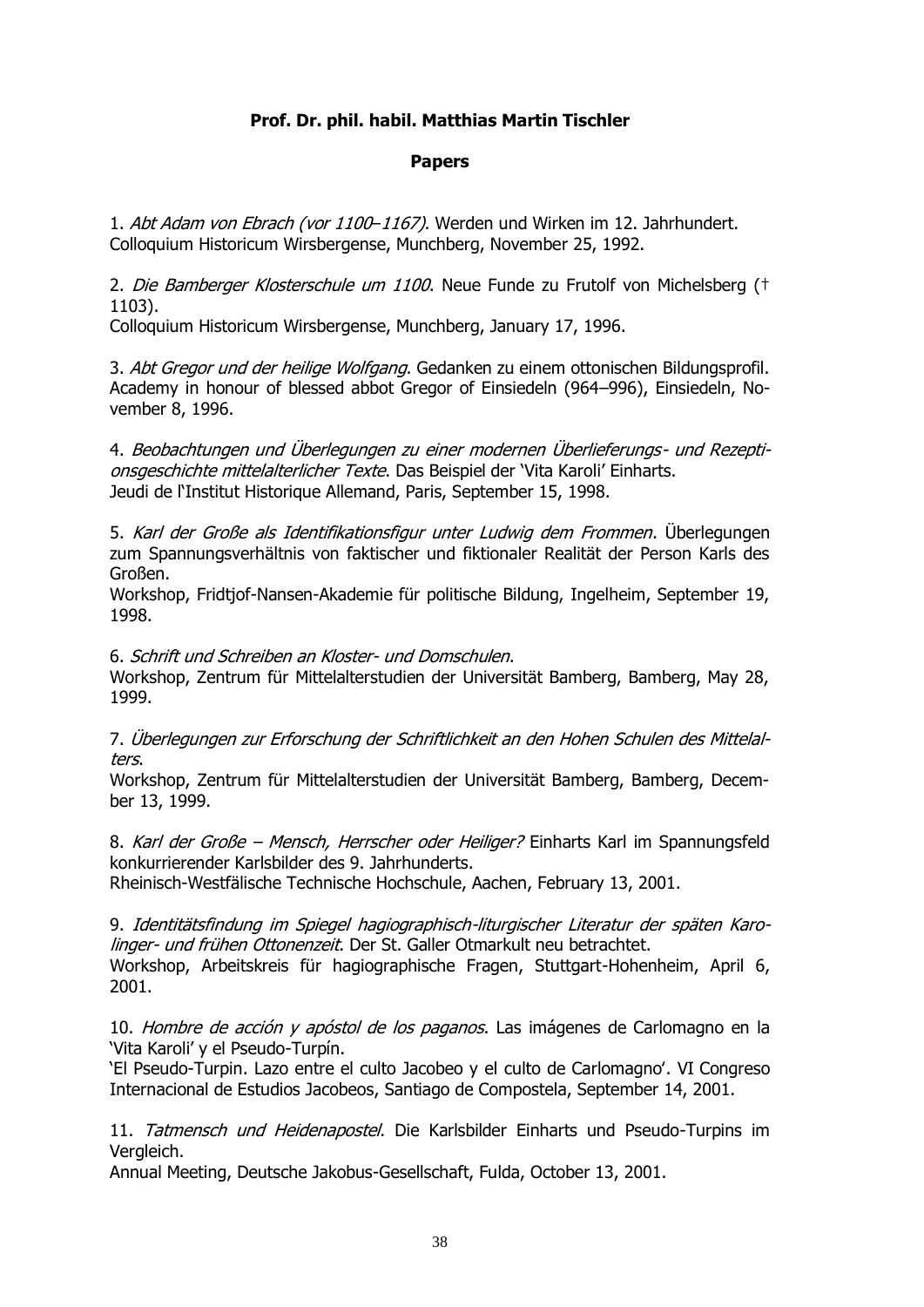12. Karl der Große – Mensch und Herrscher. Beobachtungen zu den literarischen Karlsbildern des 9. Jahrhunderts.

Österreichische Akademie der Wissenschaften, Vienna, November 16, 2001.

13. Einhart 'der Großartige' zwischen Erinnern und Vergessen. Scientific bookshop 'Backhaus', Aachen, January 28, 2002.

14. Konkurrierende Karlsbilder im 12. Jahrhundert. Der Pseudo-Turpin und das Aachener Karlsleben im Vergleich.

Annual Meeting, Aachener Geschichtsverein, Aachen, March 21, 2003.

15. La réforme à travers l'écriture. Transmission du savoir et changement de mentalité entre le  $I X<sup>e</sup>$  et le  $X I<sup>e</sup>$  siècle à la lumière de quelques considérations de sociologie textuelle.

'L'histoire des idées au temps de la réforme. Contribution des échanges entre l'Empire et ses voisins européens (950–1150)'. Atelier de l'Institut Historique Allemand, Paris, June 23, 2003.

16. Der doppelte Kontext. Neue Perspektiven für die Erforschung der karolingischen Annalistik.

'Zeit und Vergangenheit im fränkischen Europa. Karolingische Annalistik im Spannungsfeld von Kompendienüberlieferung und Editionstechnik', Workshop, Forschungsstelle für Geschichte des Mittelalters, Österreichische Akademie der Wissenschaften, Vienna, October 4, 2003.

17. Mittelalterliche Apostel-, Christus- und Engelweihelegenden im hagiographischen Kontext.

'Hagiographische Überlieferung im Frühmittelalter – zwischen Niederschrift und Wiederschrift'. Workshop, Institut für Mittelalterforschung, Österreichische Akademie der Wissenschaften, Vienna, January 17, 2004.

18. Alcuin, biographe de Charlemagne. Possibilités et limites de l'historiographie littéraire au Moyen Âge.

'Alcuin à Tours'. Colloque international, organisé à l'occasion du douzième centenaire de la mort d'Alcuin à Tours, Tours, March 4, 2004.

19. Dekonstruktion eines Mythos. Saint-Victor und die ältesten Sammlungen glossierter Bibeln im 12. und frühen 13. Jahrhundert.

'Bibel und Exegese in der Abtei Sankt Viktor zu Paris. Form und Funktion eines Grundtextes im europäischen Rahmen'. International Congress, Erbacher Hof, Akademie des Bistums Mainz, April 18, 2004.

20. Alkuins Glück und Ende. Ein karolingischer Gelehrter zwischen Erinnern und Vergessen.

Arbeitskreis Karolingisches Aachen, Aachen, May 27, 2004.

21. Manners of Literary Behaviour in Christian-Muslim Approaches.

'Clash of Cultures', International Medieval Congress, Session 113 (Iberian Cultural Clashes,  $11<sup>th</sup>-13<sup>th</sup>$  centuries), Leeds, July 12, 2004.

22. Spanien zwischen 711 und dem 11. März 2004. Was wir aus der Geschichte der Iberischen Halbinsel lernen können.

Philosophisch-Theologische Hochschule Sankt Georgen, Frankfurt/M., August 6, 2004.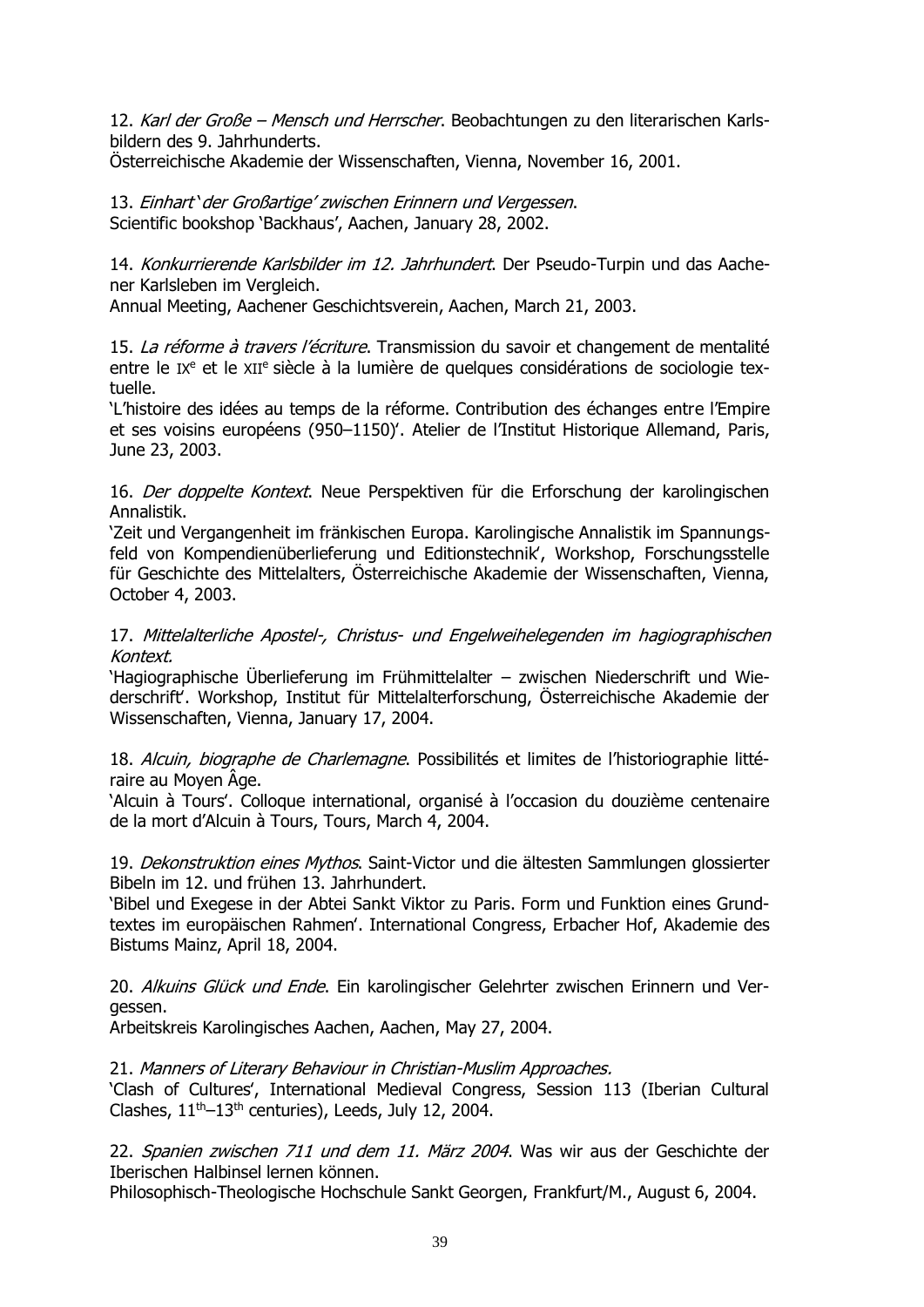23. Gibt es eine Gesellschaft ohne Religion? Was wir aus der Geschichte des christlichmuslimischen Dialogs lernen können.

Kreis der Breubergfreunde, Breuburg/Odenwald, October 30, 2004.

24. Les récits de consécration légendaires dans l'Occident médiéval. Les textes et leur contexte.

'La territorialisation du sacré dans l'Occident médiéval'. Round table, CEPAM - UMR 6130, CNRS – Université de Nice, February 25, 2005.

25. Grenzen und Grenzüberschreitung in der christlich-muslimischen Begegnung zwischen dem XI. und XIII. Jahrhundert.

'Grenze und Grenzüberschreitung im Mittelalter'. 11. Symposium des Mediävistenverbandes, Session 4 ('Grenzen des Wissens'), Frankfurt/Oder, March 16, 2005.

26. Transfer- und Transformationsprozesse im iberischen Islambild zwischen dem 11. und 13. Jahrhundert.

'Kulturkontakte und Rezeptionsvorgänge in der Theologie des 12. und 13. Jahrhunderts'. International Congress, Weingarten, April 30, 2005.

27. Von Petrus Alfonsi zu Alfonsus von Espina. Lateinische Integrations- und Desintegrationsprozesse in der christlich-muslimischen Begegnung und Wahrnehmung auf der Iberischen Halbinsel vom 12. bis 15. Jahrhundert im europäischen Kontext.

'Integration and Disintegration of Civilizations in the European Middle Ages'. General Meeting, DFG-Priority Programme 1173, Berlin, Humboldt-Universität, July 8, 2005.

28. Le médiéviste au xxrª siècle, chimère multidisciplinaire au carrefour des études culturelles.

Lecture for a Chair of Medieval Studies, Université de Montréal, August 29, 2005.

29. Wahrnehmen durch Übersetzen. Die lateinischen Übertragungen arabischer muslimischer Literatur im 12. und 13. Jahrhundert.

Workshop, DFG-Priority Programme 1173 'Integration and Disintegration of Civilizations in the European Middle Ages', Worms, Raschi-Haus, November 12, 2005.

30. Die 'Divisio regnorum' von <sup>806</sup> zwischen handschriftlicher Überlieferung und historiographischer Rezeption.

'Herrscher- und Fürstentestamente im westeuropäischen Mittelalter'. International and Interdisciplinary Congress, Universität Saarbrücken, February 16, 2006.

31. Meinhart von Bamberg. Die Physiognomie eines Protointellektuellen im 11. Jahrhundert.

'Deutsche Texte der Salierzeit. Neuanfänge und Kontinuitäten in der deutschen Literatur des 11. Jahrhunderts', International Congress, Universität Paderborn, September 16, 2006.

32. Zwischen 'Passion des origines' und 'Passion de la fortune'. Plädoyer für eine handschriftenbasierte Geschichtsschreibung im 21. Jahrhundert.

'Integration and Disintegration of Civilizations in the European Middle Ages'. General Meeting, DFG-Priority Programme 1173, Lorsch, September 27, 2006.

33. Orte des Unheiligen. Versuch einer Topographie der dominikanischen Mohammed-Biographik des 13. Jahrhunderts zwischen Textüberlieferung und Missionspraxis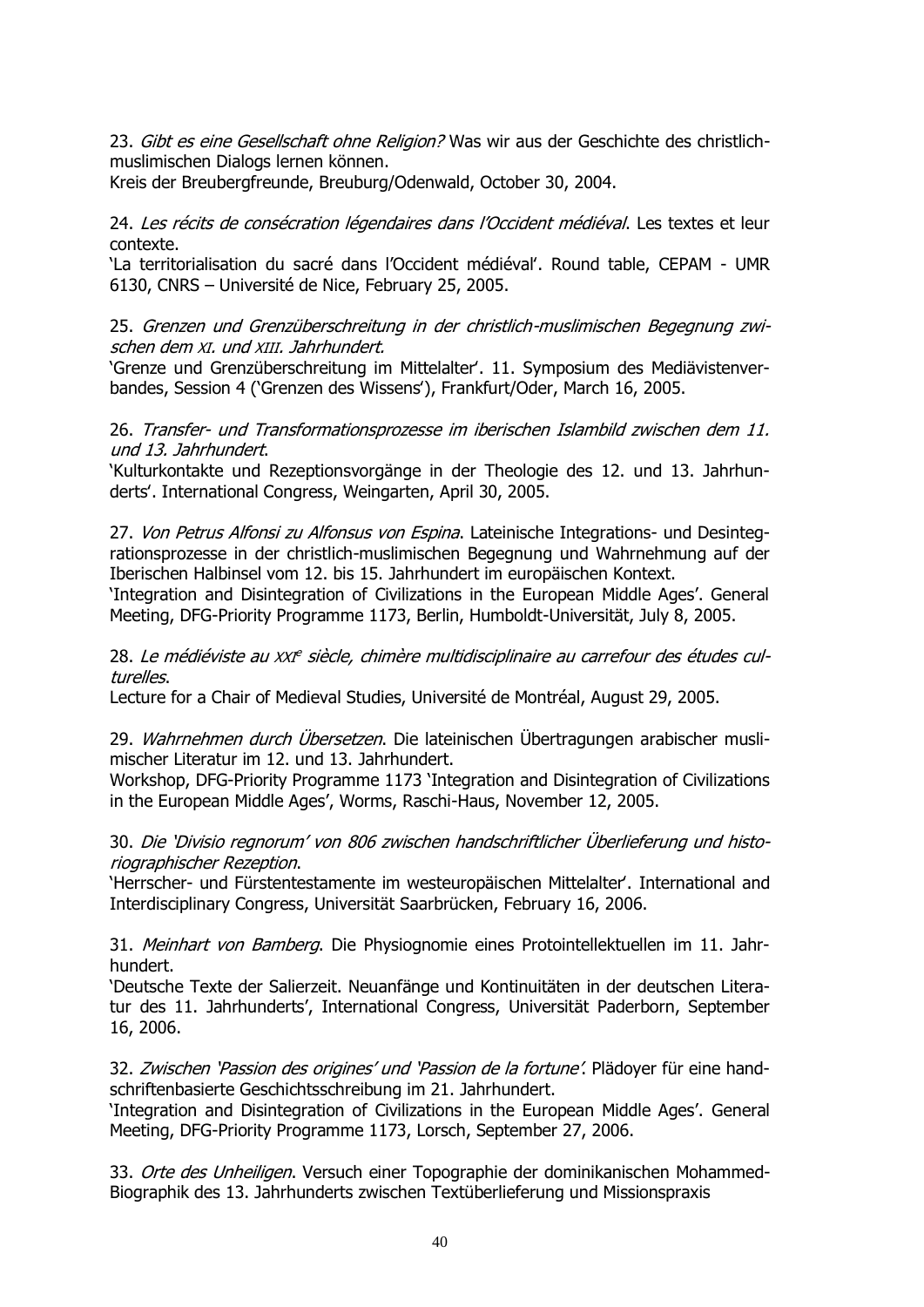DFG-Research Programme 537 'Institutionalität und Geschichtlichkeit', Technische Universität Dresden, December 12, 2006.

34. Hommes de passage. L'élement juif dans les textes polémiques et les constructions identitaires hispaniques (XII<sup>e</sup>–XIV<sup>e</sup> siècles).

'Passages. Déplacements des hommes, circulation des textes et identités dans l'Occident médiéval', International Congress, Université de Bordeaux, February 3, 2007.

35. Übersetzen als des/integrativer Akt. Die lateinischen Übertragungen arabischer muslimischer Literatur auf der Iberischen Halbinsel im 12. und 13. Jahrhundert.

'Christian North – Muslim South. The Iberian Peninsula in the Context of Cultural, Religious and Political Changes,  $11<sup>th</sup>$  to  $15<sup>th</sup>$  Centuries', International and Interdisciplinary Congress, Philosophisch-Theologische Hochschule Sankt Georgen, Frankfurt/M., June 22, 2007.

36. Remembering the Family's Past. Classicisms and Archaisms at the East Carolingian Burial Place of Lorsch.

'Medieval Cities'. International Medieval Congress, Session 1110 'Texts and Identities VI': 'Time Archives I', Leeds, July 11, 2007.

37. Streit um Christus. Bambergs Stellung in den europäischen Auseinandersetzungen zu Eucharistielehre und Christologie zwischen 1050 und 1150.

'Spargentes semina verbi'. Hochmittelalterliche Bischofssitze als geistige Zentren und Orte der Verkündigung des Evangeliums. Annual Meeting, Internationale Gesellschaft für Theologische Mediävistik, Bamberg, July 26, 2007.

38. Interreligiöser Dialog als Lernprozeß. Ein heilsamer Blick in die Geschichte der christlich-muslimischen Begegnung.

Katholische Akademie, Hamburg, September 13, 2007.

39. Von 'David gegen Goliath' zum 'Heiden und den drei Weisen'. Anmerkungen zum Konflikt- und Friedenspotential christlicher Islamreflexion im Mittelalter. Institut für Theologie und Frieden, Hamburg, September 13, 2007.

40. Le rythme des Pères. Le Moyen Âge des religieux vu par la tradition des écrits patristiques.

'Réceptions des Pères et de leurs écrits au Moyen Âge'. International Congress, Centre Sèvres, Paris, June 12, 2008.

41. Redendes Schweigen und verschweigendes Reden. Einharts 'Vita Karoli' als Autobiographie, Hofliteratur und Denkmal karolingischer Gedächtniskonstruktion. '2. Einhard-Symposium', International Congress, Seligenstadt, September 26, 2008.

42. Der interreligiöse Dialog als intellektueller Begegnungsraum. Anmerkungen aus dem Blickwinkel eines Christen.

'Religionsdialoge im Mittelalter – Dialoge der Religionen heute', Round Table, Frankfurter Buchmesse 2008, Forum Wissenschaft, Frankfurt/M., October 18, 2008.

43. Einfallstore der abendländischen Islamkenntnisse im 12. und 13. Jahrhundert. Versuch einer ordensgeschichtlichen Topographie unheiligen Wissens.

Colloquium of habilitation, Dresden, Technische Universität Dresden, November 10, 2008.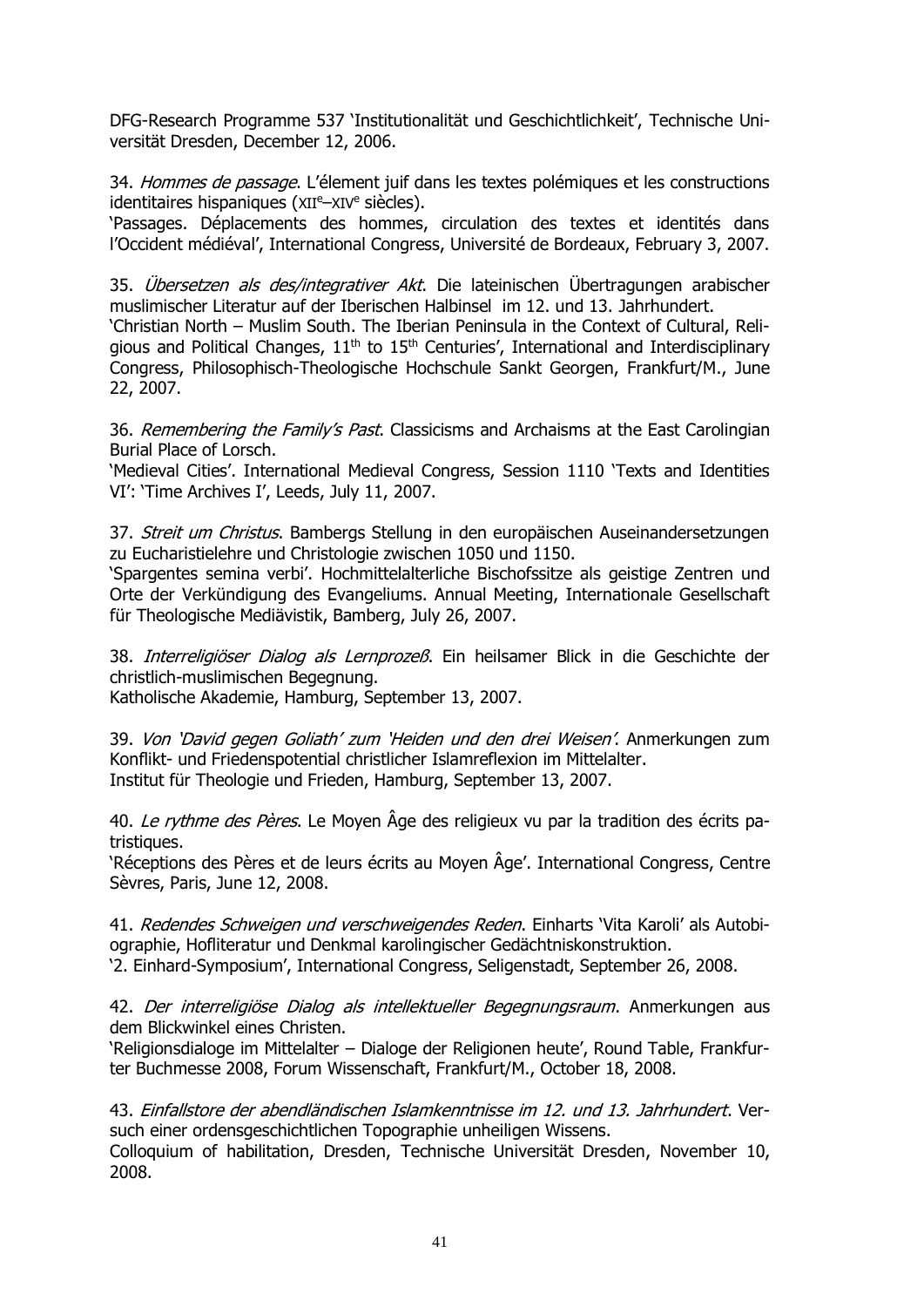44. Die Geburt des Intellektuellen im europäischen Hochmittelalter. Innovative Kulturtechniken als Merkmale eines neuen Gelehrtentypus.

Inaugural speech of habilitation, Dresden, Technische Universität Dresden, December 17, 2008.

45. Erinnerungslücken. Der Islam im kollektiven Gedächtnis Europas.

96. Stiftungsfest der Studentenverbindung Hasso-Nassovia (CV), Frankfurt/M., January 17, 2009.

46. Wissen und Toleranz. Gibt es Lücken im kollektiven Islamgedächtnis Europas? 'Toleranz im Mittelalter – ein Modell für die Gegenwart? Muslime, Christen und Juden in Andalusien', Scientific Academy, Bad Herrenalb, March 1, 2009.

47. Spaces of 'convivencia' *↔* Spaces of 'polemics'? Tracking Manuscripts of Christian Anti-Muslim Traditions in the Intellectuel Landscape of the Iberian Peninsula, 9<sup>th</sup> to 13<sup>th</sup> Centuries.

'Convivencia. Representations, Knowledge and Identities (500–1600 A.D.)', Session 'Spaces of Convivencia (Learning Places, Sacred and Profane Spaces)', International Congress, Consejo Superior de Investigaciones Científicas (CSIC)/Max-Planck-Gesellschaft zur Förderung der Wissenschaften e. V. (MPG), Madrid, May 29, 2009.

48. *Espaces (inter)religieux*. Les ordres religieux et la diffusion de la polémique antijuive et anti-musulmane du 'Dialogus contra Iudaeos' de Pierre Alphonse, XII<sup>e</sup> et XIII<sup>e</sup> siècles.

V Congreso Internacional de Latín Medieval Hispánico, Barcelona, September 8, 2009.

49. Benedikt XIII. und seine Bibliothek der Häresien. Religionspolemik als Legitimationsstrategie eines Avignoneser (Gegen)Papstes.

'Integration and Disintegration of Civilizations in the European Middle Ages'. General Meeting, DFG-Priority Programme 1173, Heidelberg, Karl Jaspers Centre for Advanced Transcultural Studies, September 18, 2009.

50. Die Idee einer interreligiösen und interkonfessionellen Topographie der Theologien. Workshop for preparing the DFG-Graduate College 'Theology as Science', Frankfurt/M., University of Frankfurt, September 21, 2009.

51. Ungleiche Brüder. Christliche Selbstfindung im Spiegel des Anderen. Lecture for a Chair of Medieval History, Universität Rostock, January 29, 2010.

52. Die älteste lateinische Koranübersetzung als (inter)religiöser Begegnungsraum. 'Frühe Koranübersetzungen', Workshop, Ruhr-Universität Bochum, March 19, 2010.

53. Discovering Islam as a Historical Phenomenon. The Case of the Latin Historiography of the Iberian Peninsula,  $8<sup>th</sup>$  to  $13<sup>th</sup>$  Centuries

'Religion and Society in the Western Mediterranean, 900–1500', Third World Congress for Middle Eastern Studies (WOCMES), Barcelona, July 22, 2010.

54. Eine fast vergessene Gedächtnisspur. Der byzantinisch-lateinische Wissenstransfer zum Islam (8.–13. Jahrhundert).

'Knotenpunkt Byzanz. Wissensformen und kulturelle Wechselbeziehungen', 37. Kölner Mediaevistentagung, International Congress, Cologne, September 15, 2010.

55. Passagen über Grenzen. Einführung in ein Forschungsparadigma.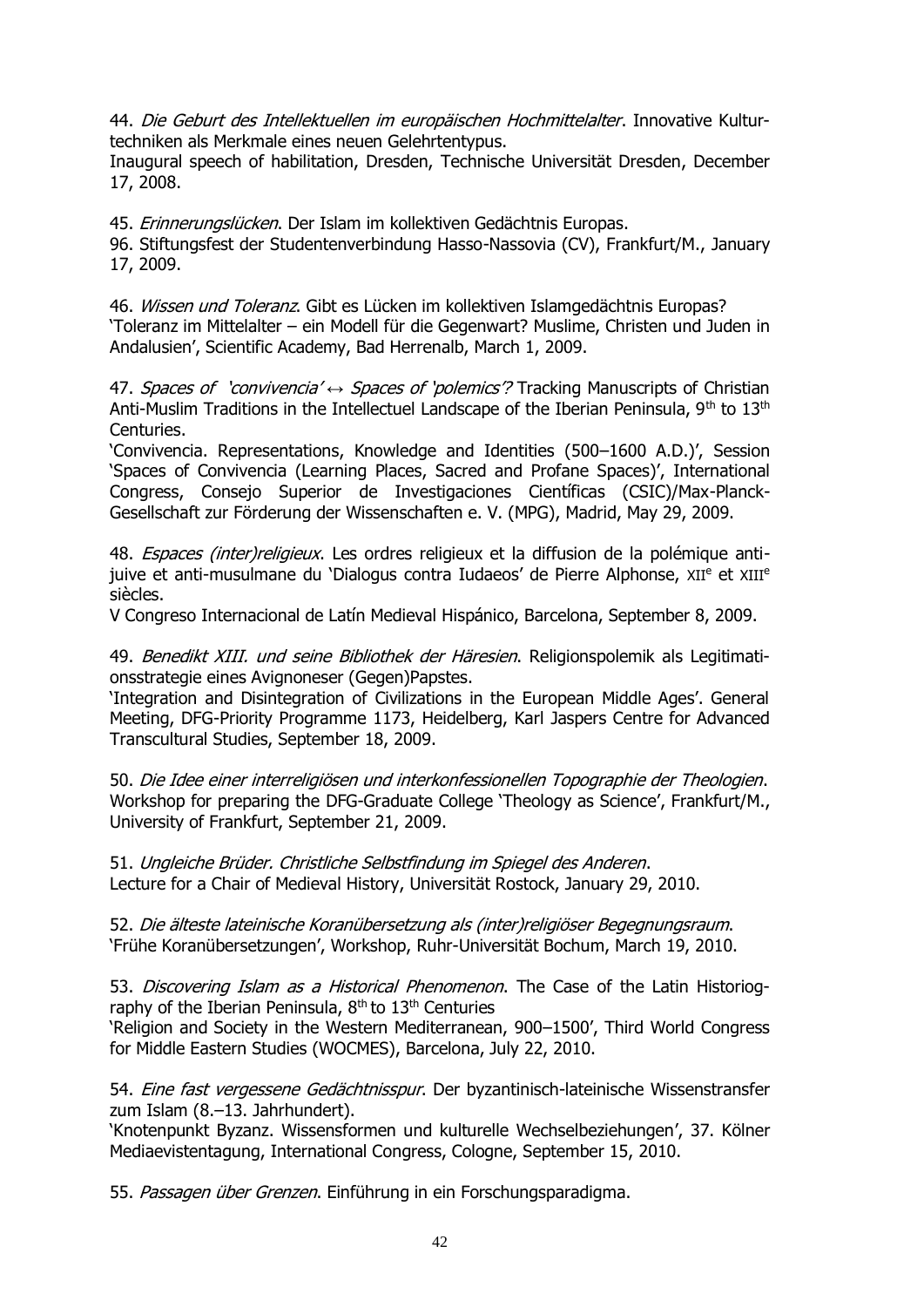'Über Grenzen', 48. Deutscher Historikertag, Session 'Passagen über Grenzen', Berlin, October 1, 2010.

56. *La France bénédictine du XI<sup>e</sup> siècle*. Espace de passages islamo-chrétiens avant l'époque des croisades et de la reconquête.

'Itinérances des savoirs et des biens culturels. Pour une analyse spatiale des transferts culturels en Méditerranée médiévale', Atelier de FranceMed, Institut Historique Allemand, Paris, March 11, 2011.

57. Mensch und Gemeinschaft im Zeitalter der Ottonen. Die Bibel als anthropologische und soziale Orientierungsgröße zwischen dem späten 9. und frühen 11. Jahrhundert. 'Das lange 10. Jahrhundert. Struktureller Wandel zwischen Zentralisierung und Fragmentierung, äußerem Druck und innerer Krise'. International Congress, Universität Mainz and Römisch-Germanisches Zentralmuseum, Mainz, March 15, 2011.

58. Ein Streifzug durch die Geschichte des interreligiösen Dialogs im Mittelalter. 'Juden – Christen – Muslime. Beten wir zum gleichen Gott?', Summerschool, Katholische Landvolkshochschule Hardehausen, June 20, 2011.

59. Der polemische Weg. Von Alfonso de Espina zur Spanischen Inquisition? 'Franziskanische Impulse zur interreligiösen Begegnung', Symposium, Université Fribourg (Suisse), May 4, 2012.

60. Au chemin d'une nouvelle édition critique de la 'Vita Karoli' d'Éginhard. 'Atélier Éginhard', Auxerre, July 5, 2012.

61. Lex Mahometi. Die Erfolgsgeschichte eines vergleichenden Konzepts der christlichen Religionspolemik.

'Das Gesetz – The Law – La Loi', 38. Kölner Mediaevistentagung, Cologne, September 12, 2012.

62. Verbotene Passagen. Eine neue Perspektive auf das methodische Problem der verhinderten Geschichte.

'Ressourcen – Konflikte', 49. Deutscher Historikertag, Session 'Verbotene Passagen. Strategien der Verweigerung, Verhinderung und Unterbrechung von religiösen Transfer- und Transformationsprozessen im transkulturellen Vergleich', Mainz, September 28, 2012.

63. Das verbotene Gesetz. Wie Christen im Mittelalter versucht haben, die Übersetzung und Lektüre des Koran zu verhindern.

'Ressourcen – Konflikte', 49. Deutscher Historikertag, Session 'Verbotene Passagen. Strategien der Verweigerung, Verhinderung und Unterbrechung von religiösen Transfer- und Transformationsprozessen im transkulturellen Vergleich', Mainz, September 28, 2012.

64. Response to Hans-Werner Goetz, Creating a Religious Identity by Perceiving and Assessing Other Religions: Some Methodological Remarks on this Approach and Its (Possible) Results and Helmut Reimitz, The Historian as a Cultural Broker in Late Antiquity and the Early Middle Ages

Narrating Community, Methodological Approaches. 1<sup>st</sup> International Workshop 'Historiographies of Identity – Narrating Community', SFB VISCOM/Princeton University, Institut für Mittelalterforschung, Vienna, October 19, 2012.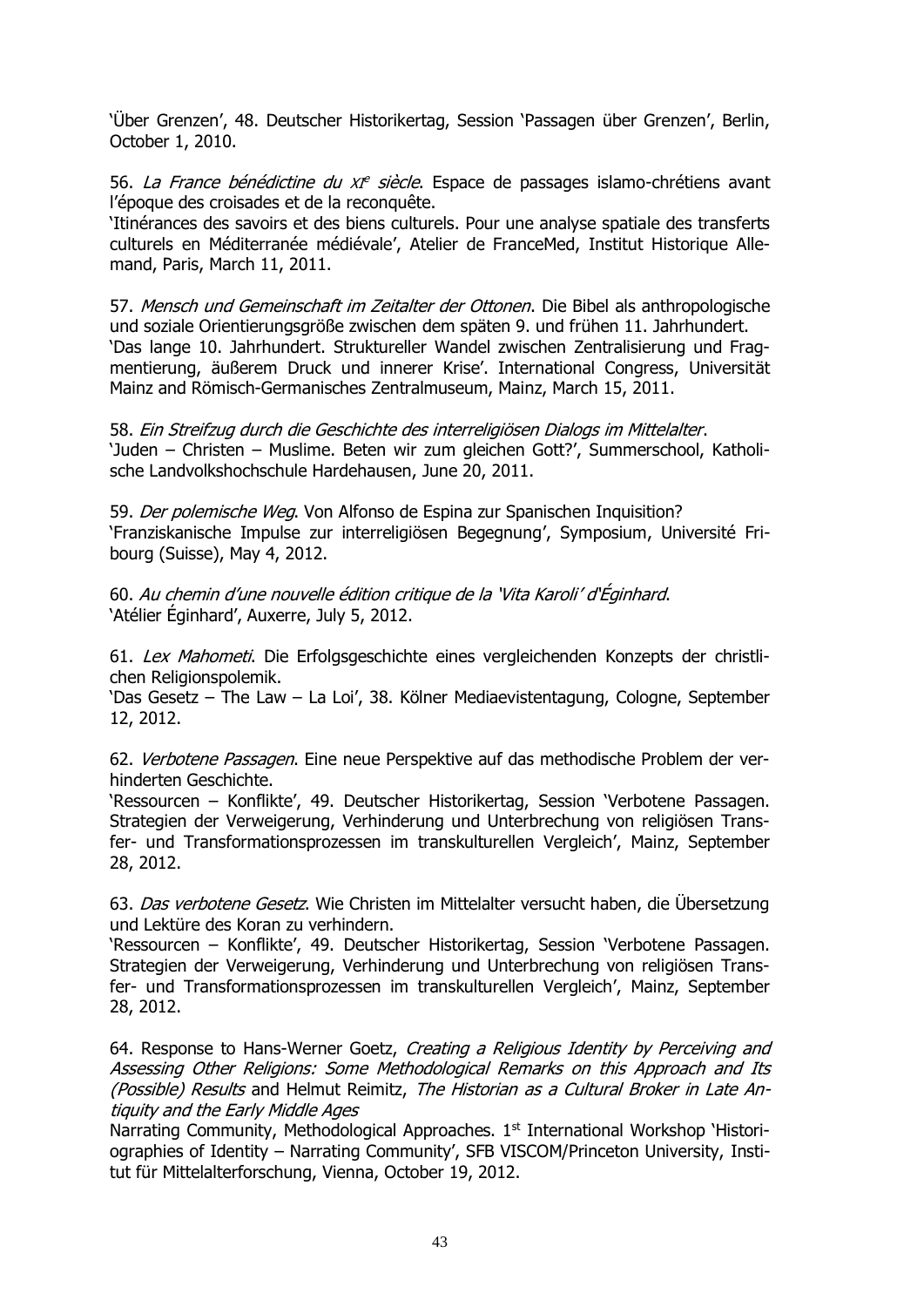65. Die Entdeckung eines neuen Wissenshorizontes. Wie Christen im Mittelalter Muhammads Leben und Wirken zu historisieren lernten.

Lecture for a Professorship of Medieval History, Universität Bern, November 6, 2012.

66. Karolingisches Schweigen und karolingisches Reden. Karl der Große in der Erinnerung seiner Familie.

'Erinnerungswege'. Colloquium in honour of Johannes Fried, Johann Wolfgang Goethe-Universität, Frankfurt/M., December 1st, 2012.

67. Iberian Translation-based Chronicles ('Übersetzungschroniken'), 12th to 13th Centuries. New Sources for the Arabo-Latin Translation Movement in the Iberian Peninsula. 12<sup>th</sup>- and 13<sup>th</sup>-Century Attempts to Translate Muslim and Jewish Texts into Latin', Workshop, Ruhr-Universität Bochum, March 19, 2013.

68. Las Crónicas árabo-latinas de la Península Ibérica y el problema de sus fuentes orales. Siglos XII y XIII.

'[Oriente en Occidente. Desafiando Fronteras](http://www.cchs.csic.es/es/content/oriente-en-occidente-desafiando-fronteras)', Seminario, Centro de Ciencias Humanas y Sociales (CSIC), Madrid, May 16, 2013.

69. Zwischen Früh- und Hochscholastik. Bildungsgeschichtliche Umbrüche im nord- und mitteldeutschen Raum während des 12. und 13. Jahrhunderts

'Zentrum oder Peripherie? Kulturtransfer in Hildesheim und im Raum Niedersachsen (12.–15. Jahrhundert)', International and Interdisciplinary Congress, Herzog August Bibliothek, Wolfenbüttel, June 6, 2013.

### 70. Theodoric's Realm in Carolingian Political Culture.

'From Post Roman Multiplicity to Carolingian Convergence. The Latin West, 500–900', 3<sup>rd</sup> International Workshop 'Historiographies of Identity – Narrating Community', SFB VISCOM/Princeton University, Institut für Mittelalterforschung, Vienna, June 18, 2013.

71. Lex Mahometi. The Authority of a Pattern of Religious Polemics.

'Auctoritas', Session 'Authority and Writing in the Middle Ages', 3rd International Medieval Meeting, Universitat de Lleida, June 27, 2013.

72. Lost in Translation. Orality as a Tricky Filter of Memory in Arabo-Latin Processes of Transfer.

'Translatio', II Simposi científic de l'Institut d'Estudis Medievals (UAB), Reial Acadèmia de Bones Lletres, Barcelona, June 28, 2013.

73. An- und Abwesende(s) in den Glaubensgesprächen des Hohen Mittelalters. Anmerkungen zur Geschichte scholastischer Auseinandersetzungsformen.

'Interreligiöse Dia- und Contraloge', Symposium, General Assembly, Görres-Gesellschaft zur Pflege der Wissenschaften, Tübingen, September 30, 2013.

74. Spaces of Convivencia and Spaces of Polemics. Transcultural Historiography and Religious Identity in the Intellectual Landscape of the Iberian Peninsula ( $9<sup>th</sup>$  to  $10<sup>th</sup>$ Century).

'History and Identity towards the End of the First Millenium', 4th International Workshop 'Historiographies of Identity – Narrating Community', SFB VISCOM/Princeton University, Institut für Mittelalterforschung, Vienna, December 16, 2013.

75. El consejero exiliado. El papel de la 'Consolatio philosophiae' de Boecio en las cortes de Carlomagno y Luis el Piadoso.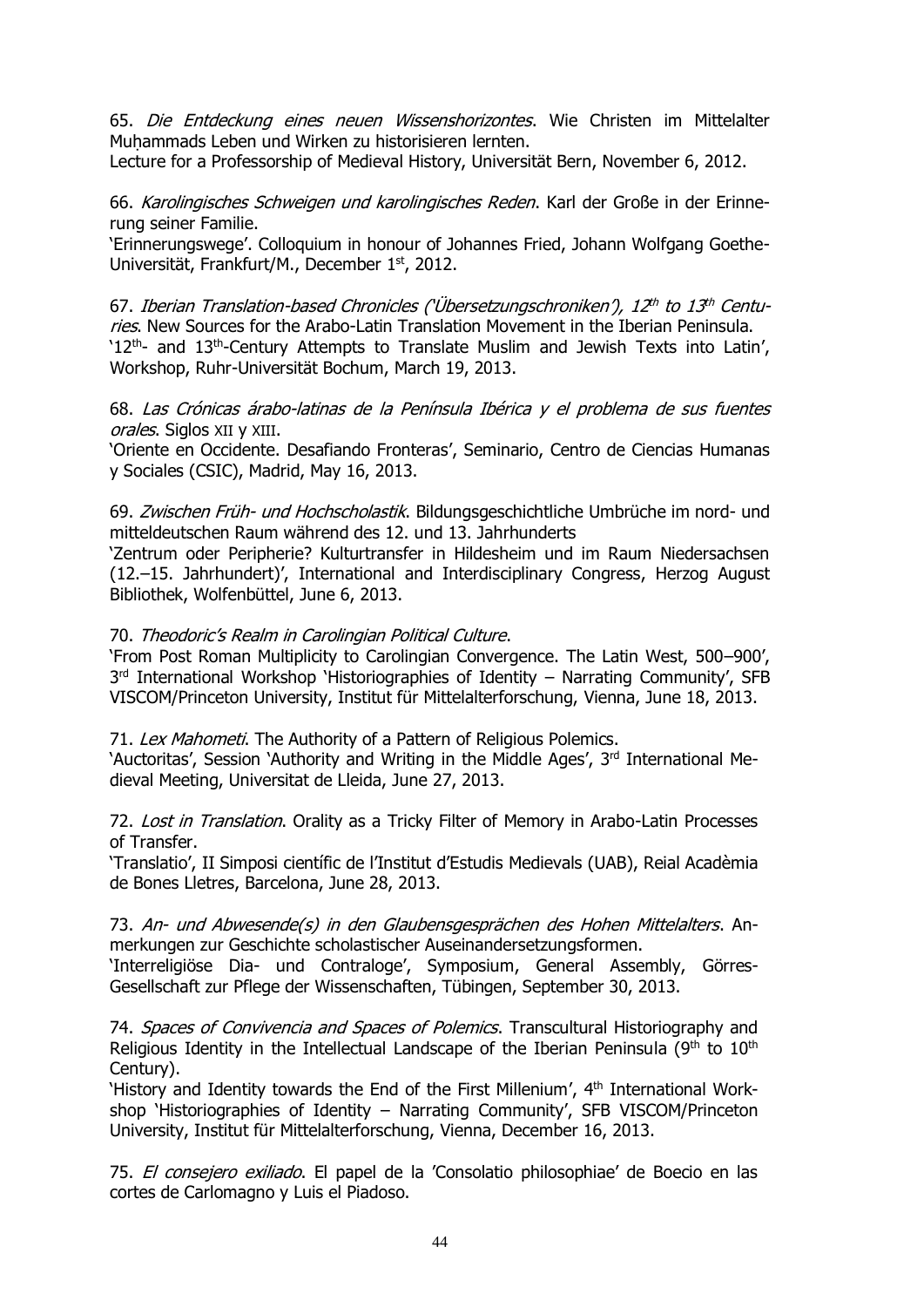Universidad de Murcia, Departamento de Filología Clásica, April 9, 2014.

76. Changing Perceptions of a Carolingian Constitution. The Legal and Historiographical Contexts of the Divisio regnorum in the Early 9<sup>th</sup> Century.

'Empire'. International Medieval Congress, Session 1607 (Law and Empire: Editing the Carolingian Capitularies II), Leeds, July 10, 2014.

77. Preaching Christ from a Transreligious Standpoint. The Supposed Qur'anic Background of Luculentius' Homiliary and Other Christian Apologetic Texts from the Western Mediterranean.

'Multi-Lingual Qur'anic Material from the Three First Centuries after Hijra/Seventh to Ninth Century CE', University of Southern Denmark, Centre for Medieval Literature, Odense, October 1, 2014.

78. Transcultural Historiography and Cultural Brokers. Assessing Arabo-Latin Processes of Historiographical Transfer and Transformation in the Medieval Mediterranean World, Tenth to Thirteenth Centuries.

The Cultural Broker. Comparing Modes of Dis/integration of Cultural and Religious Otherness in the Mediterranean World and Beyond, Universitat Autònoma de Barcelona, Bellaterra, October 31, 2014.

79. Translating Muhammad's Life into Latin. A Missing, Rare or Multiple Transfer of Biographical Material on the Founder of Islam?

Participant and Observer Narratives about Medieval Cross-Cultural Knowledge Transfer: Missing, Single or Multiple Translations, Max-Planck-Institut für Wissenschaftsgeschichte, Berlin, November 22, 2014.

80. Interreligiöses Lernen im 12. und 13. Jahrhundert. Eine Tiefenbohrung anhand des Dialogs.

Identität und Differenz der 'Monotheismen', Haus am Dom, Frankfurt am Main, December 6, 2014.

81. Die Iberische Klosterkultur im Mittelalter. Einblicke in eine andere Geschichte Europas.

Arbeitskreis mediävistischer NachwuchswissenschaftlerInnen der Universität Rostock, Kulturhistorisches Museum, Rostock, January 13, 2015.

82. Klosterliteratur, Hofliteratur und Weltliteratur. Unzeitgemäße Überlegungen zu einer europäischen Bildungsreform am Beispiel der Vita Karoli Einharts. '1200 Jahre Seligenstadt', Seligenstadt, March 15, 2015.

83. Spaces of 'Convivencia' and Spaces of Polemics. Transcultural Historiography and Religious Identity in the Monastic Landscape of the Rioja Region, ca. 1000. Session 'Between Authorities and Everday's Praxis. Dealing with Religious and Cultural Alterities in Medieval Mediterranean Border Regions', 5<sup>th</sup> International Medieval Meeting, Universitat de Lleida, June 25, 2015.

84. Iberian Bible Manuscripts as Modes of Transcultural Historical Perception.

'Reform & Renewal'. International Medieval Congress, Session 1308 (Social Cohesion, III: The Bible and Historiography in the Euromediterranean World), Leeds, July 8, 2015.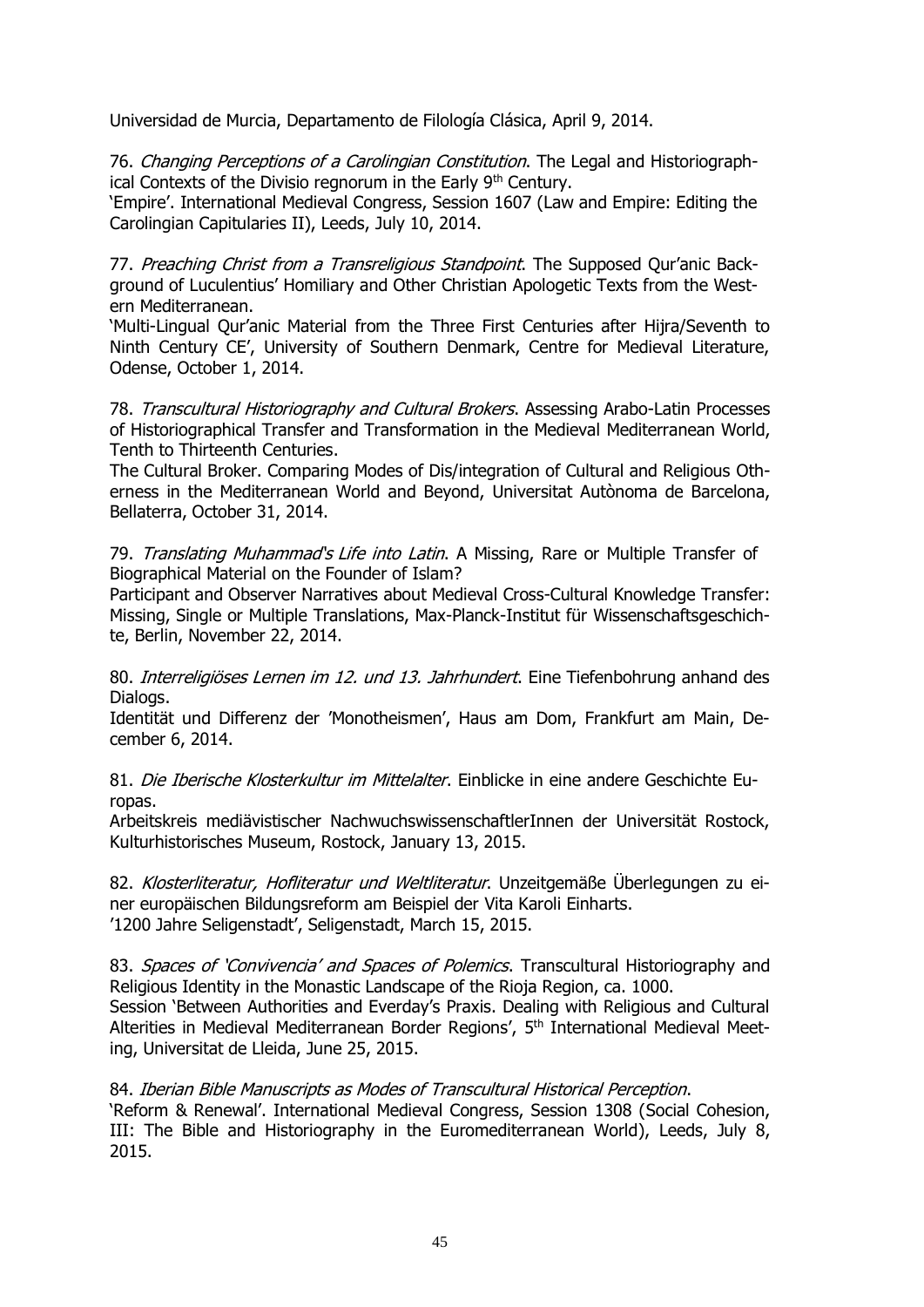85. Religious Law and History. Towards a New Perspective on Bible Manuscripts in the Transcultural Medieval Iberian Societies.

'The Bible in the Iberian World. Fundaments of a Religious Melting Pot', Annual Meeting of the European Association of Biblical Studies (EABS), Córdoba, July 14, 2015.

86. La tradición bíblica en la Península Ibérica desde la perspectiva tipológica. Una visión conjunta hasta el siglo XII.

'A Bíblia medieval – do Românico ao Gótico (sécs. XII–XIII). Textos e imagens, produção e usos', Lisboa, Biblioteca Nacional de Portugal, November 3, 2015.

87. El escolasticismo entre centros y periferías y la creación de una identidad europea. 12è Seminari d'Història Medieval, Curs 2015–2016, Universitat de Girona, December 18, 2015.

88. Warum Clunys Islamprojekt zunächst scheitern mußte und schließlich doch ein Erfolg wurde. Strukturelle Beobachtungen zur Auseinandersetzung des Reformmönchtums mit dem Islam vor und nach Petrus Venerabilis (11.–13. Jahrhundert).

'Die Wirkmacht klösterlichen Handelns'. International Congress of the Project 'Klöster im Hochmittelalter. Innovationslabore europäischer Lebensentwürfe und Ordnungsmodelle', Heidelberger Akademie der Wissenschaften/Sächsische Akademie der Wissenschaften zu Leipzig, Kloster Nimbschen, April 8, 2016.

89. Bible and Historiography in Transcultural Iberian Societies, Eighth to Twelfth Centuries.

University of Michigan, Ann Arbor, April 18, 2016.

90. Religious Law and Religious History. Transcultural Perspectives on the Bible from Late Antiquity to the Middle Ages. Princeton University, April 25, 2016.

91. Religiöse Alterität und scholastische Irrtumsfindung. Neue Umgangsformen der hochmittelalterlichen Bildungselite mit dem Islam.

'Irrtum – Error – Erreur', 40. Kölner Mediaevistentagung, Cologne, September 14, 2016.

92. Die Dominikanermission unter den Muslimen im 13. Jahrhundert. Neue Perspektiven auf ein altes Thema.

'800 Jahre Mission und interreligiöser Dialog in Dominikanertradition', Université Fribourg (Suisse), October 13, 2016.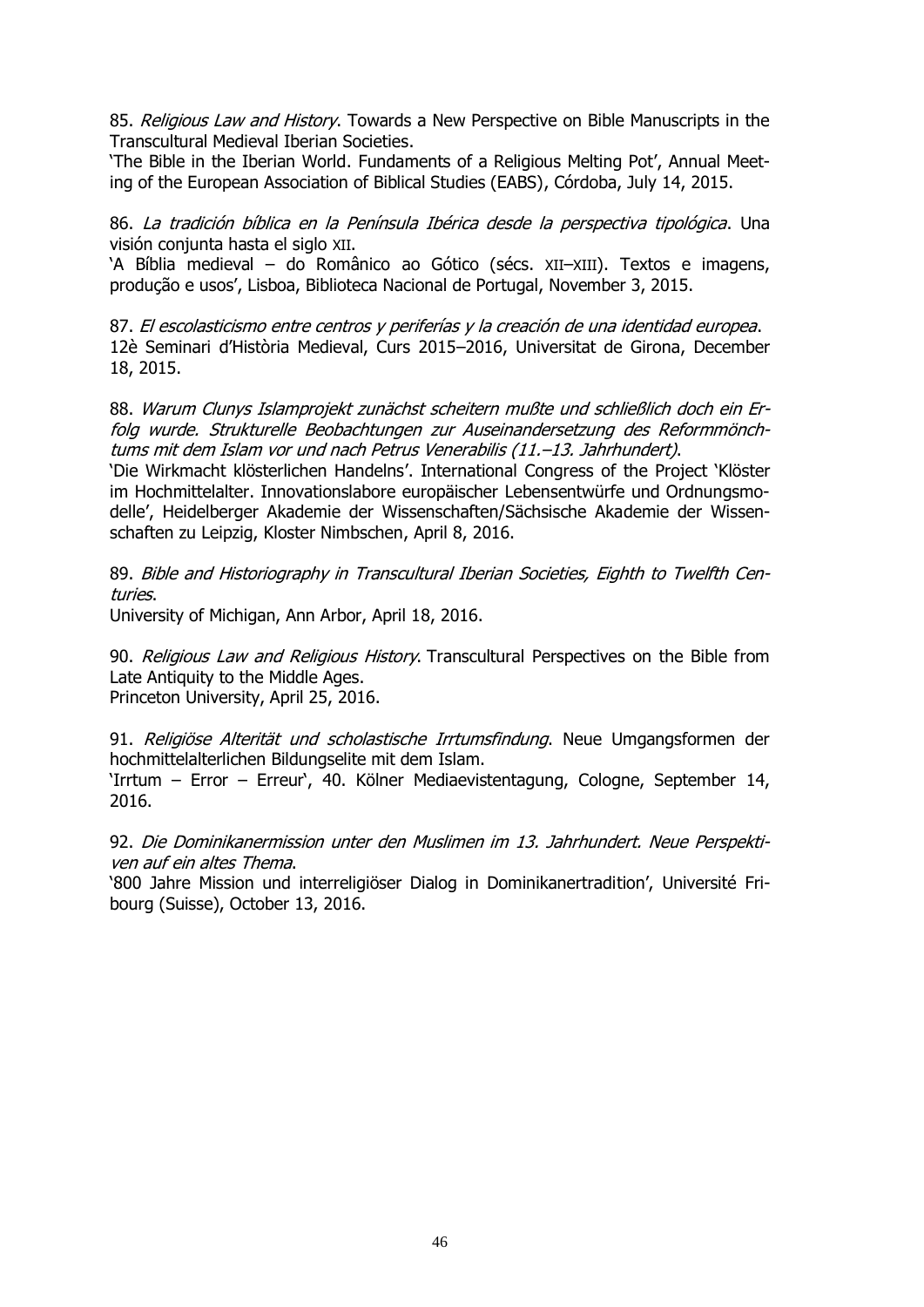# **Prof. Dr. phil. habil. Matthias Martin Tischler**

# **Academic Courses**

University of Erlangen-Nuremberg

| Summer<br>1999      | Seminar and Tutorium: Introduction into Medieval Studies<br>(3 h)<br>Course: Vita Heinrici IV<br>(1 h)                              |
|---------------------|-------------------------------------------------------------------------------------------------------------------------------------|
|                     | University of Bamberg                                                                                                               |
| Winter<br>2000/2001 | Seminar, Course, Tutorium and Excursion: Carolingian Legal Texts<br>and Their Transmission<br>(3 h)                                 |
|                     | Faculty of Philosophy and Theology Sankt Georgen, Frankfurt/M./<br>University of Frankfurt                                          |
| Summer<br>2001      | Seminar: Medieval Studies II: Introduction into Codicology (History of<br>Books, Libraries and Education)<br>(2 h)                  |
| Winter<br>2001/2002 | Seminar: Medieval Studies I: Introduction into Latin Palaeography<br>(2 h)                                                          |
| Summer<br>2002      | Seminar: Medieval Studies II: Codicology (Books, Bindings and<br>Fragments)<br>(2 h)<br>Course: Vulgate, Gospel of St Marc<br>(2 h) |
| Winter<br>2002/2003 | Seminar and Tutorium: Introduction into Medieval History<br>(3 h)                                                                   |
| Summer<br>2003      | Seminar (together with Prof. Dr. R. BERNDT SJ): Religious Mobility in<br>the Middle Ages. From Inner to Outer Reform<br>(2 h)       |
| Winter<br>2003/2004 | Seminar: Medieval Studies I: Introduction into Latin Palaeography<br>(2 h)                                                          |
| Summer<br>2004      | Seminar: Medieval Studies II: Scriptures and Writing<br>(2 h)                                                                       |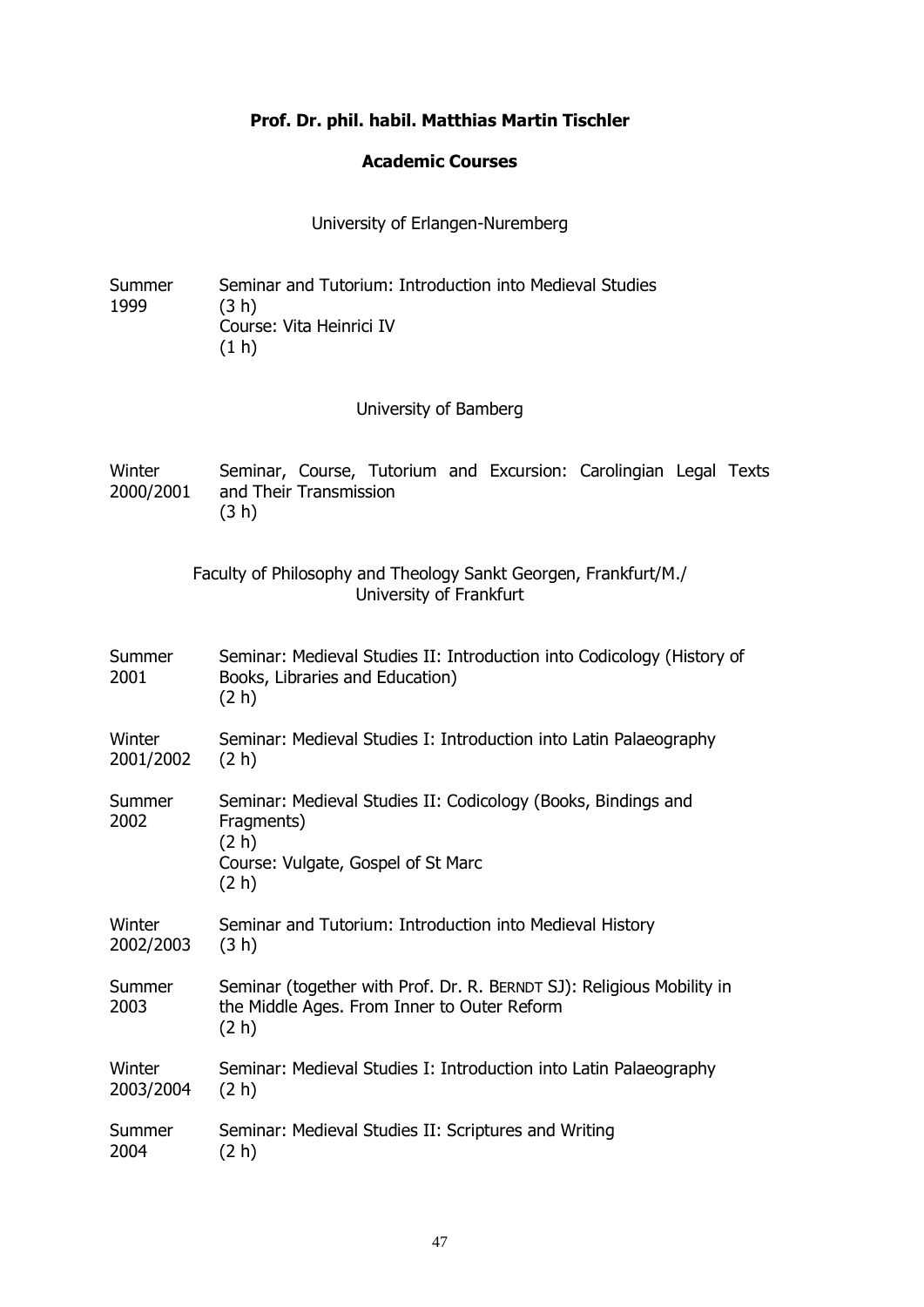|                     | Course: Interreligious Dialogue in the Middle Ages I: Jews, Christians<br>and Muslims (with Reading of Central Texts)<br>(2 h)                                                                                                                                                                        |
|---------------------|-------------------------------------------------------------------------------------------------------------------------------------------------------------------------------------------------------------------------------------------------------------------------------------------------------|
| Winter<br>2004/2005 | Course: Interreligious Dialogue in the Middle Ages II: The Image of<br>Islam in the Middle Ages (with Reading of Central Texts)<br>(2 h)                                                                                                                                                              |
| Summer<br>2005      | Seminar (together with Dr. A. FIDORA): Interreligious Dialogue in the<br>Middle Ages III: Discursivity, Rationality, and Religion: Interreligious<br>Dialogues in the Middle Ages<br>(2 h)                                                                                                            |
| Winter<br>2005/2006 | Seminar: Medieval Studies I: Introduction into Latin Palaeography<br>(2 h)<br>Course: Interreligious Dialogue in the Middle Ages IV: The Christian Im-<br>age of Muhammad between Reality and Fiction<br>(2 h)                                                                                        |
| Summer<br>2006      | Seminar: Medieval Studies II: Edition of Two Unknown Texts on<br>Muhammad<br>(2 h)<br>Seminar: Peter the Venerable. Cluny between Church Reform and Strug-<br>gle against Heresies<br>(2 h)                                                                                                           |
| Winter<br>2006/2007 | Seminar: Córdoba - Toledo - Sevilla. Polemic and Violence in the<br>Interreligious Confrontation, 9 <sup>th</sup> to 13 <sup>th</sup> Centuries<br>(2 h)<br>Course: Jewish Apostates as Christian Apologets (with Reading of Cen-<br>tral Texts from Peter Alfonsi to John of Segovia)<br>(2 h)       |
| Summer<br>2007      | Seminar: Crusade and Mission, 13 <sup>th</sup> and 14 <sup>th</sup> Centuries. Comparing<br>the Mendicant Orders<br>(2 h)<br>Course: Interreligious Dialogue in the Middle Ages V: Ramon Llull (Texts<br>on Theory of Missionizing)<br>(2 h)                                                          |
| Winter<br>2007/2008 | Seminar: Papacy and Islam in the High Middle Ages<br>(2 h)<br>Seminar: Christians Living in a Pagan Society. Muzarabic Perception of<br>Self and Other in the Early Middle Ages<br>(2 h)<br>Course: Interreligious Dialogue in the Middle Ages VI: Ramon Llull (In-<br>terreligious Dialogs)<br>(2 h) |
| Summer<br>2008      | Seminar: Saints and Tyrants. The Tradition of Biblical and Ecclesiastical<br>Images of Rulers in the Middle Ages<br>(2 h)                                                                                                                                                                             |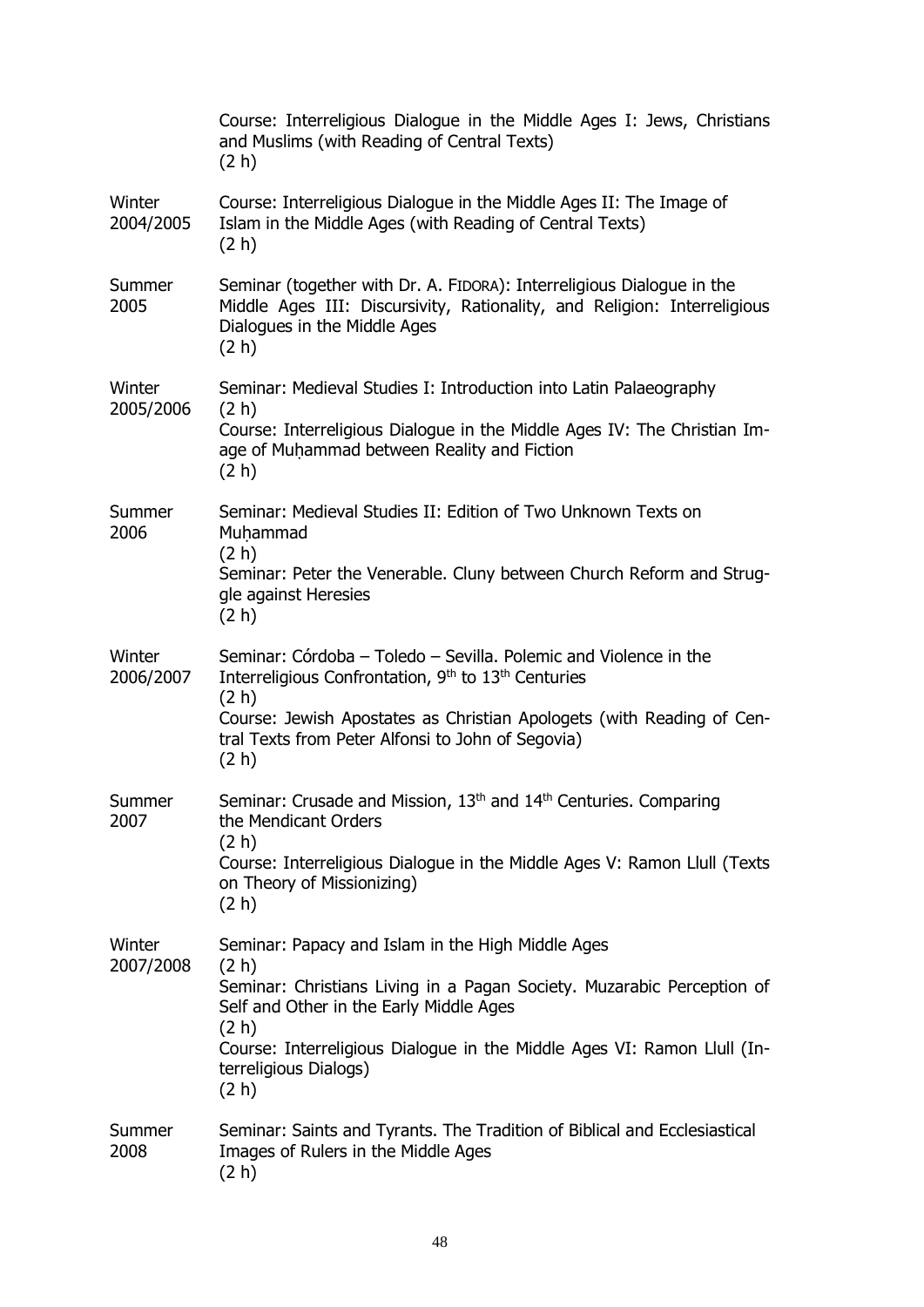|                       | Course: Vocabularium monasticum. Reading Fundamental Sources of<br><b>Medieval Monasticism</b><br>(2 h)                                                                                                                                                                   |  |  |  |
|-----------------------|---------------------------------------------------------------------------------------------------------------------------------------------------------------------------------------------------------------------------------------------------------------------------|--|--|--|
| Winter<br>2008/2009   | <b>No Courses</b>                                                                                                                                                                                                                                                         |  |  |  |
| University of Dresden |                                                                                                                                                                                                                                                                           |  |  |  |
| Summer<br>2009        | Seminar: Spain and Europe in the Middle Ages. Steps toward a History<br>of Relations<br>(2 h)                                                                                                                                                                             |  |  |  |
| Winter<br>2009/2010   | Lecture: Reading the 12 <sup>th</sup> Century. An Introduction into the Central<br>European Middle Ages<br>(2 h)<br>Seminar: Spaces of Knowledge in the Central European Middle Ages.<br>The History of Schools and Education after the , Spatial Turn'<br>(2 h)          |  |  |  |
| Summer<br>2010        | Lecture: The Birth of Religion. How Judaism and Islam did change<br>Europe<br>(2 h)<br>Seminar: Interreligious Spaces in the Central European Middle Ages.<br>Encounters and Perceptions of Christians, Jews and Muslims, 12th and<br>13 <sup>th</sup> Centuries<br>(2 h) |  |  |  |
| Winter<br>2010/2011   | Lecture: Reading the $8th$ and $9th$ Centuries. An Introduction into the<br>Early European Middle Ages<br>(2 h)<br>Seminar: Italy between Byzance, Lombards and Carolingians. Old Topics<br>and New Questions<br>(2 h)                                                    |  |  |  |
| Summer<br>2011        | Lecture: Charlemagne. Man, Ruler and Model between Medieval and<br><b>Modern Times</b><br>(2 h)<br>Seminar: Literary Genres as Epoch-Making Features. Comparing Prod-<br>ucts of Carolingian Historiographical and Biographical Writing<br>(2 h)                          |  |  |  |
| Winter<br>2011/2012   | Lecture: Reading the World of Medieval Europe. From the Bible to Global<br>History<br>(2 h)<br>Seminar: Writing History in the Middle Ages<br>(2 h)                                                                                                                       |  |  |  |
| Summer<br>2012        | Lecture: Only Epigones? The Carolingian Rulers after Charlemagne<br>(2 h)                                                                                                                                                                                                 |  |  |  |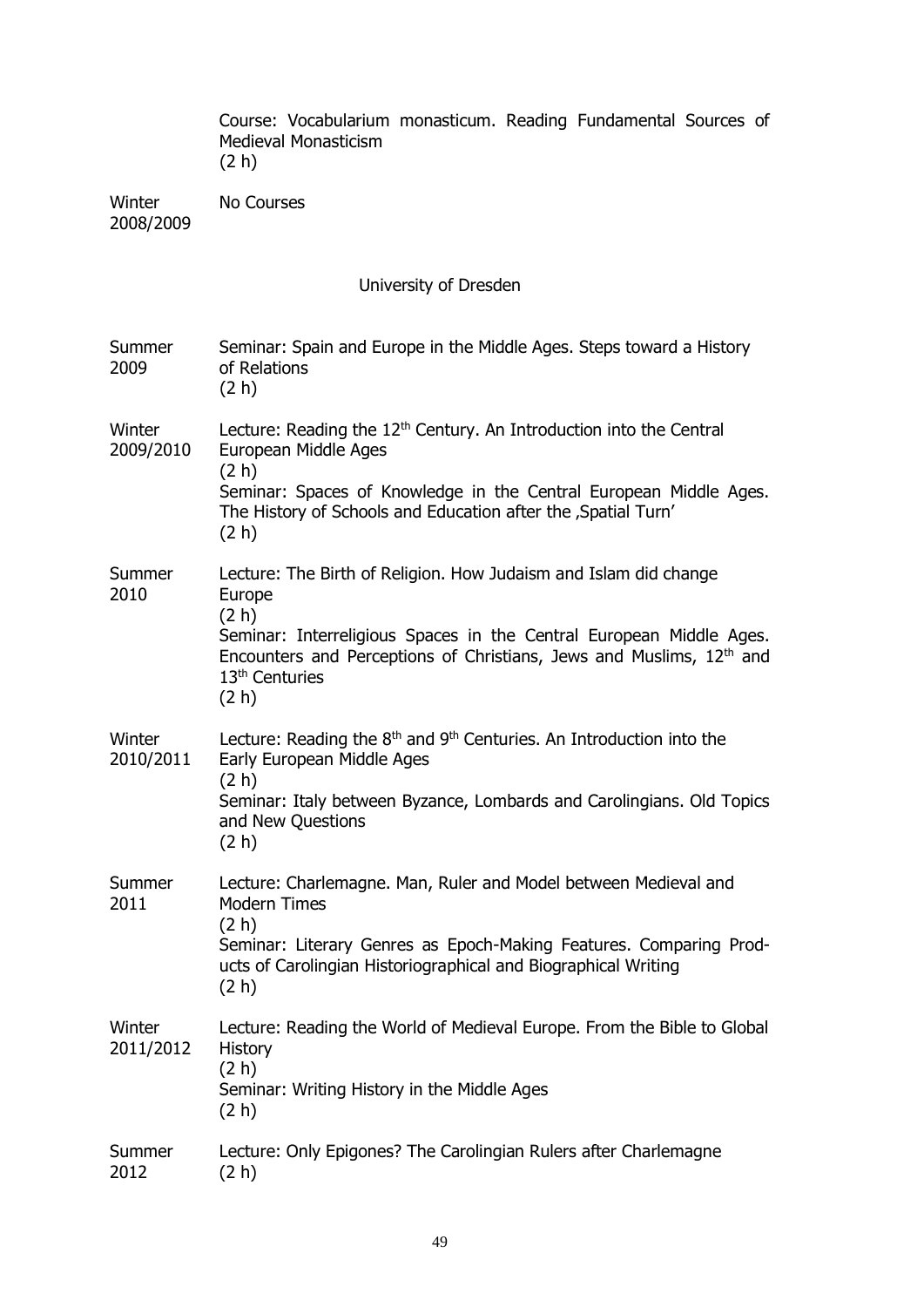|                     | Seminar: What about the Meaning of 'Carolingian'? Transcultural Per-<br>spectives on the Early European Middle Ages, $8th$ and $9th$ Centuries<br>(2 h)               |  |
|---------------------|-----------------------------------------------------------------------------------------------------------------------------------------------------------------------|--|
| Winter<br>2012/2013 | Lecture: Type and Antitype. Biblical, Pagan and Medieval Rulers from<br>the Perspective of Cultural Anthropology<br>(2 h)                                             |  |
|                     | Seminar: From Transcendence to Immanence. Signs, Heavenly Letters<br>and Visions as Media of Religious and 'Political' Decision-Making in the<br>Middle Ages<br>(2 h) |  |
|                     | Universitat Autònoma de Barcelona                                                                                                                                     |  |
| Summer<br>2013      | <b>No Courses</b>                                                                                                                                                     |  |
| Winter<br>2013/2014 | Seminar: Religious Canon and Law in Transcultural Medieval Societies<br>(2 h)                                                                                         |  |
| Summer<br>2014      | Seminar: The Vigothic-Carolingian Legacy in Mediterranean Border<br>Zones. New Approaches to the Study of Identity Building in Septimania<br>and Catalonia<br>(2 h)   |  |
| Summer<br>2015      | <b>No Courses</b>                                                                                                                                                     |  |
|                     | École Pratique des Hautes Études Paris                                                                                                                                |  |
| Winter<br>2014/2015 | Lecture/Seminar: Transcultural Historiography in the Middle Ages<br>(2 h)                                                                                             |  |
|                     | Facultat Antoni Gaudí de Barcelona                                                                                                                                    |  |
| Winter<br>2015/2016 | Seminar (Master en Història i Patrimoni cultural de l'Església):<br>Manuscrits carolingio-romànics<br>(2 h).                                                          |  |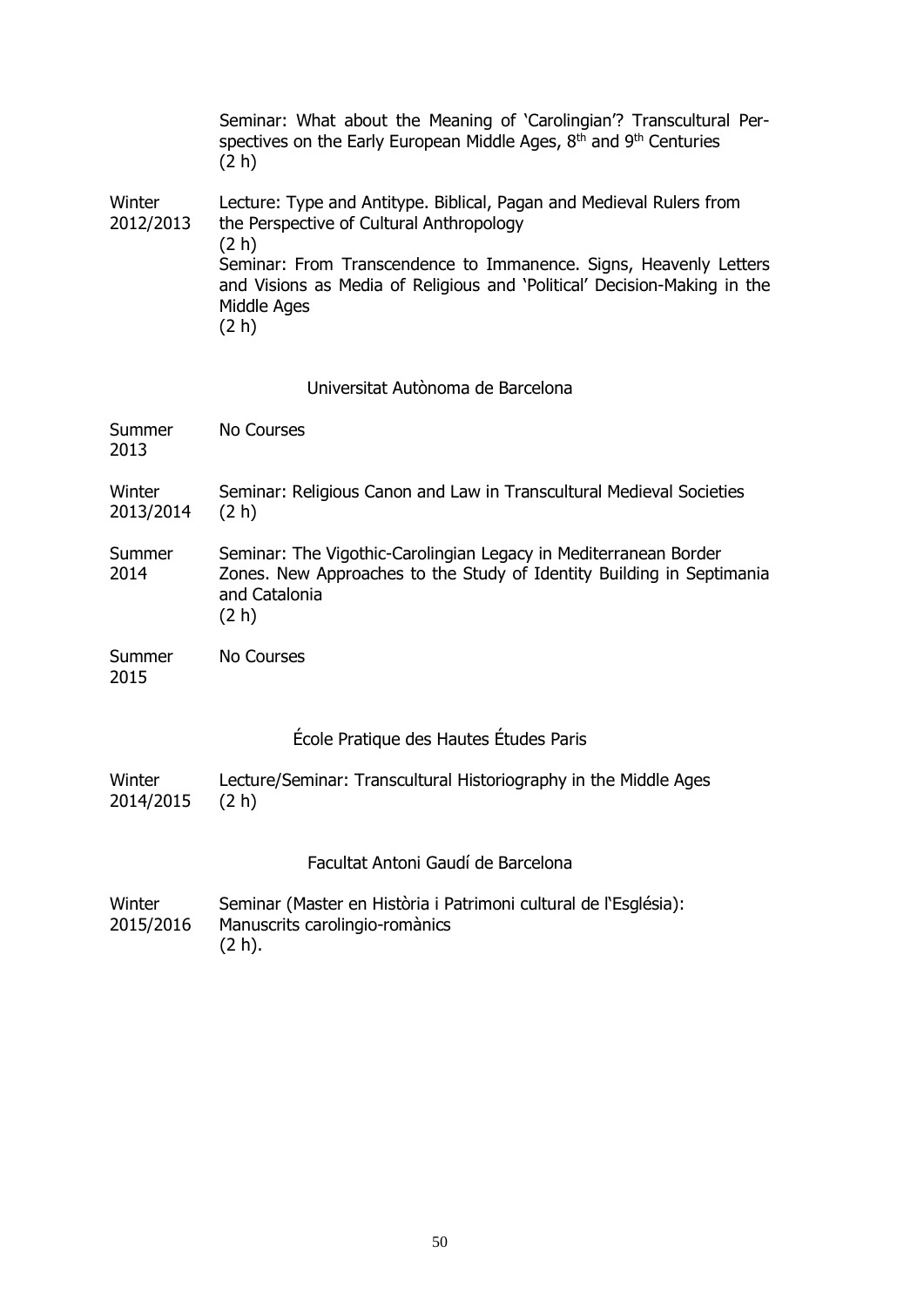# **Prof. Dr. phil. habil. Matthias Martin Tischler**

# **Organization of Scientific Activities**

# **1. Publication of Corpora, Series and Journals**

- 2003– Co-Editor of *Rarissima Mediaevalia. Opera latina*; Publisher: Aschendorff, Munster/W.
- 2014– Founder and Editor-in-Chief of the *Journal of Transcultural Medieval* Studies; Publisher: de Gruyter, Berlin - Munich - Boston.

# **2. Organization, Coordination and Realization of Interdisciplinary and Transcultural Publications**

Christlicher Norden - Muslimischer Süden. Ansprüche und Wirklichkeiten von Christen, Juden und Muslimen auf der Iberischen Halbinsel im Hoch- und Spätmittelalter (Erudiri Sapientia. Studien zum Mittelalter und zu seiner Rezeptionsgeschichte 7), Munster/W. 2011 (together with Prof. Dr. Alexander FIDORA, Barcelona)

Transkulturelle Verflechtungen im mittelalterlichen Jahrtausend. Europa, Ostasien, Afrika, Darmstadt 2012 (together with Prof. Dr. Michael BORGOLTE, Berlin)

Éginhard, Vie de Charlemagne (Les classiques de l'histoire du moyen âge 53), Paris 2014 (together with Prof. Dr. Michel SOT, Paris, Dr. Christiane VEYRARD-COSME, Paris und Prof. Dr. David GANZ, London)

Mobilität und Reisen im Mittelalter (Lebensbilder des Mittelalters 5), Graz (in preparation) (together with Dipl. theol. Simone KRÄMER, Frankfurt/M.).

# **3. Organization of an International Exchange of PhD Candidates**

2013– Organization and direction of an exchange of PhD candidates between the University of Vienna, the Universitat Autònoma de Barcelona and Princeton University.

# **4. Organization of Scientific Meetings and Congresses**

- 2001 (together with Prof. Dr. Rainer BERNDT, Frankfurt/M.) Organization and realization of the ,Forum der Forschung' Hat der Glaube noch eine Geschichte?, Faculty of Philosophy and Theology Sankt Georgen, Frankfurt/M., October 16, 2001
- 2001/2002 (together with Prof. Dr. Rainer BERNDT, Frankfurt/M. and Dipl.-Theol. Ralf M. W. STAMMBERGER, Frankfurt/M.) Organization and realization of the International Congress Das Haus Gottes, das seid ihr selbst. Mittelalterliches und barockes Kirchenverständnis im Spiegel der Kirchweih, Mainz, Erbacher Hof, Akademie des Bistums Mainz, January 23–26, 2002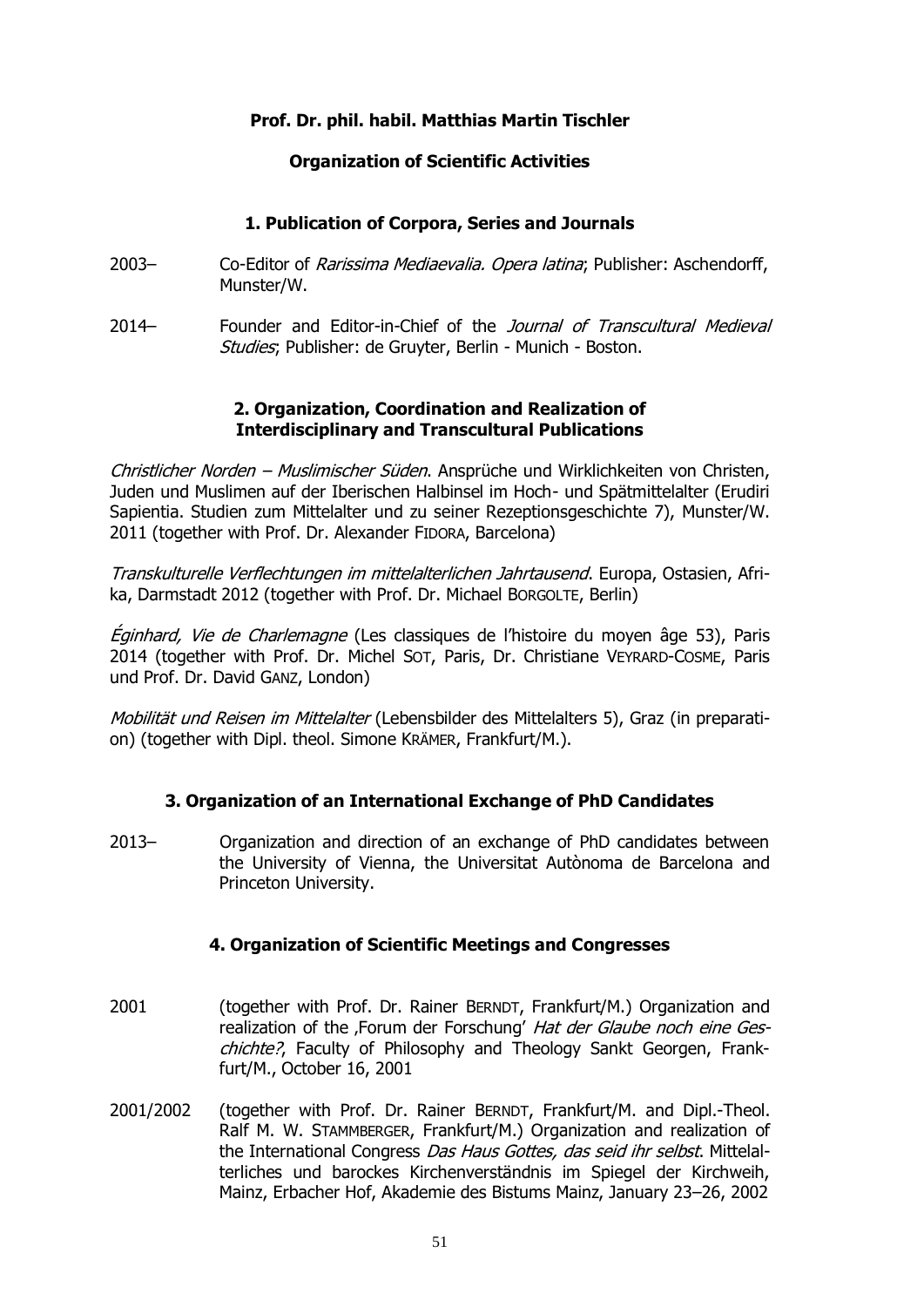- 2002–2004 (together with Prof. Dr. Rainer BERNDT, Frankfurt/M.) Organization and realization of the International Congress Bibel und Exegese in Sankt Viktor zu Paris. Form und Funktion eines Grundtextes im europäischen Rahmen, Mainz, Erbacher Hof, Akademie des Bistums Mainz, April 18– 21, 2004
- 2003/2004 Conception, organization and managing of the Session 113 *Iberian Cul*tural Clashes,  $11^{th}-13^{th}$  Centuries at the International Medieval Congress Clash of Cultures, Leeds, July 12, 2004
- 2005–2007 (together with Prof. Dr. Alexander FIDORA, Barcelona) Conception, organization and managing of the International and Interdisciplinary Congress Christian North – Muslim South. The Iberian Peninsula in the Context of Cultural, Religious and Political Changes,  $11<sup>th</sup>$  to  $15<sup>th</sup>$  Centuries, Frankfurt/M., June 20–23, 2007
- 2009–2010 (together with Prof. Dr. Alexander FIDORA, Barcelona) Conception, organization and managing of the International and Interdisciplinary Workshop Religion and Society in the Western Mediterranean, 900–1500 in the context of the Third World Congress for Middle Eastern Studies (WOCMES), Barcelona, July 22, 2010
- 2009–2010 Conception, organization and managing of the International and Interdisciplinary Session Passagen über Grenzen in the context of the 48. Deutscher Historikertag, Berlin, October 1, 2010
- 2011–2012 Conception, organization and managing of the Interdisciplinary Session Verbotene Passagen. Strategien der Verweigerung, Verhinderung und Unterbrechung von religiösen Transfer- und Transformationsprozessen im transkulturellen Vergleich in the context of the 49. Deutscher Historikertag, Mainz, September 28, 2012
- 2013–2014 (together with Prof. Dr. Christian HØGEL, Odense) Conception, organization and managing of the International and Interdisciplinary Workshop Multi-Lingual Qur'anic Material from the Three First Centuries after Hijra/Seventh to Ninth Century CE, University of Southern Denmark, Centre for Medieval Literature, Odense, September, 30 – October 1, 2014
- 2013–2014 Conception, organization and managing of the International and Interdisciplinary Workshop The Cultural Broker. Comparing Modes of Dis/integration of Cultural and Religious Otherness in the Mediterranean World and Beyond, Universitat Autònoma de Barcelona, Bellaterra, October 31, 2014
- 2013–2015 (together with Dr. Kordula WOLF, Roma) Conception, organization and managing of the International and Interdisciplinary Workshop Between Authorities and Everday's Praxis. Dealing with Religious and Cultural Alterities in Medieval Mediterranean Border Regions, Lleida, 5<sup>th</sup> International Medieval Meeting, June 25, 2015
- 2014– (together with Prof. Dr. Alexander FIDORA, Barcelona, Prof. Dr. Klaus HERBERS, Erlangen/Nürnberg and Prof. Dr. Agostino PARAVICINI BAGLIANI,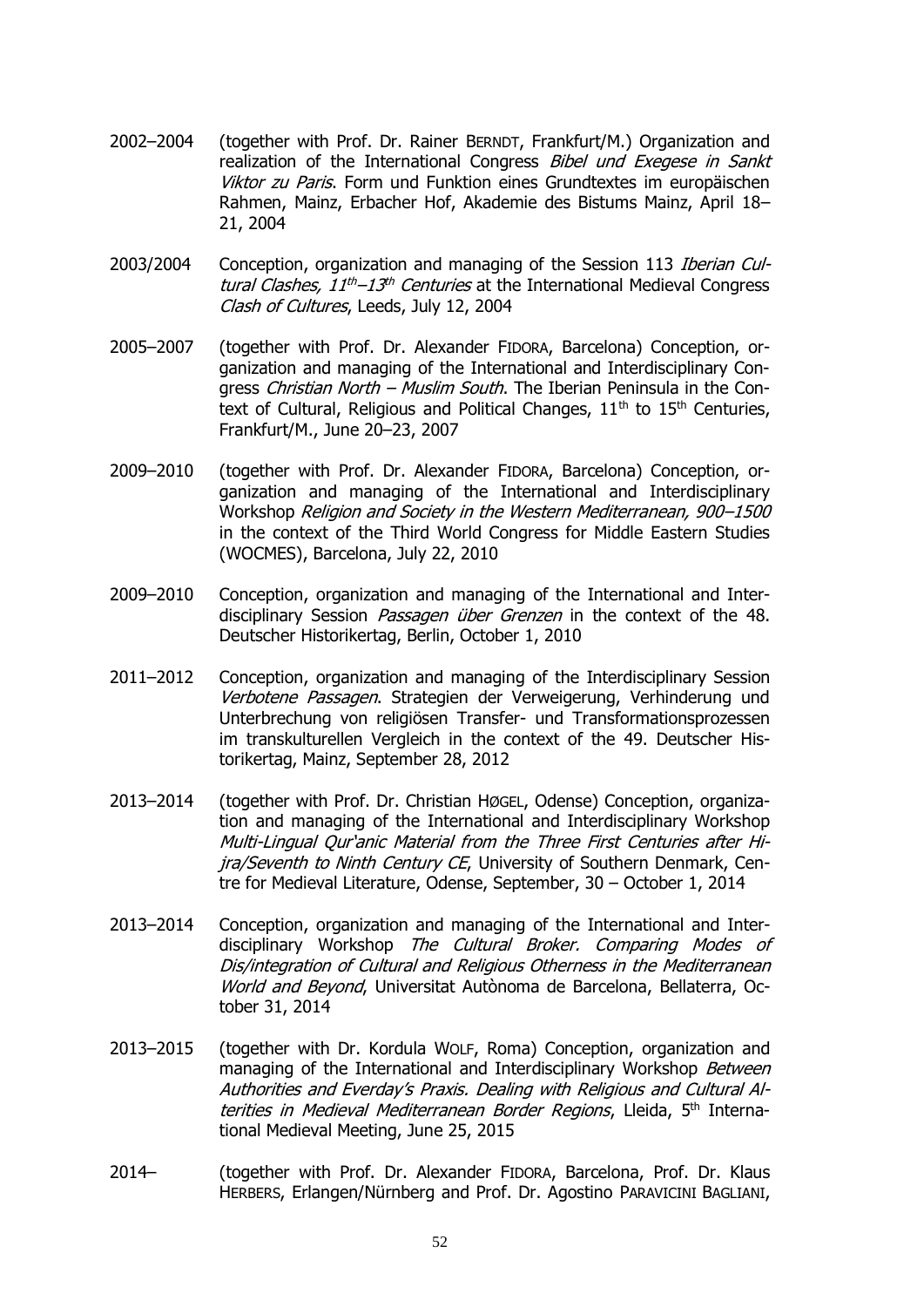Lausanne/Firenze) Conception, organization and managing of the International and Interdisciplinary Congress Papsttum und religiöse leges. Das Verhältnis des Oberhaupts der Kirche zu Bibel, Koran und Talmud.

# **5. Fundraising for Scientific Research Projects and Scientific Publications**

# **a. Research Projects**

DFG-Research Programme on *The Cathedral School of Bamberg, 12<sup>th</sup> and 13<sup>th</sup> Centu*ries at the Zentrum für Mittelalterstudien (Centre of Medieval Studies) at the University of Bamberg Period: August 1, 1999 – July 31, 2001 Financial resource: 67.440 DM.

Scientific datebase Geisteswissenschaftliche Zeitschriften in Frankfurt Period: October 1, 2002 – April 30, 2003 Financement realized by the Foundation 'Initiative und Leistung' of the Nassauische Sparkasse, Frankfurt/M. Financial resource: 4.500 €.

Research Project of the Institute for Theology and Peace, Hamburg, on Christian-Muslim Dialogue in the Iberian Peninsula, 12th to 15th Centuries Period: July 1, 2004 – June 30, 2009 Financial resource: 141.180 €.

transformed into:

Research Project of the DFG-Priority Programme 1173 .Integration and Disintegration of Civilizations in the European Middle Ages' on From Peter Alfonsi to Alfonso de Espina. Latin Processes of Integration and Disintegration in the Christian-Muslim Encounters and Perceptions in the Iberian Peninsula,  $12<sup>th</sup>$  to  $15<sup>th</sup>$  Centuries (together with Prof. Dr. Rainer BERNDT SJ) Period: August 1, 2005 – July 31, 2009 Financial resource: 102.500 €.

Research Project of the DFG-Priority Programme 1173 , Integration and Disintegration of Civilizations in the European Middle Ages' - Pope Benedict XIII and His Library of Heresies (together with Prof. Dr. Rainer BERNDT SJ) Period: November 1, 2009 – October 31, 2011 Financial resource: 51.250 €.

Senior Research Project of the M4HUMAN-Programme of the Gerda Henkel Foundation, Dusseldorf/European Commission (7<sup>th</sup> Framework Programme for Research) on Muhammad in Latin Christian Contexts. Comparing Modes of Dis/integration of Religious Otherness in Historiographical Traditions,  $8<sup>th</sup>$  to  $13<sup>th</sup>$  Centuries Period: January 1, 2013 – December 31, 2014 Financial resource: 90.400 €.

Research Project of the FWF on *Bible and Historiography in Transcultural Iberian Societies,*  $8<sup>th</sup>$  *to 12<sup>th</sup> Centuries* (together with Prof. Dr. Walter POHL)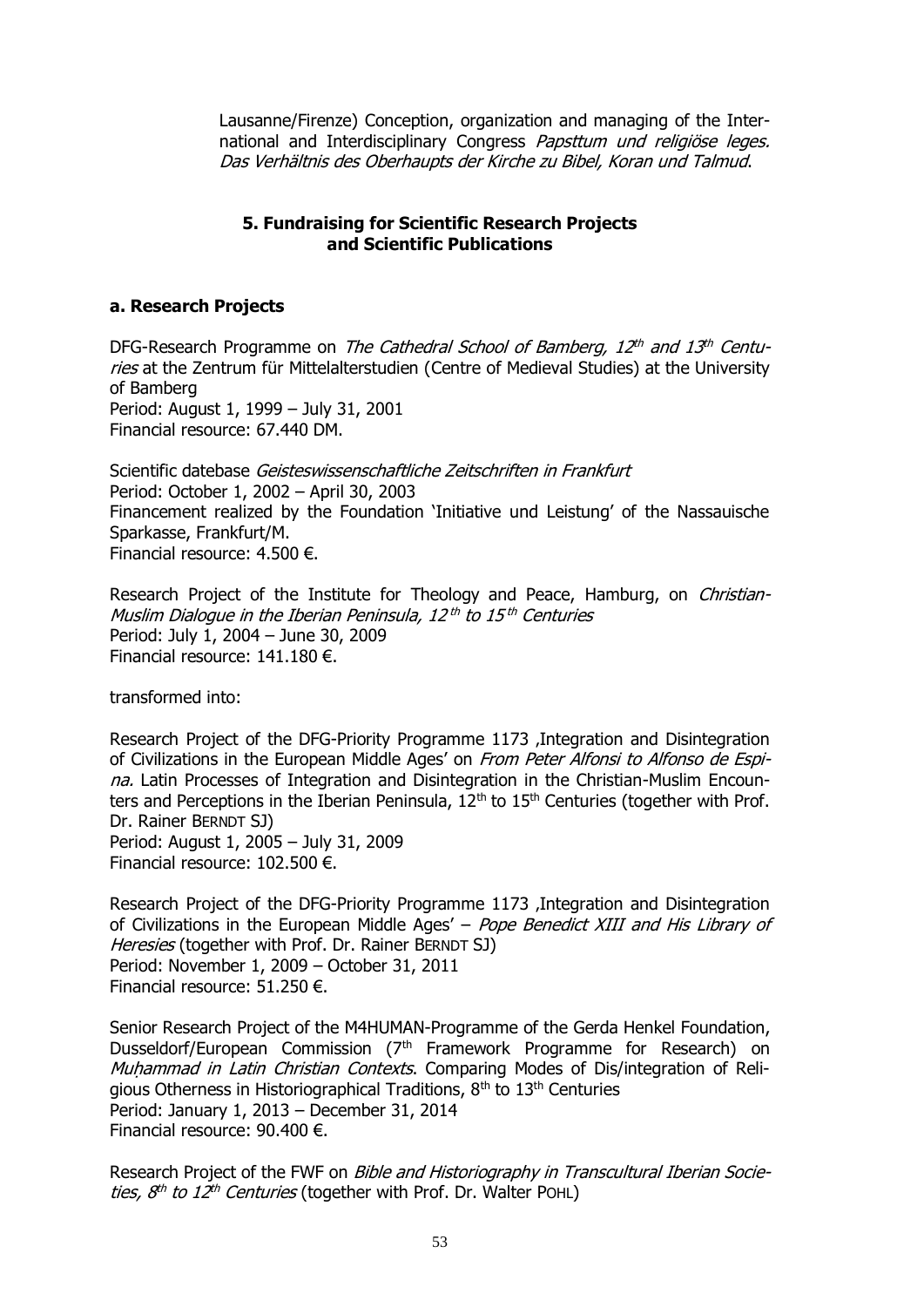Period: May 1, 2015 – April 30, 2018 Financial resource: 320.000 €.

European Research Project on After Empire: Using and Not Using the Past in the Crisis of the Carolingian World, c.900–c.1050 (with PD Dr. Max Diesenberger, Vienna; Prof. Dr. Stefan Esders, Berlin; Prof. Dr. Sarah Hamilton, Exeter; Prof. Dr. Simon McLean, St. Andrews) (HERA 'Uses of the Past', September 1, 2016 – August 31, 2019: ca.  $1.200.000 \in L$ .

# **b. Scientific Publications**

Financement of the publication of the monograph Die Christus- und Engelweihe im Mittelalter. Texte, Bilder und Studien zu einem ekklesiologischen Erzählmotiv (Erudiri Sapientia. Studien zum Mittelalter und zu seiner Rezeptionsgeschichte 5), Berlin 2005 Financement: Dr. Bodo Sponholz-Stiftung für Wohlfahrt, Kunst und Wissen, Frankfurt/M., and Adolf-Messer-Stiftung, Königstein/Taunus Financial resource: 3.500 €.

Financement of the publication of the collected papers *Christlicher Norden – Muslim*ischer Süden. Ansprüche und Wirklichkeiten von Christen, Juden und Muslimen auf der Iberischen Halbinsel im Hoch- und Spätmittelalter (Erudiri Sapientia. Studien zum Mittelalter und zu seiner Rezeptionsgeschichte 7), ed. by M. M. TISCHLER - A. FIDORA, Munster/W. 2011

Financement: Gerda Henkel Foundation, Dusseldorf Financial resource: 10.000 €.

Financement of the publication of the monograph *Die Bibel in Saint-Victor zu Paris*. Das Buch der Bücher als Gradmesser für wissenschaftliche, soziale und ordensgeschichtliche Umbrüche im europäischen Hoch- und Spätmittelalter (Corpus Victorinum. Instrumenta 6), Munster/W. 2013

Financement: Deutsche Forschungsgemeinschaft, Bonn Financial resource: 7.5000 €.

# **6. Fundraising for the Organization and Realization of Scientific Cooperations**

Acciones Integradas Hispano-Alemanas (DAAD/MICINN) on the project Discovering Religion as a Historical Phenomenon. Changes in the Perceptions of Judaism, Christianity, and Islam during the Middle Ages (together with Prof. Dr. Alexander FIDORA, Universitat Autònoma de Barcelona, Institució Catalana de Recerca. Estudis Avançats). Period: January 1, 2009 – December 31, 2010. Financial resource: 9.782  $\epsilon$  (German partner) and 9.850  $\epsilon$  (Spanish partner).

# **7. Fundraising for the Organization and Realization of Scientific Congresses**

Application (collaboration) for the financement of the International Congress Bibel und Exegese in Sankt-Viktor zu Paris. Form und Funktion eines Grundtextes im europäischen Rahmen, Mainz, Erbacher Hof, April 18–21, 2004 Financement: Fritz Thyssen Foundation, Cologne Financial resource: 20.000 €.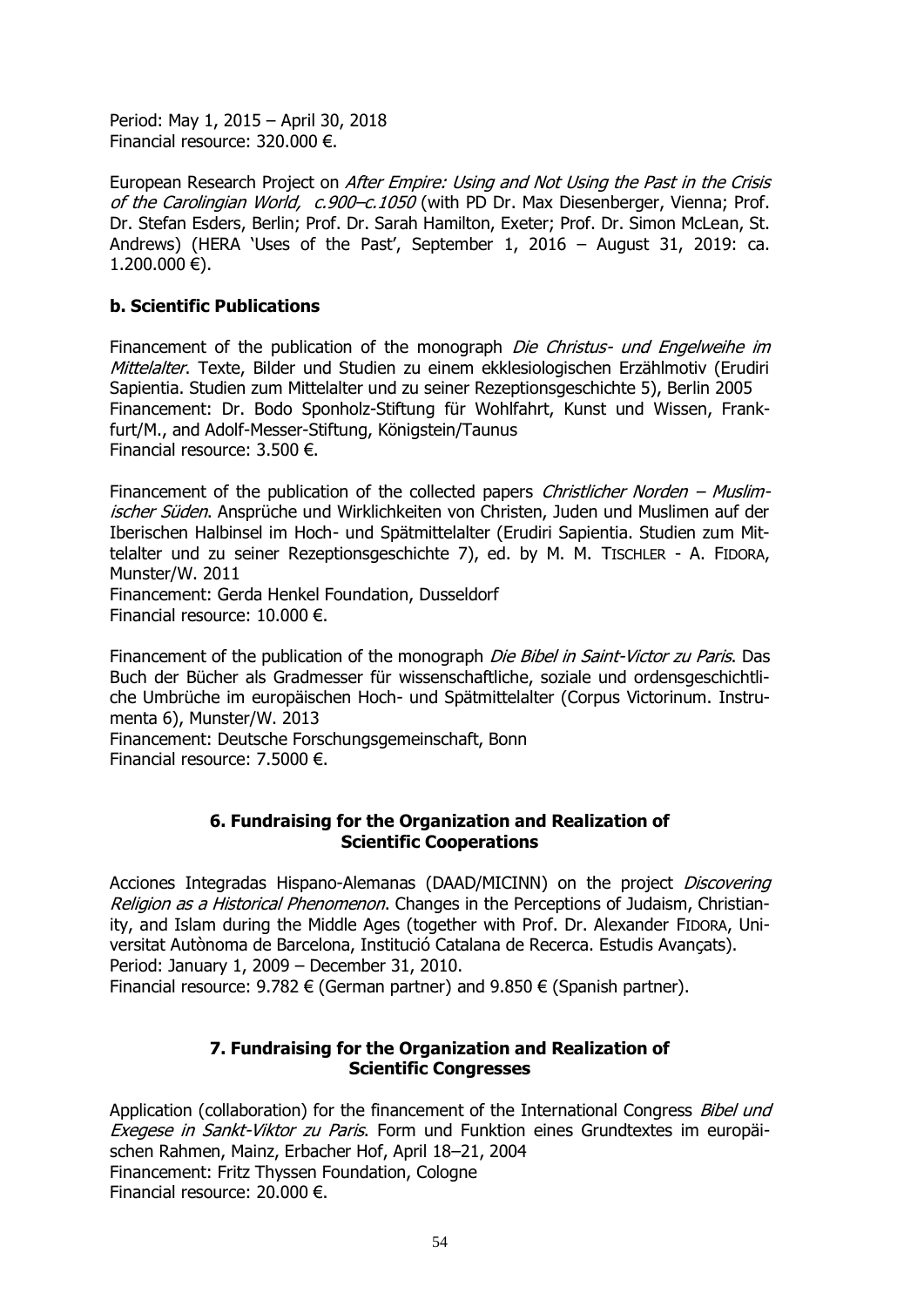Application for the financement of the International and Interdisciplinary Congress Christian North – Muslim South. The Iberian Peninsula in the Context of Cultural, Religious and Political Changes,  $11<sup>th</sup>$  to  $15<sup>th</sup>$  Centuries, Frankfurt/M., June 20–23, 2007 Financement: Gerda Henkel Foundation, Dusseldorf; Faculty of Philosophy and Theology Sankt Georgen; Association of Friends and Sponsors of the University of Frankfurt; Consulate general of Spain, Frankfurt/M. Financial resource: 25.000 €.

# **8. Scientific Cooperations**

- 2003– Cooperation with the Institut für Mittelalterforschung, Austrian Academy of Sciences, Vienna (Prof. Dr. Walter POHL and PD Dr. Max DIESEN-BERGER, University of Vienna)
- 2004– Cooperation with the Institute for Theology and Peace, Hamburg (Prof. Dr. theol. Heinz-Gerhard JUSTENHOVEN and Prof. Dr. theol. Gerd BEESTER-MÖLLER, Hamburg)
- 2012– Cooperation with the Institut pour l'étude des religions et le dialogue interreligieux at the Université Fribourg (Switzerland) (Prof. Dr. Dr. Mariano DELGADO)
- 2013– Cooperation with the Department of History, Princeton University (Prof. Dr. Helmut REIMITZ)
- 2013– Cooperation within the Deutsch-Französisches Mediävistenforum Forum des Médiévistes Franco-Allemand (DFMFA) at the Westfälische Wihelmsuniversität Münster/W. and the Deutsches Historisches Institut Paris (Jun.-Prof. Thorsten HILTMANN, Prof. Dr. Martin KINTZINGER and Prof. Dr. Rolf GROSSE).

# **9. Scientific Advisory Reports**

- 2010– Scientific expert of the Zeitschrift für Kirchengeschichte (Humboldt University Berlin – University of Tübingen)
- 2012– Member of the Consell avaluador of the Equip editorial of Medievalia. Revista d'Estudis Medievals (Universitat Autònoma de Barcelona)
- 2013– Member of the Consell assessor of the Bibliotheca Philosophorum Medii Aevi Cataloniae (Universitat Autònoma de Barcelona).

# **10. Scientific Consultant**

Exhibition Kaiser Heinrich II., Bamberg, July 9 - Oktober 20, 2002

Exhibition Canossa 1077. Erschütterung der Welt. Geschichte, Kunst und Kultur am Aufgang der Romanik, Paderborn, July 21 – November 5, 2006.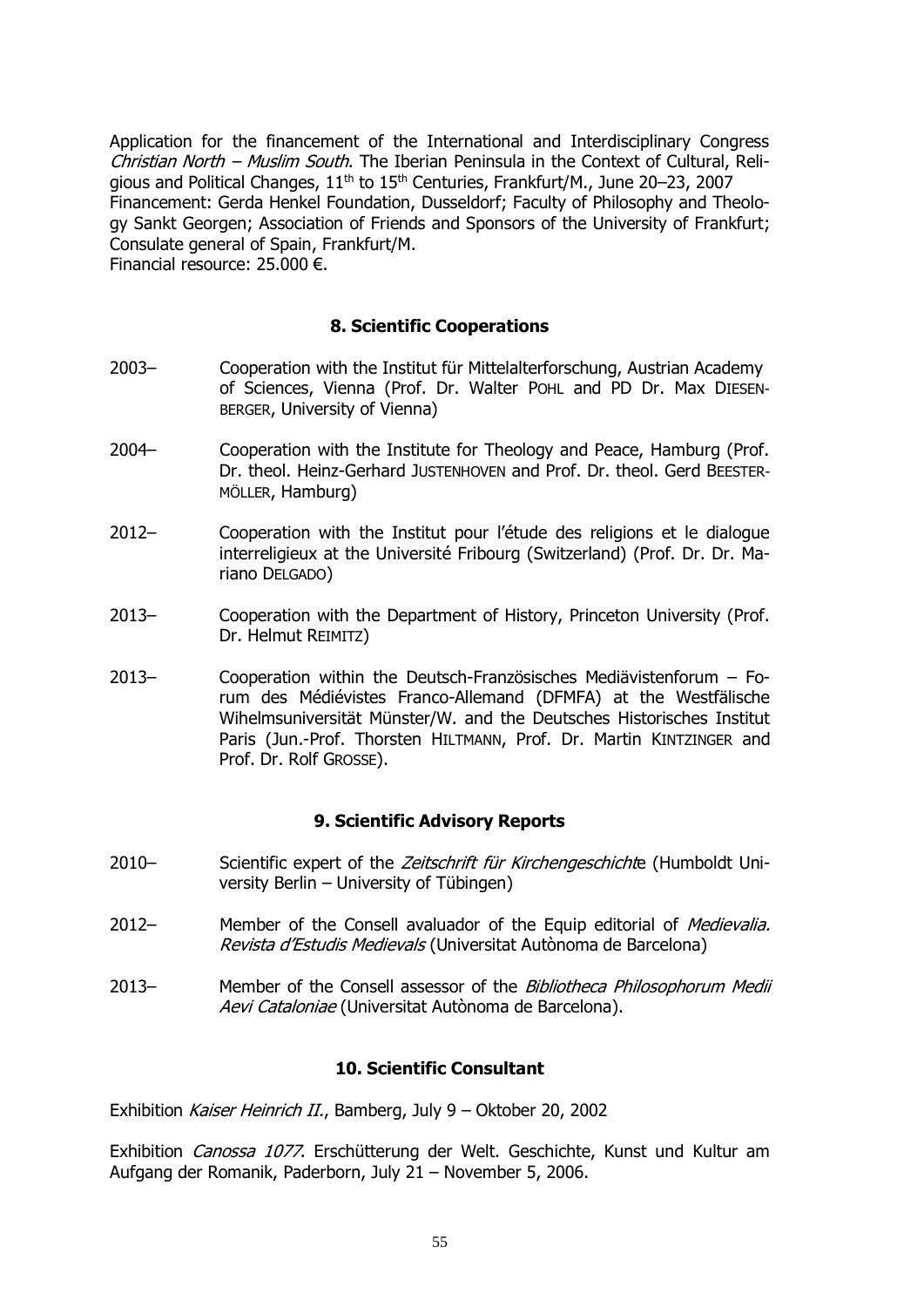# **11. Media Consultant**

2002 scientific expert of the radio report Einhart in Hessen, Hessischer Rundfunk, HR 2 'Kulturradio' (script and moderation: Andreas HORCHLER, Frankfurt/M.)

2010–2012 scientific expert of the documentary-drama Karl der Große (script: Christian WEBER, Taglichtmedia, Cologne; director: Gabriele WENGLER, Munich).

Since 2016 scientific expert of the documentary-drama Lullius: Discovering Ramon Llull (producer: Òscar PALET SANTANDREU, Madrid).